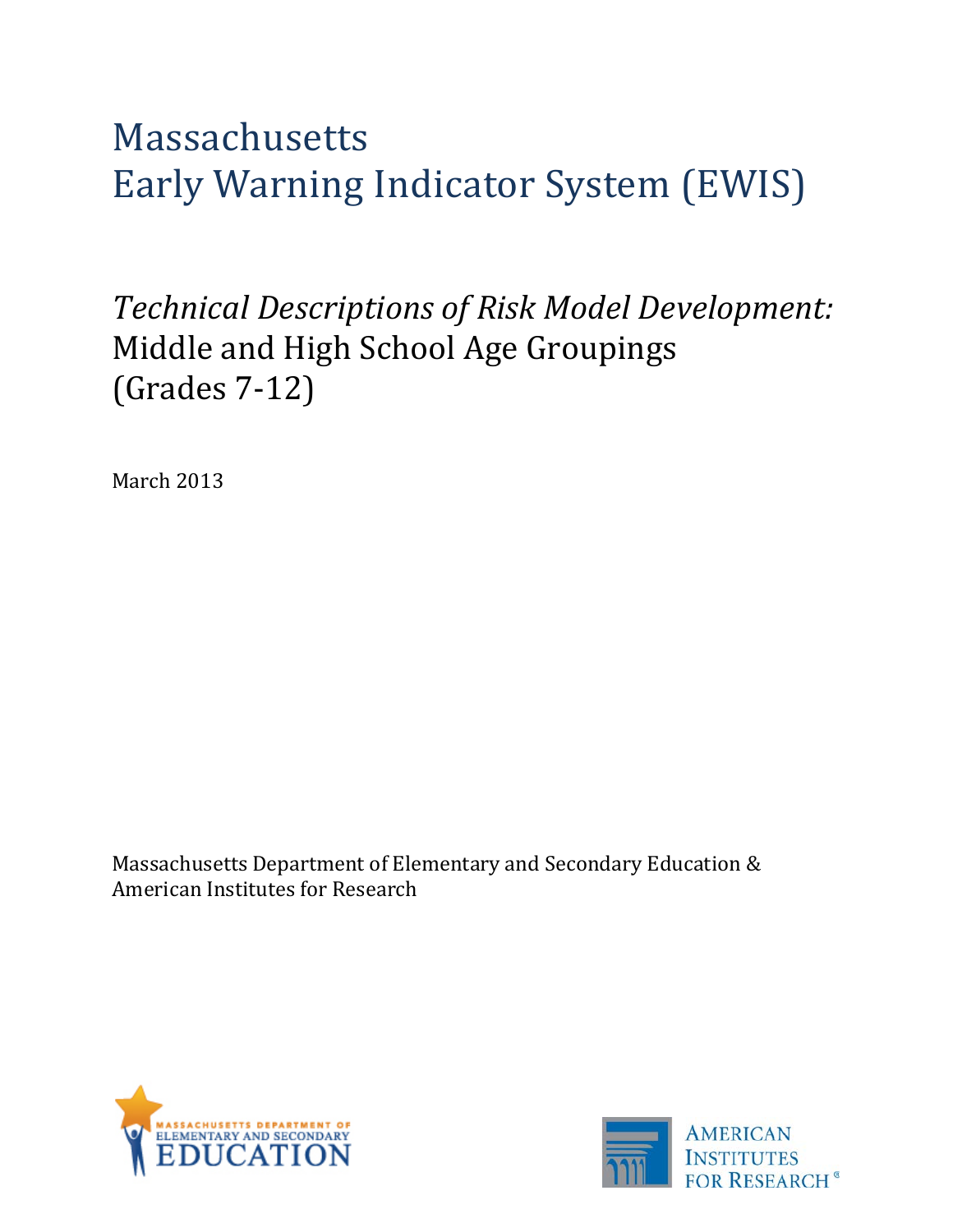# **Table of Contents**

| Seventh Grade: Illustration of Levels of Risk and Outcome Using the Final Model  14 |  |
|-------------------------------------------------------------------------------------|--|
| Seventh Grade: Alternate Model for students without Course Performance 15           |  |
|                                                                                     |  |
|                                                                                     |  |
|                                                                                     |  |
| Eighth Grade: Illustration of Levels of Risk and Outcome Using the Final Model  20  |  |
|                                                                                     |  |
|                                                                                     |  |
|                                                                                     |  |
|                                                                                     |  |
| Ninth Grade: Illustration of Levels of Risk and Outcome Using the Final Model  26   |  |
|                                                                                     |  |
|                                                                                     |  |
|                                                                                     |  |
|                                                                                     |  |
|                                                                                     |  |
|                                                                                     |  |
|                                                                                     |  |
| Tenth Grade: Illustration of Levels of Risk and Outcome Using the Final Model 40    |  |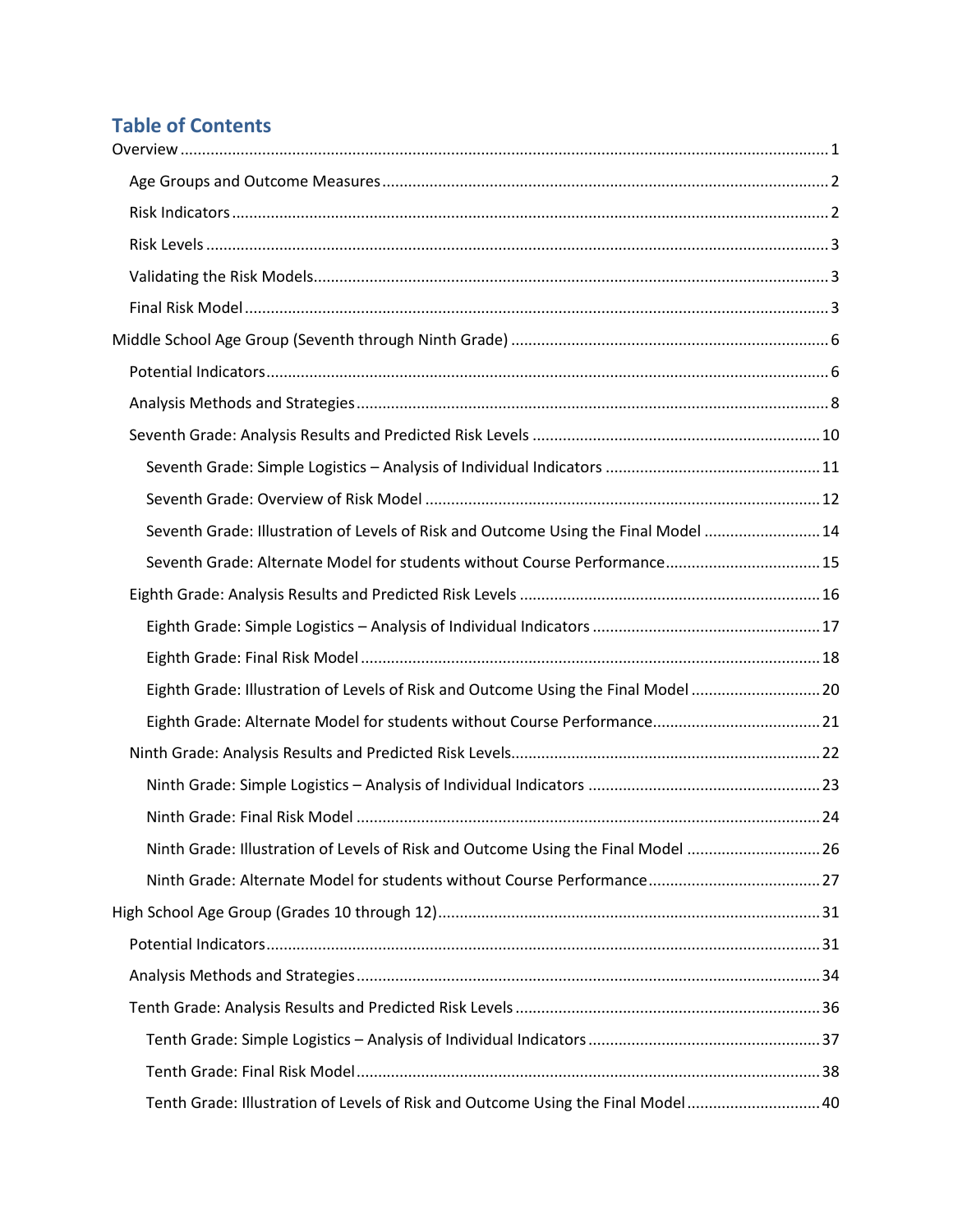| Eleventh Grade: Illustration of Levels of Risk and Outcome Using the Final Model  46 |  |
|--------------------------------------------------------------------------------------|--|
|                                                                                      |  |
|                                                                                      |  |
|                                                                                      |  |
| Twelfth Grade: Illustration of Levels of Risk and Outcome Using the Final Model 52   |  |
|                                                                                      |  |
|                                                                                      |  |
|                                                                                      |  |
|                                                                                      |  |
|                                                                                      |  |
|                                                                                      |  |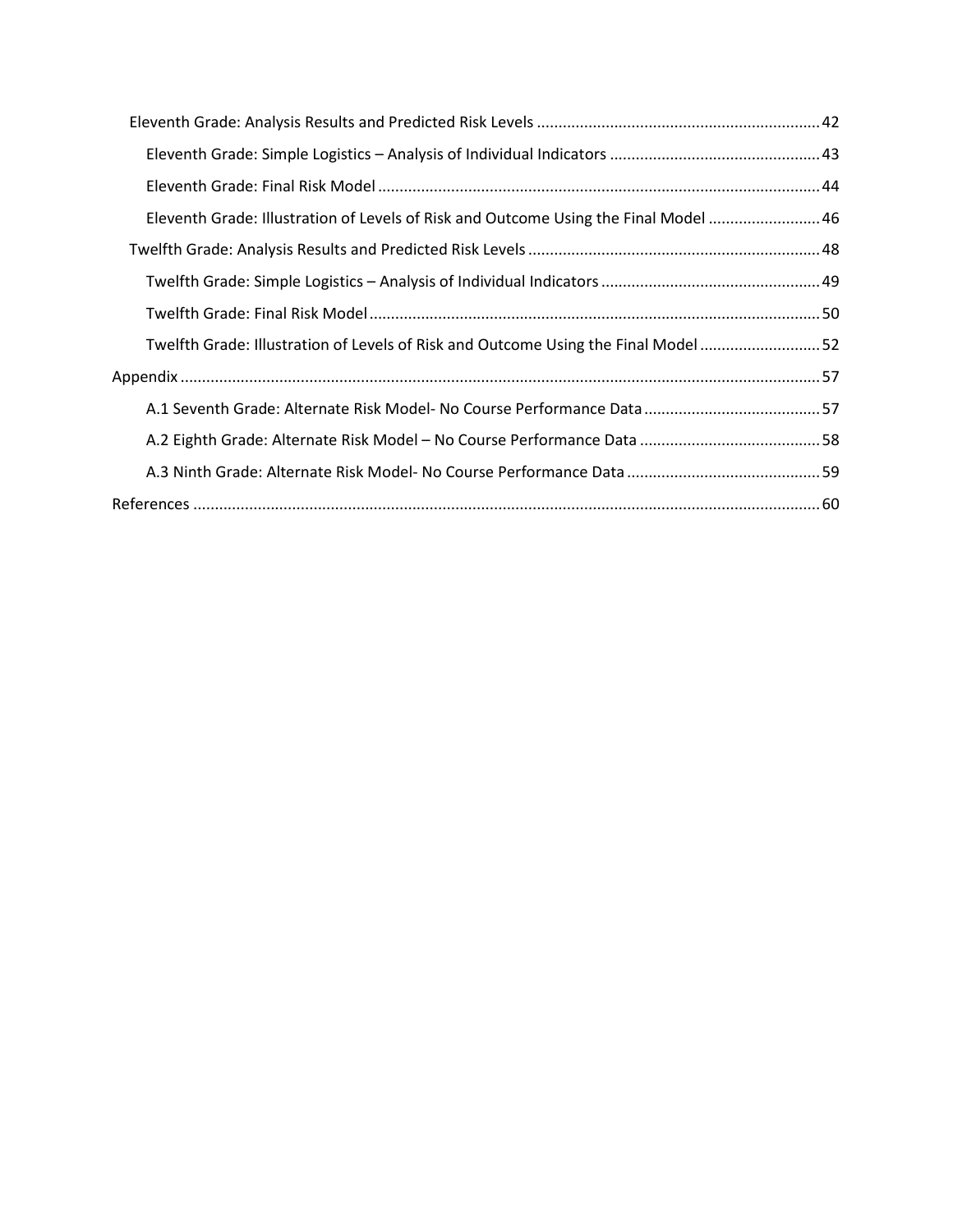# <span id="page-3-0"></span>**Overview**

The Massachusetts Department of Elementary and Secondary Education (Department) created the grades 1-12 Early Warning Indicator System (EWIS) in response to district interest in the Early Warning Indicator Index (EWII) that the Department previously created for rising grade 9 students. Districts shared that the EWII data were helpful, but also requested early indicator data at earlier grade levels and throughout high school. The new EWIS builds on the strengths and lessons learned from the EWII to provide early indicator data for grades 1-12.

The Department worked with American Institutes for Research (AIR) to develop the new risk models for the EWIS. AIR has extensive experience with developing early warning systems and supporting their use at the state and local levels. AIR conducted an extensive literature review of the research on indicators for early warning systems. AIR then identified and tested possible indicators for the risk models based on those recognized in the research and data that are collected and available from the Department's data system. Because of limitations in the availability of data for children from birth through prekindergarten, the students from kindergarten through twelfth grade were the focus of EWIS statistical model testing. Massachusetts' longitudinal data system allowed estimated probabilities of being at risk on the predefined outcome measures for students based on previous school years. The model for each grade level was tested and determined separately. While there are some common indicators across age groupings and grade levels, the models do vary by grade level. A team from ESE worked closely with AIR in determining the recommended models for each grade level and an agency-wide EWIs advisory group reviewed research findings and discussed key decisions.

To develop the early elementary risk model, we used a multilevel modeling framework to control for the clustering of students within schools and obtain correct robust standard errors (Raudenbush & Bryk, 2002). To develop the late elementary, middle and high school risk models, we used a logistic regression modeling framework<sup>[1](#page-3-1)</sup>. The model allows users to identify students who are at risk of missing key educational benchmarks (a.k.a. outcome variables) within the first through twelfth grade educational trajectory. The outcome variables by which students risk is tested took into consideration the degree to which the outcome variable is age and developmentally appropriate (e.g., achieving a score that is proficient or higher on the third grade English Language Arts in Massachusetts Comprehensive Assessment System).

The following research questions guided the development of the EWIS statistical model that helps identify risk levels for individual students: *What are the indicators (or combination of indicators) that predict whether are at risk of missing key educational benchmarks in Massachusetts that are above and beyond student demographic characteristics, based on predefined student clusters and appropriate outcome variables?*

Identification of at-risk students through the risk model developed for each age group served as the foundation of the EWIS, which aims to support practitioners in schools and districts to identify children/students who may be at risk. With this relevant and timely information, teachers, educators,

<span id="page-3-1"></span> $1$  HGLM models were not able to be used in the middle school and high school age groups since development of these age groups relied on a sample of district student course data, and therefore could not estimate the statewide school random effects for prediction. The late elementary model was updated to use more recent assessment data and, due to time constraints, the logistical regression model was employed. As state data become available for the middle and high school models, ESE will consider the feasibility of HGLM for EWIS model development. ESE will also consider using HGLM for the late elementary models.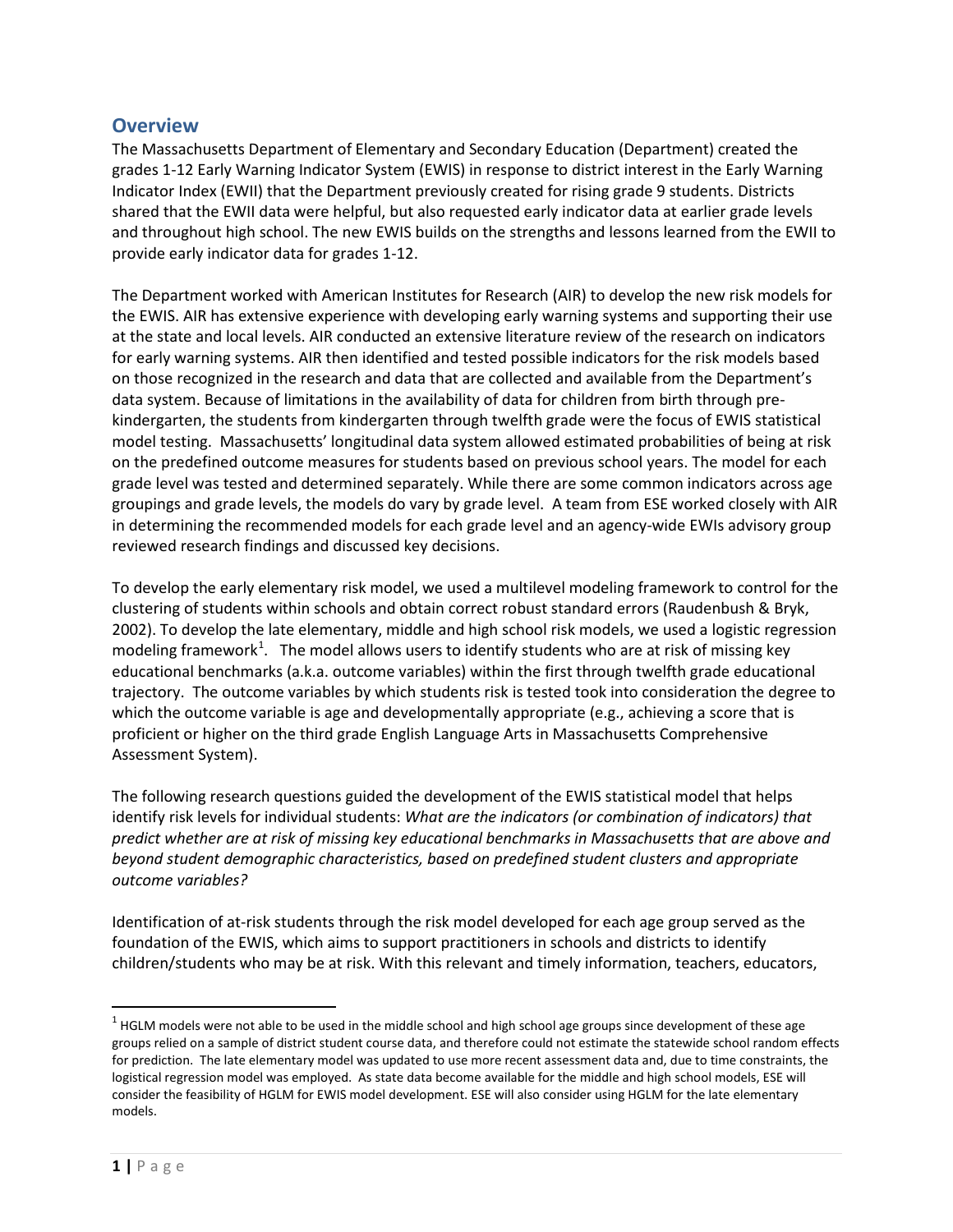and program staff will be able to intervene early and provide students with the targeted support. The EWIS identification of at-risk students is designed to provide an end of year indicator, which is cumulative for an academic year of school and identifies students with a risk designation to inform supports in the next school year.

# <span id="page-4-0"></span>**Age Groups and Outcome Measures**

Students are grouped by grade levels and related academic goals were identified that are developmentally appropriate, based on available state data, and meaningful to and actionable for adult educators who work with the students in each grade grouping. Each academic goal is relevant to the specific age grouping, and also ultimately connected with the last academic goal in the model: high school graduation.

For example, the early elementary age group encompasses grades one through three, and assesses risk based on the academic goal of achieving a score of proficient or higher on the third grade ELA MCAS, a proxy for reading by the end of third grade, a developmentally appropriate benchmark for children in the early grades. Reading by the end of the third grade is also associated with the final academic goal in the model of high school graduation. Exhibit 1.1 provides an overview of the age groups and outcome variables for the risk model.

| <b>Age Groups</b>   | <b>Grade Levels</b> | <b>Academic Goals</b><br>(expected student outcomes for each age group)            |
|---------------------|---------------------|------------------------------------------------------------------------------------|
| Early<br>Elementary | Grades 1-3          | Proficient or advanced on 3rd grade ELA MCAS                                       |
| Late<br>Elementary  | Grades 4-6          | Proficient or advanced on 6 <sup>th</sup> grade ELA and Mathematics<br><b>MCAS</b> |
| Middle<br>Grades    | Grades 7-9          | Passing grades on all 9 <sup>th</sup> grade courses                                |
| High<br>School      | Grades 10-12        | High school graduation                                                             |

| Exhibit 1.1 Overview of Massachusetts EWIS age groups and outcome variables |
|-----------------------------------------------------------------------------|
|-----------------------------------------------------------------------------|

### <span id="page-4-1"></span>**Risk Indicators**

The risk indicators tested in the Massachusetts' risk model are comprised of indicators that have been identified in research, as well as data elements that are collected and available from the ESE data system. Many of the indicators are dependent on the availability of ESE student level data over a number of years.<sup>[2](#page-4-2)</sup> Since 2002 ESE has collected extensive individual student information through Student Information Management System (SIMS). SIMS data provided information on student demographics, enrollment, attendance, and suspensions, with a unique statewide identification code (a State-Assigned Student Identifier, SASID). Recently, ESE has begun collecting course taking and course performance data at the middle and high school levels. Although these data have not been collected for enough years (at least six years) to use statewide data for the development of the EWIS model, a sample of eight urban and suburban districts provided longitudinal course taking and course performance data so that these variables could be included into the middle and high school models. In turn, these data

<span id="page-4-2"></span> $2$  At the middle and high school grades a sample of districts provided student course taking and course performance data to develop the statewide EWIS risk models. The sample size for middle and high school model development is therefore much smaller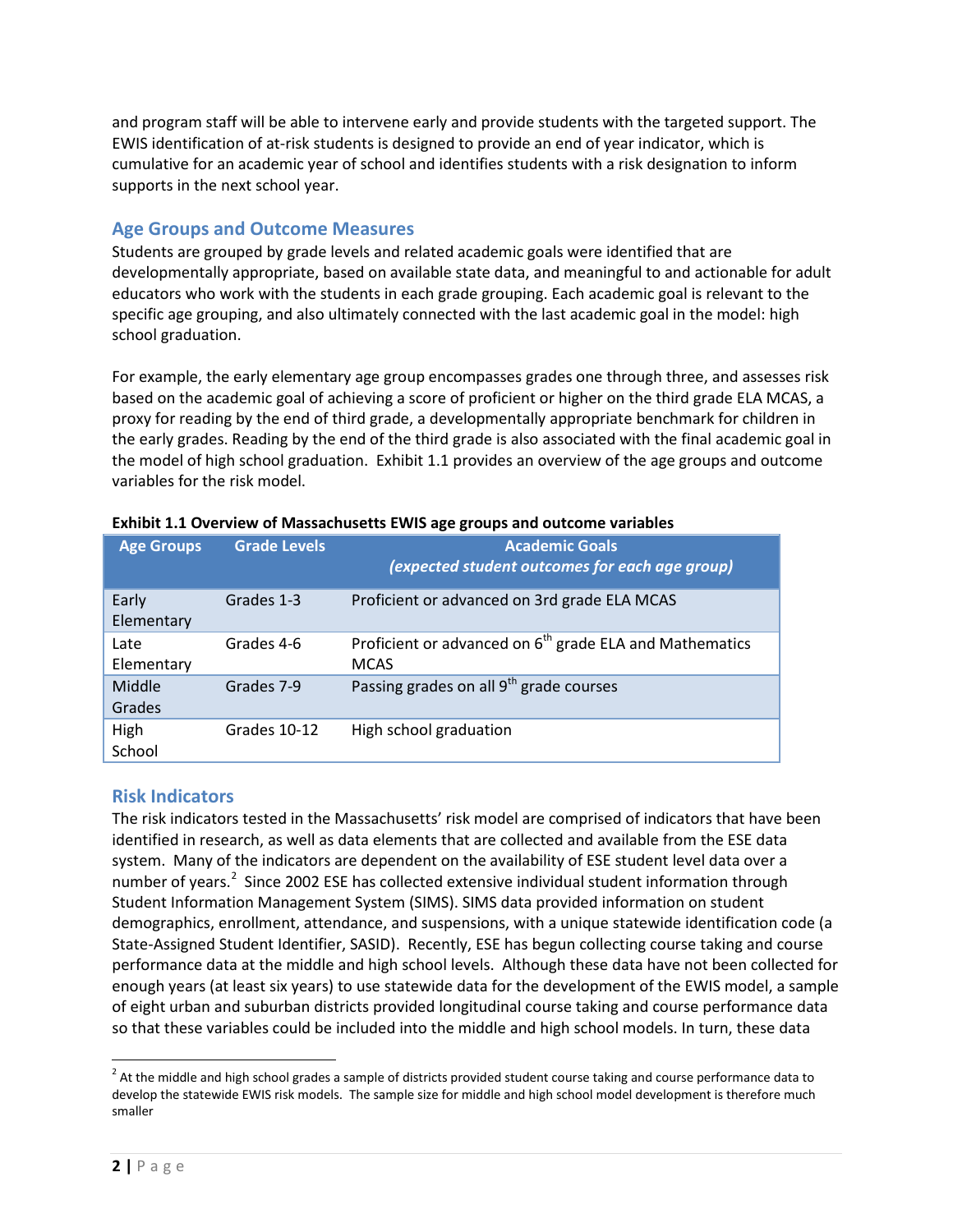were linked to SIMS data. By linking SIMS data across years, this study was able to identify whether a student moved school during a school year and whether a student was retained in grade.

# <span id="page-5-0"></span>**Risk Levels**

There are three risk levels in the EWIS: low, moderate, and high risk. The risk levels relate to a student's predicted likelihood for reaching a key academic goal if the student remains on the path they are currently on (absent interventions). In other words, the risk level indicates whether the student is currently "on track" to reach the upcoming academic goal. A student that is "low risk" is predicted to be likely to meet the academic goal. The risk levels are determined using data from the previous school year. The risk levels are determined on an individual student basis and are *not* based on a student's relative likelihood for reaching an academic goal when compared with other students. As a result there are no set amounts of students in each risk level. For example, it is possible to have all students in a school in the low risk category.

| Exhibit 1.2 Massachusetts Early Warning Indicator System : Risk Levels |
|------------------------------------------------------------------------|
|------------------------------------------------------------------------|

|               | Indicates that, based on data from last school year, the student is |
|---------------|---------------------------------------------------------------------|
| Low risk      | likely to reach the upcoming academic goal                          |
| Moderate risk | moderately at risk for not reaching the upcoming academic goal      |
| High risk     | at risk for not reaching the upcoming academic goal                 |

# <span id="page-5-1"></span>**Validating the Risk Models**

Once the models were finalized, the risk model for each grade level was validated using a second cohort of student data (e.g., the 2008-09 third grade cohort to the 2009-10). The intent of this step is to examine the extent to which the finalized risk model, developed using the original cohort data, correctly identifies at risk students in the validation cohort in terms of those who met or exceeded the risk thresholds (low, moderate, high) of the predefined outcome measure.

The following procedure was followed to make this determination. First, regression coefficients were compared in terms of the direction of the estimated coefficient and its statistical significance in each individual variable by running the same model for the validation cohort data. Second, the accuracy of prediction was examined by applying the equation of the already developed EWIS risk model to the validation cohort data. Comparisons were made between the original cohort data and validation data to see whether the validation cohort showed the same level of prediction accuracy in the proportion of students who were classified as at risk and actually did not met or exceeded the risk threshold of the outcome variable.

# <span id="page-5-2"></span>**Final Risk Model**

Exhibit 1.3 provides an overview of the indicators that are included in the models based on the testing and validation of the Massachusetts Early Warning Indicator System Risk Model for the early elementary, late elementary, middle school and high school age groups. The list of indicators is representative of some of those that were tested. In grades where the tested indicators are marked with an "x," these indicators were found to add to the predictive probability of the model and are included in the model.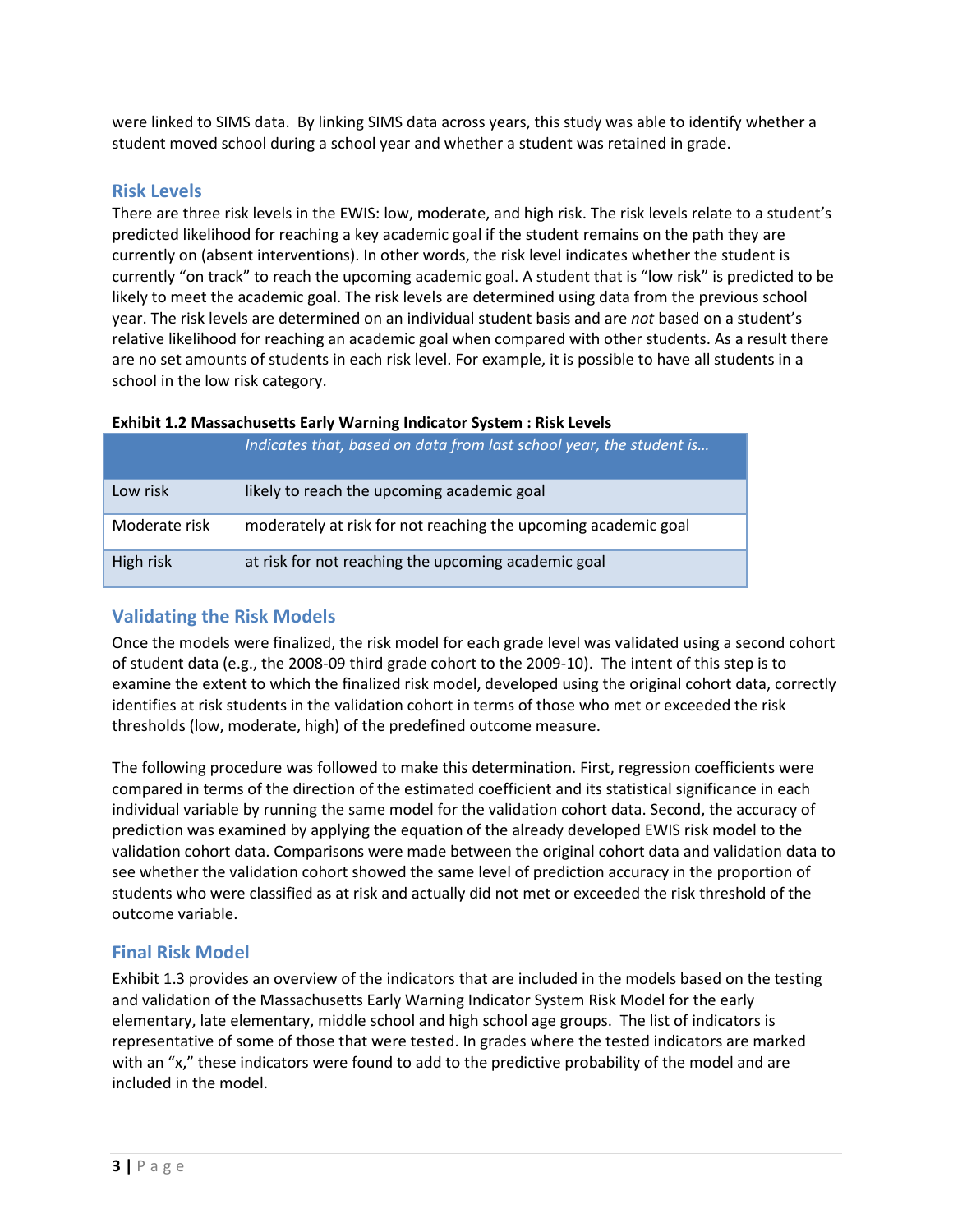**Exhibit 1.3 Overview of the final Massachusetts Early Warning Indicator System models, by grade level**

|                                                       | <b>Grade Level</b> |                                                    |                    |                  |                                                           |                    |                    |                             |                    |                    |                             |                  |
|-------------------------------------------------------|--------------------|----------------------------------------------------|--------------------|------------------|-----------------------------------------------------------|--------------------|--------------------|-----------------------------|--------------------|--------------------|-----------------------------|------------------|
| <b>Age Group</b>                                      |                    | <b>Early Elementary</b>                            |                    |                  | <b>Late Elementary</b>                                    |                    |                    | <b>Middle School</b>        |                    |                    | <b>High School</b>          |                  |
| <b>Outcome Variable</b>                               |                    | Proficient or<br>Advanced on 3rd<br>Grade ELA MCAS |                    |                  | Proficient or Advanced<br>on 6th Grade ELA &<br>Math MCAS |                    |                    | Pass all Grade 9<br>Courses |                    |                    | Graduate from HS in         |                  |
| <b>Indicators Included in Risk</b><br><b>Model</b>    | 1 <sup>st</sup>    | 2 <sup>nd</sup>                                    | 3 <sup>rd</sup>    | 4 <sup>th</sup>  | 5 <sup>th</sup>                                           | 6 <sup>th</sup>    | 7 <sup>th</sup>    | 8 <sup>th</sup>             | g <sup>th</sup>    | 10 <sup>th</sup>   | 4 years<br>11 <sup>th</sup> | $12^{th}$        |
| Attendance rate                                       | $\pmb{\chi}$       | $\boldsymbol{x}$                                   | $\pmb{\chi}$       | $\pmb{\chi}$     | $\pmb{\mathsf{x}}$                                        | $\pmb{\mathsf{x}}$ | $\pmb{\mathsf{x}}$ | $\pmb{\chi}$                | $\mathbf{x}$       | $\pmb{\times}$     | $\pmb{\mathsf{x}}$          | $\pmb{\chi}$     |
| School move<br>(in single year)                       | $\pmb{\chi}$       | $\pmb{\chi}$                                       | $\pmb{\chi}$       | X                | X                                                         | x                  |                    |                             |                    |                    |                             |                  |
| Number of in-school and out-<br>of-school suspensions | $\pmb{\chi}$       | $\pmb{\chi}$                                       | $\pmb{\chi}$       | $\boldsymbol{x}$ | $\pmb{\mathsf{x}}$                                        | $\boldsymbol{x}$   | $\boldsymbol{x}$   | $\boldsymbol{x}$            | $\boldsymbol{x}$   | $\pmb{\chi}$       | $\pmb{\mathsf{x}}$          | $\boldsymbol{x}$ |
| <b>MEPA Levels</b>                                    |                    |                                                    |                    | X                | $\pmb{\mathsf{x}}$                                        | x                  | X                  | X                           | X                  | $\boldsymbol{x}$   | X                           |                  |
| <b>ELA MCAS</b>                                       |                    |                                                    |                    | $\pmb{\chi}$     | $\pmb{\mathsf{x}}$                                        | $\boldsymbol{x}$   | $\pmb{\mathsf{x}}$ | $\boldsymbol{x}$            | $\pmb{\mathsf{x}}$ |                    |                             |                  |
| Math MCAS                                             |                    |                                                    |                    | X                | $\pmb{\mathsf{x}}$                                        | x                  | X                  | X                           | X                  | $x^*$              |                             |                  |
| Retained                                              |                    | $\pmb{\mathsf{x}}$                                 | $\pmb{\mathsf{x}}$ | $\pmb{\chi}$     | $\pmb{\mathsf{x}}$                                        | $\boldsymbol{x}$   | $\boldsymbol{x}$   |                             | $\pmb{\mathsf{x}}$ | $\pmb{\chi}$       |                             |                  |
| Low income                                            | X                  | $\pmb{\chi}$                                       | $\pmb{\chi}$       | X                | X                                                         | x                  | X                  | $\pmb{\mathsf{x}}$          | X                  | X                  | X                           |                  |
| Special education<br>level of need                    | $\pmb{\mathsf{x}}$ | $\pmb{\chi}$                                       | $\boldsymbol{x}$   | $\boldsymbol{x}$ | $\pmb{\mathsf{x}}$                                        | X                  | X                  | $\boldsymbol{x}$            | $\boldsymbol{x}$   | $\pmb{\mathsf{x}}$ | $\pmb{\mathsf{x}}$          | $\boldsymbol{x}$ |
| <b>ELL status</b>                                     | X                  | X                                                  | X                  |                  |                                                           |                    |                    |                             |                    |                    |                             |                  |
| Gender                                                | $\pmb{\chi}$       | $\pmb{\chi}$                                       | $\pmb{\mathsf{x}}$ | $\pmb{\chi}$     | $\pmb{\chi}$                                              | $\pmb{\mathsf{x}}$ | $\pmb{\mathsf{x}}$ | $\pmb{\chi}$                | $\pmb{\chi}$       | $\pmb{\mathsf{x}}$ | $\pmb{\mathsf{x}}$          | $\boldsymbol{x}$ |
| Urban residence                                       | X                  | $\boldsymbol{x}$                                   | X                  | X                | X                                                         | x                  | X                  | X                           | X                  | X                  | X                           | X                |
| Overage for grade                                     | $\pmb{\chi}$       | $\pmb{\chi}$                                       | $\pmb{\chi}$       | $\pmb{\chi}$     | $\pmb{\mathsf{x}}$                                        | $\boldsymbol{x}$   |                    |                             |                    | $\pmb{\chi}$       | $\pmb{\mathsf{x}}$          | X                |
| School wide Title I                                   | X                  | X                                                  | X                  | X                | $\pmb{\mathsf{x}}$                                        | X                  | x                  | X                           | X                  | X                  | X                           | X                |
| <b>Targeted Title I</b>                               | $\boldsymbol{x}$   | $\mathbf{x}$                                       | $\pmb{\chi}$       | $\pmb{\chi}$     | $\pmb{\mathsf{x}}$                                        | $\pmb{\mathsf{x}}$ |                    |                             |                    |                    |                             |                  |
| Math course performance                               |                    |                                                    |                    |                  |                                                           |                    | X                  | $\pmb{\times}$              |                    | X                  | X                           | X                |
| ELA course performance                                |                    |                                                    |                    |                  |                                                           |                    | $\mathbf{x}$       |                             | $\boldsymbol{x}$   | $\pmb{\mathsf{x}}$ | $\pmb{\mathsf{x}}$          | $\boldsymbol{x}$ |
| Science course performance                            |                    |                                                    |                    |                  |                                                           |                    | x                  |                             | X                  | $\boldsymbol{x}$   | X                           | x                |
| Social studies course<br>performance                  |                    |                                                    |                    |                  |                                                           |                    |                    | $\boldsymbol{x}$            |                    | $\boldsymbol{x}$   | X                           | $\boldsymbol{x}$ |
| Non-core course performance                           |                    |                                                    |                    |                  |                                                           |                    | X                  | X                           | X                  | X                  | X                           | X                |

Notes:

• In grades where the tested indicators are marked with an "x," these indicators were found to add to the predictive probability of the model, typically at an alpha level of .10. We chose a less conservative critical alpha level, because overidentification was preferred over underidentification in order to reduce the risk of excluding students in need of support or intervention, and because the risk models of middle and high school age groups were based on district data instead of state-wide data. Additional consideration was also given to consistency of models, especially in the middle and high school age groupings when dealing with smaller sample sizes.

• Mobility was initially tested for middle and high school age groupings, but due to use of course performance data from a subset of districts, the variable was excluded. A large proportion of students who moved schools within the school year ended up lacking sufficient course performance information and/or not being part of the outcome sample (by ninth grade they were not enrolled in a school that was taking part in the data pilot).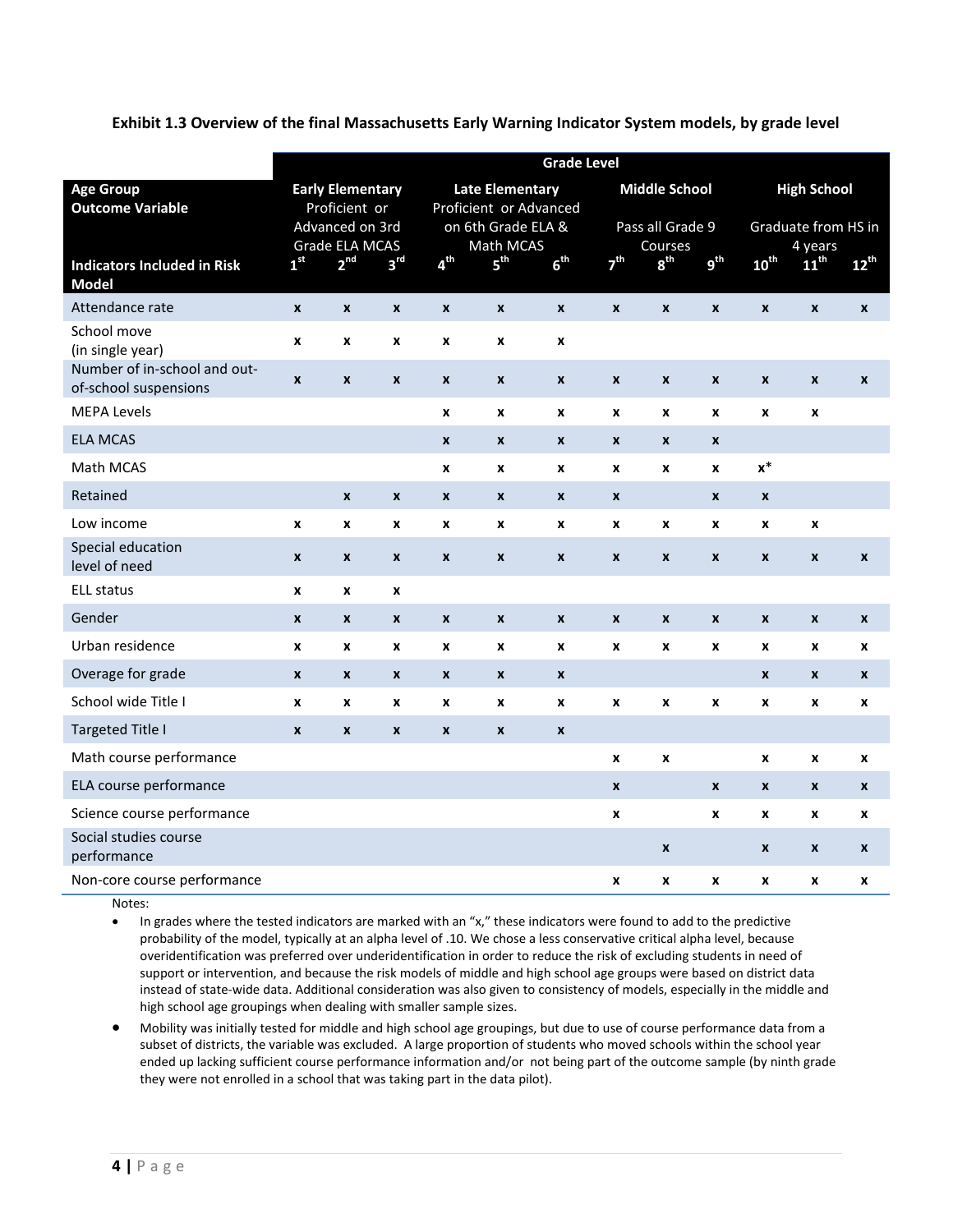- Due to small sample in individual MEPA levels in middle and high school, final model aggregates MEPA levels beginner to intermediate as a single indicator, leaving transiting to regular classes and non-MEPA as 0 for this variable. The benefit of this strategy is that this indicator fits in the EWIS models with the current MEPA levels having 5 categories. Thus, the binary indicator of MEPA levels was used for many of the EWIS models.
- The 10<sup>th</sup> grade model (built using data from 9<sup>th</sup> grade students) uses the MCAS score from 8<sup>th</sup> grade since 9<sup>th</sup> grade is not a tested MCAS grade. ELA MCAS results were not available for use in 10th grade model due to available years of data. 8<sup>th</sup> grade ELA MCAS was first administered in 2006 and so could not be used in developing the model since data was not available for validation. This variable will be tested for inclusion in future years.
- Retention variable was not used as an indicator in high school age grouping, because the variable was directly related to the outcome benchmark in high schools, i.e., on-time graduation.
- Special education variable has 4 categories based on levels of need of special education: 1) Low- less than 2 hours, 2) Low 2 or more hours, 3) Moderate, and 4) High. Each indicators denoting individual level of need were tested. However, due to data limitations with small sample sizes in middle and high school age grouping, the directions and magnitudes of the coefficients appeared inappropriate. Thus, we ended up using a binary indicator covering low to high levels of need (2 hours or more) in the middle and high school age group. We plan retesting individual indicators representing each level of need in special education when state-wide data are available.
- Overage for early elementary, late elementary and middle school is defined as one year older than the expected age for the grade level. For the high school, students two or more years older than expected grade level are considered overage.
- Due to data limitations with smaller sample size with middle and high school age groupings, Targeted Title I was miniminally represented, so only school wide Title I is in middle and high school age grouping models.
- Variables indicating whether a student did not enroll in or miss a certain subject ('flagged') were not tested in middle schools, because the numbers of students in falling in this category were too small (less than 2%).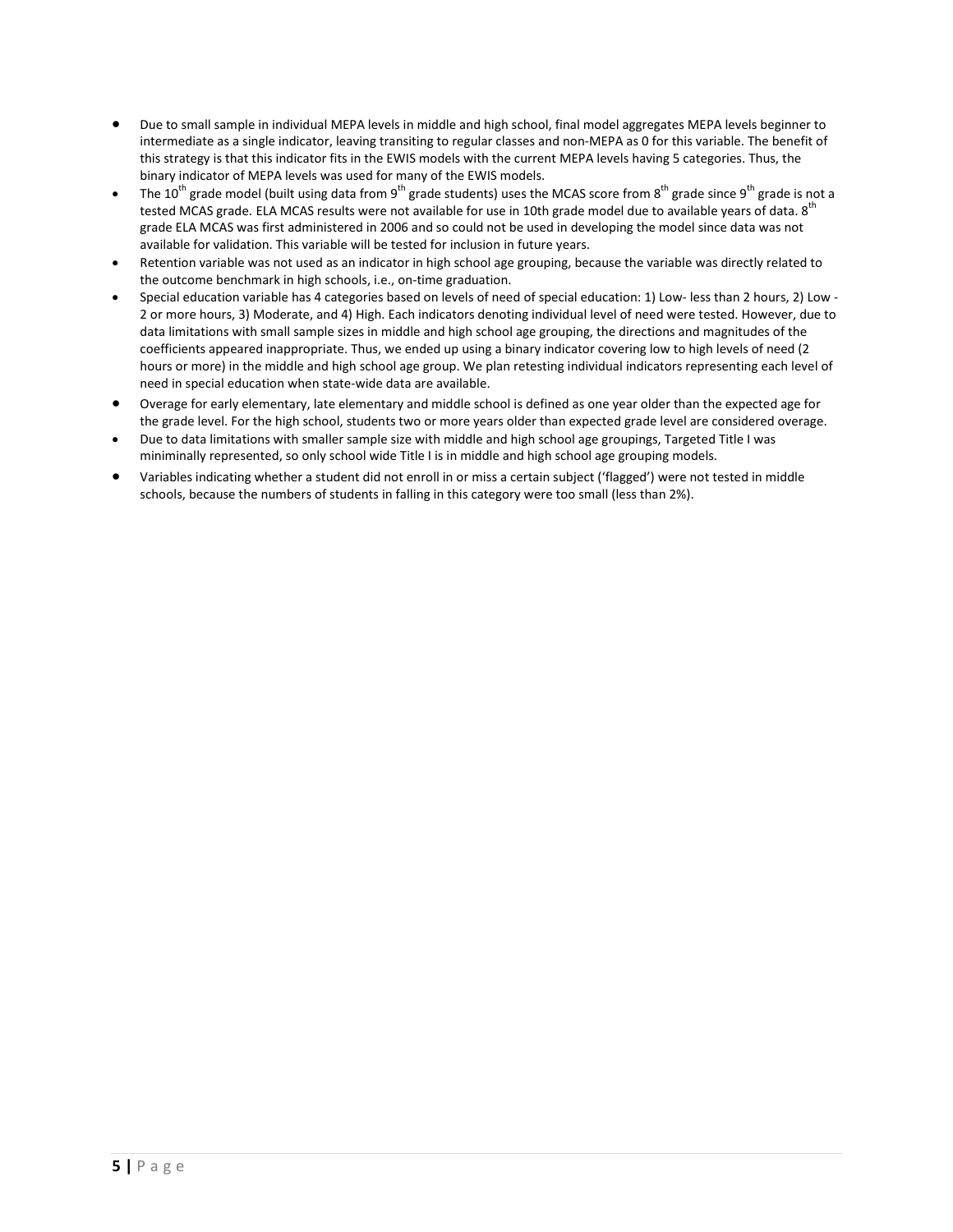# <span id="page-8-0"></span>**Middle School Age Group (Seventh through Ninth Grade)**

The Middle School Age Group encompasses seventh through ninth grade, using data from students during their sixth, seventh and eighth grade years. Within the age group indicators of risk were tested at each grade level based on the outcome variable of passing all  $9<sup>th</sup>$  grade courses.

### <span id="page-8-1"></span>**Potential Indicators**

In the Middle School Age Group, the indicators tested included behavioral, demographic, MEPA levels, MCAS proficiency, other variables and course outcomes<sup>[3](#page-8-2)</sup>. Behavioral indicators are mutable and considered manifestations of student behavior (e.g., attendance, suspensions). Demographic indicators are tied to who the child is, and are not necessarily based on a student's behavior (although some of these, such as low income household, may change over time). Other individual student indicators are focused on characteristics related to the community in which the student resides and the type of services the student receives The middle school analysis brings in prior skill assessments, using MEPA levels and MCAS proficiency<sup>[4](#page-8-3)</sup> in mathematics and English language arts, as well as student course performance, which results in substantial improvement of prediction accuracy. *Exhibit Middle School.1* provides a summary of the indicators that were tested in the middle school grades.<sup>[5](#page-8-4)</sup>

| <b>Type</b> | <b>Indicator</b>                                   | <b>Definition</b>                                                                                                                                                                                                                                          | Corresponding                            |
|-------------|----------------------------------------------------|------------------------------------------------------------------------------------------------------------------------------------------------------------------------------------------------------------------------------------------------------------|------------------------------------------|
|             |                                                    |                                                                                                                                                                                                                                                            | <b>Data Source</b>                       |
|             | <b>Outcome Variable</b>                            |                                                                                                                                                                                                                                                            |                                          |
|             | Passed all 9 <sup>th</sup><br><b>Grade Courses</b> | Binary variable: 1= Received a 60 or greater numeric or D- or<br>greater letter grade in all classes grade 9; 0=Received less than<br>60 or less than D- letter grade in one or more classes grade 9;<br>Indicates students who passed all classes grade 9 | <b>District Data from</b><br>pilot sites |
|             | <b>Behavioral Variable</b>                         |                                                                                                                                                                                                                                                            |                                          |
|             | Attendance                                         | Continuous variable: Attendance rate, end of year- number of                                                                                                                                                                                               |                                          |
|             |                                                    | days in attendance over the number of days in membership                                                                                                                                                                                                   | SIMS DOE045                              |
|             |                                                    |                                                                                                                                                                                                                                                            | SIMS DOE046                              |
|             | Suspension                                         | Continuous variable: Suspensions, end of year - number of                                                                                                                                                                                                  | SIMS DOE017                              |
|             |                                                    | days in school suspension plus number of days out of school<br>suspension                                                                                                                                                                                  | SIMS DOE018                              |
|             | Retention <sup>6</sup>                             | Binary variable: Based on whether child is listed as same grade                                                                                                                                                                                            | SIMS DOE016                              |
|             |                                                    | status in between two consecutive years 1=Retained; 0=Not<br>retained                                                                                                                                                                                      |                                          |
|             | Mobility <sup>'</sup>                              | Binary variable: 1=School code changes from beginning of                                                                                                                                                                                                   | SIMS 8 digit school                      |
|             |                                                    | school year to end of school year; 0= School code is the same                                                                                                                                                                                              | identifier                               |
|             |                                                    | at beginning and end of school year                                                                                                                                                                                                                        |                                          |
|             | Demographic variable                               |                                                                                                                                                                                                                                                            |                                          |
|             | Gender                                             | Binary variable: 1=Female; 0=Male                                                                                                                                                                                                                          | SIMS DOE009                              |

### **Exhibit Middle School.1. Indicator Definitions, by Type**

<span id="page-8-2"></span> $3$  Data from eight districts were provided, but inconsistencies or missing data in some districts made it necessary to exclude two districts. Thus, we ended up using data from six districts comprised of Brockton, Malden, Winchendon, Reading, Westport, and New Bedford.<br><sup>4</sup> In the middle school grades, MCAS scores were used when available.

<span id="page-8-4"></span><span id="page-8-3"></span> $5$  The table includes all variables tested in the Middle School Age Group, but there may be variation in which of these were tested in individual grades.<br><sup>6</sup> Retention is defined from fall to fall.

<span id="page-8-6"></span><span id="page-8-5"></span> $^7$  Mobility was initially tested, but due to the course performance pilot, the variable was excluded. A large proportion of students who moved schools within the school year ended up lacking sufficient grade information and/or not being part of the outcome sample (by ninth grade they were not enrolled in a school that was taking part in the data pilot). This data point was considered different for this subgroup than the state as a whole.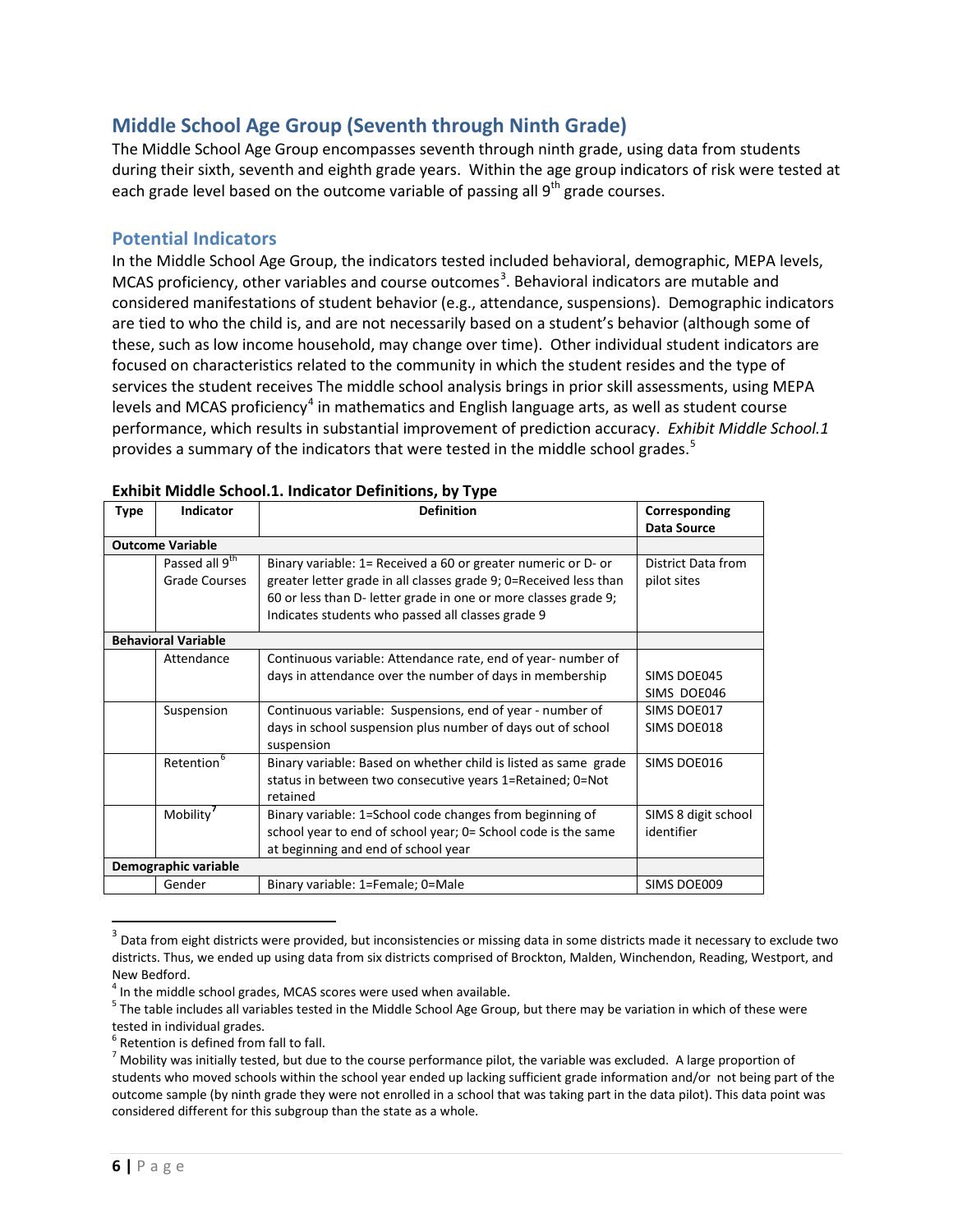| <b>Type</b>        | Indicator                                                       | <b>Definition</b>                                                                                                                                                                                                                                                                                                          | Corresponding<br><b>Data Source</b>      |
|--------------------|-----------------------------------------------------------------|----------------------------------------------------------------------------------------------------------------------------------------------------------------------------------------------------------------------------------------------------------------------------------------------------------------------------|------------------------------------------|
|                    | Low income<br>household-<br>Free lunch                          | Binary variable: 1=Free lunch eligible; 0= not eligible                                                                                                                                                                                                                                                                    | SIMS DOE019                              |
|                    | Low income<br>household-<br>Reduced price<br>lunch              | Binary variable: 1=Reduced lunch recipient; 0= Not eligible for<br>reduced price lunch                                                                                                                                                                                                                                     | SIMS DOE019                              |
|                    | ELL program                                                     | Binary variable: 1= sheltered English Immersion (SEI) or 2-way<br>bilingual or other;<br>$0 = opt out$ , no program                                                                                                                                                                                                        | SIMS DOE014                              |
|                    | Overage                                                         | Binary variable: 1=Age of child is equal to or greater than one<br>year than expected grade level age as of September 1 in a<br>given calendar year; 0= Age of child is less than one year older<br>than expected grade level age (e.g. a student is 13 or older as<br>of September $1^{st}$ as they enter $7^{th}$ grade) | SIMS DOE006                              |
|                    | Immigration<br><b>Status</b>                                    | Binary variable: 1= Student is an immigrant under the federal<br>definition; 0=Student is not an immigrant                                                                                                                                                                                                                 | SIMS DOE022                              |
|                    | Urban<br>residence                                              | Binary variable: 1=Student lives in an urban area <sup>8</sup> ; 0= Student<br>does not live in one of the specified urban areas                                                                                                                                                                                           | SIMS DOE014                              |
|                    | Special<br>Education $-$<br>Level of Need                       | Special Education <sup>9</sup> : Level of need Low to High (2 hours or<br>more) is equal to 1; otherwise 0.                                                                                                                                                                                                                | SIMS DOE038                              |
|                    | <b>Other Individual Student Variable</b>                        |                                                                                                                                                                                                                                                                                                                            |                                          |
|                    | Title I<br>participation                                        | Binary variables:<br>School -wide Title $I^{10}$ , Binary variable: 1= School-wide<br>Title I; 0= Not school-wide Title I                                                                                                                                                                                                  | SIMS DOE020                              |
| <b>MEPA Levels</b> |                                                                 |                                                                                                                                                                                                                                                                                                                            |                                          |
|                    | Massachusetts<br>English<br>Proficiency<br>Assessment<br>(MEPA) | Binary variable:<br>Beginner level to Intermediate level is equal to 1;<br>otherwise 0. <sup>11</sup>                                                                                                                                                                                                                      | MEPA Spring data<br>variable name:<br>pl |

<span id="page-9-0"></span><sup>&</sup>lt;sup>8</sup> Specified urban areas: Boston, Brockton, Cambridge, Chelsea, Chicopee, Everett, Fall River, Fitchburg, Framingham, Haverhill, Holyoke, Lawrence, Leominster, Lowell, Lynn, Malden, New Bedford, Pittsfield, Quincy, Revere, Somerville, Springfield, Taunton, Worcester. These are the urban districts during the years tested. Brockton, Malden and New Bedford were part of data pilot.

<span id="page-9-1"></span> $9$  Originally special education variable has 4 categories based on levels of need of special education: 1) Low- less than 2 hours, 2) Low - 2 or more hours, 3) Moderate, and 4) High. Each indicators denoting individual level of need were tested. However, due to data limitations with small sample sizes, the directions and magnitudes of the coefficients appeared inappropriate. Thus, we ended up using a binary indicator covering low to high levels of need (2 hours or more) in the middle school age group. We plan retesting individual indicators representing each level of need in special education when stat

<span id="page-9-2"></span><sup>&</sup>lt;sup>10</sup> Due to data limitations with smaller sample size, Targeted Title I was miniminally represented, so only school wide Title I is in model.

<span id="page-9-3"></span> $11$  Originally multiple indicators of MEPA levels (Beginner, Early intermediate, Intermediate, Transiting to regular classes) were tested. However, due to small sample in individual MEPA levels with district data, final model aggregates MEPA levels beginner to intermediate as a single indicator, leaving transiting to regular classes and non-MEPA as 0 for this variable. The benefit of this strategy is that this indicator fits in the EWIS models with the current MEPA levels having 5 categories (Transiting to regular classes I and Transiting to regular classes II). Thus, the binary indicator of MEPA levels was used for the rest of EWIS models in middle and high school age groups.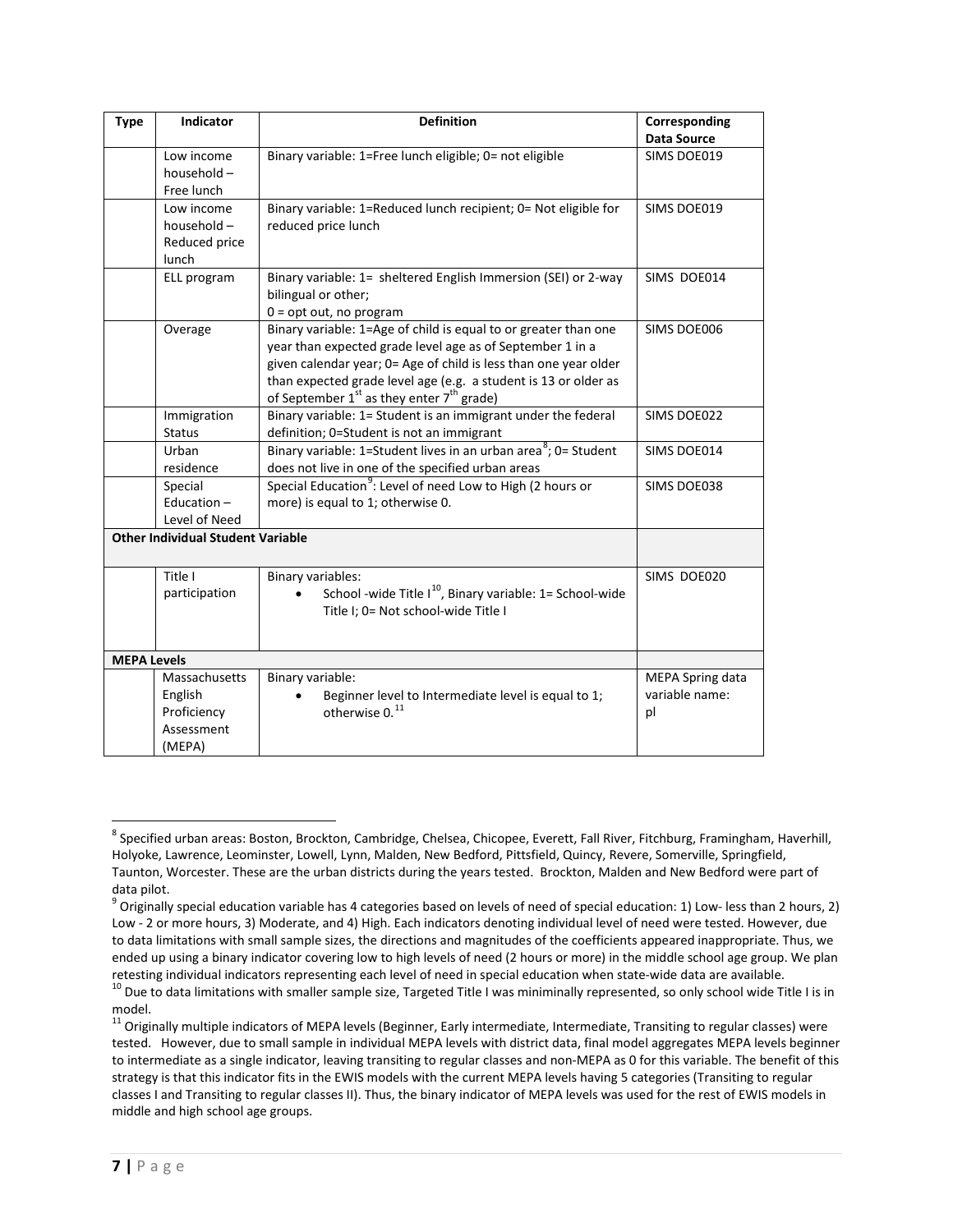| <b>MCAS Proficiency Levels</b> |                                                                |                      |
|--------------------------------|----------------------------------------------------------------|----------------------|
| <b>MCAS</b>                    | Multiple indicators                                            | MCAS data for        |
| Proficiency                    | $\mathsf{Math}^{\mathsf{12}}$                                  | cohort in analysis   |
| levels in Math                 | Dummy variable: Warning is equal to 1;<br>$\circ$              | name:                |
| and English (as                | otherwise 0.                                                   | <b>EPERF2 MPERF2</b> |
| available)                     | Dummy variable: Needs improvement is<br>$\circ$                |                      |
|                                | equal to 1; otherwise 0.                                       |                      |
|                                | Dummy variable: Proficient is equal to 1;<br>$\circ$           |                      |
|                                | otherwise 0.                                                   |                      |
|                                | $\mathsf{English}^{\mathsf{13}}$                               |                      |
|                                | Dummy variable: Warning is equal to 1;<br>$\circ$              |                      |
|                                | otherwise 0.                                                   |                      |
|                                | Dummy variable: Needs improvement is<br>$\Omega$               |                      |
|                                | equal to 1; otherwise 0.                                       |                      |
|                                | Dummy variable: Proficient is equal to 1; otherwise 0.         |                      |
| <b>Course Outcomes</b>         |                                                                |                      |
| Course                         | District Course information <sup>14</sup>                      | Districts data from  |
| Information                    | Failed: received a numeric mark less than 60 or a letter grade | Pilot sites          |
|                                | of F or a categorical grade of Failing.                        |                      |
|                                | Failed any Math                                                |                      |
|                                | Dummy variable: Failed equal to 1;<br>$\circ$                  |                      |
|                                | otherwise 0.                                                   |                      |
|                                | Failed any ELA                                                 |                      |
|                                | Dummy variable: Failed equal to 1;<br>$\circ$                  |                      |
|                                | otherwise 0.                                                   |                      |
|                                | Failed any Science                                             |                      |
|                                | Dummy variable: Failed equal to 1;<br>$\circ$                  |                      |
|                                | otherwise 0.                                                   |                      |
|                                | Failed any Social Studies                                      |                      |
|                                | Dummy variable: Failed equal to 1;<br>$\circ$                  |                      |
|                                | otherwise 0.                                                   |                      |
|                                | Failed any non-core courses                                    |                      |
|                                | Dummy variable: Failed equal to 1;<br>$\circ$                  |                      |
|                                | otherwise 0.                                                   |                      |

# <span id="page-10-0"></span>**Analysis Methods and Strategies**

To identify the model that most accurately predicts risk of not passing all courses in grade 9, we conducted multiple analyses. A separate analysis was conducted in each grade to predict a risk level for students as they entered the next year: seventh grade (using students' grade 6 data), eighth grade (using students' grade 7 data), and ninth grade (using students' grade 8 data).

For risk model development for the middle school age group, we focused on 2009-10 grade 9 cohort , and linked the cohort with SIMS data in 2005-06 through 2007-08, and MCAS data from 2004-05 through 2009-2010, which were analyzed to identify the predictive indicators in each grade (see Exhibit Middle School.2).

<span id="page-10-3"></span><span id="page-10-2"></span>

<span id="page-10-1"></span><sup>&</sup>lt;sup>12</sup> Above proficient left out as reference category<br><sup>13</sup> Above proficient left out as reference category<br><sup>14</sup> Variables indicating whether a student did not enroll in or miss a certain subject ('flagged') were not tested because the numbers of students in falling in this category were too small (less than 2%) in middle schools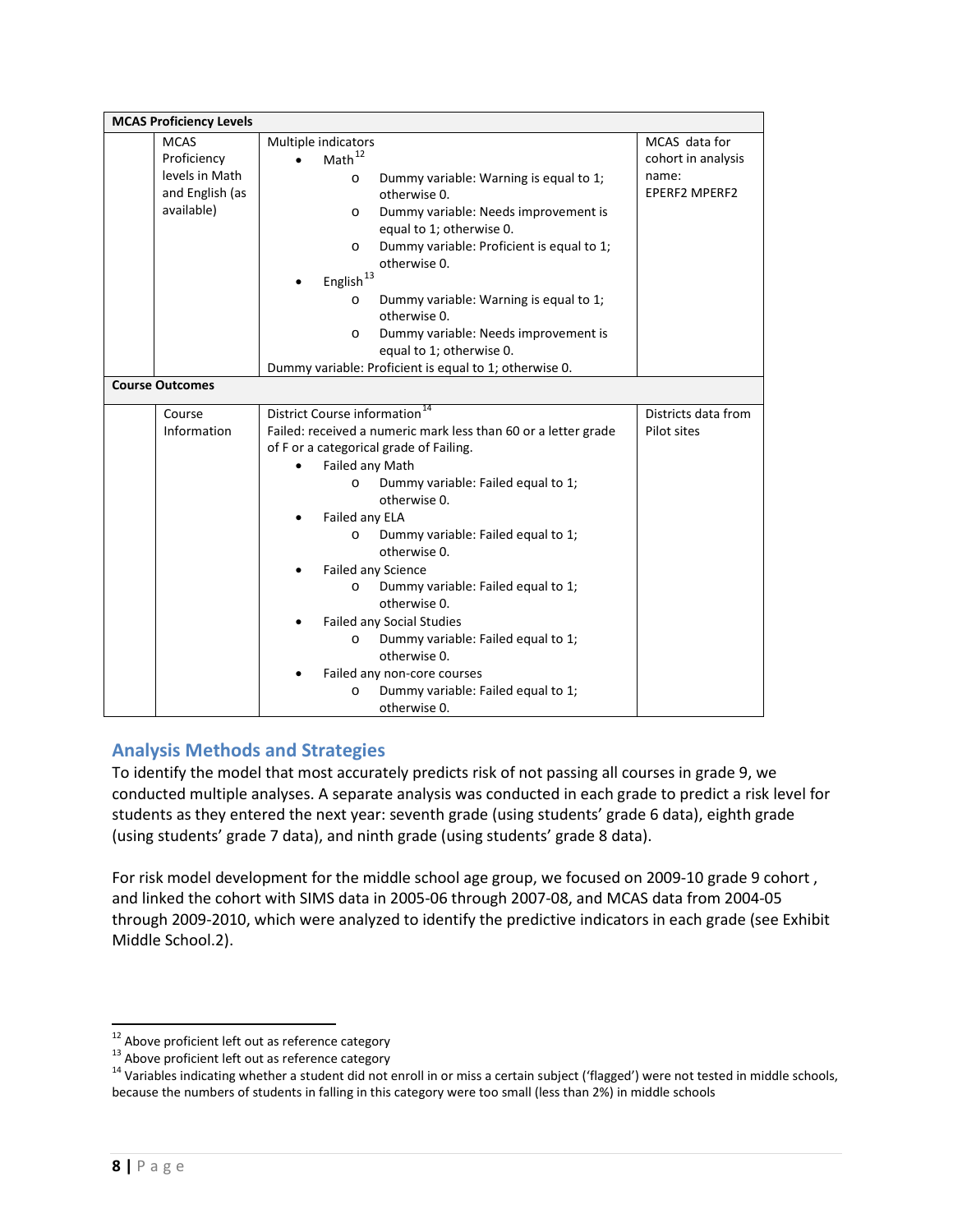| <b>Source Data</b>                                                 | Passed all Courses in<br>Grade 9 | Failed one or<br>more courses<br>grade 9 | # Students   |
|--------------------------------------------------------------------|----------------------------------|------------------------------------------|--------------|
| Grade 6 in 2006-07<br>(used to create 7 <sup>th</sup> grade model) | 686 (65%)                        | 369 (35%)                                | $1,055^{15}$ |
| Grade 7 in 2007-08<br>(used to create 8 <sup>th</sup> grade model) | 1,240 (62%)                      | 771 (38%)                                | 2,011        |
| Grade 8 in 2008-09<br>(used to create 9 <sup>th</sup> grade model) | 1,292 (61%)                      | 827 (39%)                                | 2,119        |

### **Passing All courses Grade 9**

The following strategies were employed in analyses:

- First, in order to build an efficient and accurate model for the EWIS, we first examined a number of behavioral, demographic, and other individual student variables that may be considered in the resulting risk model. This analysis relied on simple logistic regressions for each individual indicator. The individual indicator analyses allowed us to evaluate the statistical significance and coefficient for each indicator. This analysis was used to inform the construction of the risk models tested.
- Then, based on the results of the simple logistic regression models, a series of analysis were conducted, including –
	- o Student behavioral variables only;
	- o Demographic variables along with the behavioral variables from the previous model;
	- o Demographic variables, behavioral variables, and individual student variables including the availability of school wide Title I;
	- o Demographic variables, behavioral variables, individual student variables including the availability of school wide Title I, and MEPA levels;
	- o Demographic variables, behavioral variables, and individual student variables including the availability of school wide Title I, MEPA levels, and MCAS proficiency levels;
	- o Demographic variables, behavioral variables, and individual student variables including the availability of school wide Title I, MEPA levels, MCAS proficiency levels, and district course data

<span id="page-11-0"></span> $15$  One districts sixth grade data was unable to be used due to data availability issues.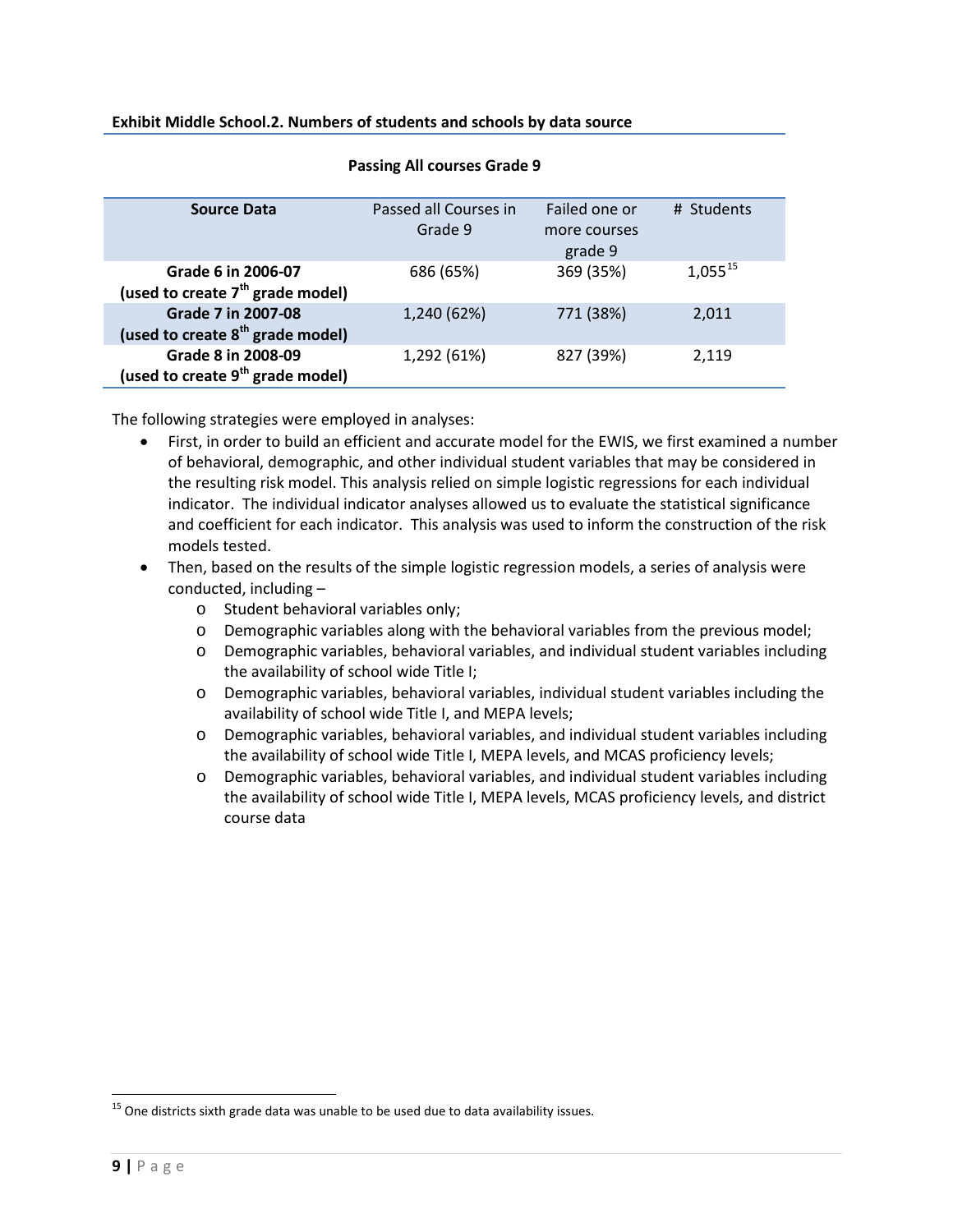# <span id="page-12-0"></span>**Seventh Grade: Analysis Results and Predicted Risk Levels**

For seventh grade, several models were tested to: 1) identify individual indicators of risk and 2) identify the risk model that is highly predictive of whether a rising seventh grade student is at risk of not passing one or more courses in grade 9.

| Grade:                          | 7 (using data from grade 6 students)                                                                                       |  |  |  |  |  |
|---------------------------------|----------------------------------------------------------------------------------------------------------------------------|--|--|--|--|--|
| <b>Age Grouping:</b>            | Middle School $(7^{th}$ through $9^{th}$ grade)                                                                            |  |  |  |  |  |
| <b>Risk Indicators Tested:</b>  | <b>Behavioral variables</b>                                                                                                |  |  |  |  |  |
|                                 | Suspensions, end of year                                                                                                   |  |  |  |  |  |
|                                 | Attendance rate, end of year                                                                                               |  |  |  |  |  |
|                                 | Mobility (more than one school within the school year)                                                                     |  |  |  |  |  |
|                                 | Retention                                                                                                                  |  |  |  |  |  |
|                                 | Demographic variables                                                                                                      |  |  |  |  |  |
|                                 | Low income household- Free lunch                                                                                           |  |  |  |  |  |
|                                 | Low income household- Reduced price lunch                                                                                  |  |  |  |  |  |
|                                 | Special education level- Need greater than or equal to 2 hours or                                                          |  |  |  |  |  |
|                                 | more                                                                                                                       |  |  |  |  |  |
|                                 | <b>ELL status</b>                                                                                                          |  |  |  |  |  |
|                                 | Immigration status                                                                                                         |  |  |  |  |  |
|                                 | Gender                                                                                                                     |  |  |  |  |  |
|                                 | Urban residence                                                                                                            |  |  |  |  |  |
|                                 | Over age for grade (age 12 or older as of Sept 1 of 6 <sup>th</sup> grade year)                                            |  |  |  |  |  |
|                                 | Other individual student variables                                                                                         |  |  |  |  |  |
|                                 | School wide Title I<br><b>MEPA</b> levels                                                                                  |  |  |  |  |  |
|                                 |                                                                                                                            |  |  |  |  |  |
|                                 | Beginner level to Intermediate level is equal to 1; otherwise 0<br>6 <sup>th</sup><br><b>Grade MCAS Proficiency Levels</b> |  |  |  |  |  |
|                                 | Math                                                                                                                       |  |  |  |  |  |
|                                 | Warning<br>$\circ$                                                                                                         |  |  |  |  |  |
|                                 | Needs Improvement<br>$\circ$                                                                                               |  |  |  |  |  |
|                                 | Proficient<br>$\circ$                                                                                                      |  |  |  |  |  |
|                                 | <b>ELA</b>                                                                                                                 |  |  |  |  |  |
|                                 | Warning<br>$\circ$                                                                                                         |  |  |  |  |  |
|                                 | Needs Improvement<br>$\circ$                                                                                               |  |  |  |  |  |
|                                 | Proficient<br>$\circ$                                                                                                      |  |  |  |  |  |
|                                 | District Course information                                                                                                |  |  |  |  |  |
|                                 | Failed any Math<br>٠                                                                                                       |  |  |  |  |  |
|                                 | Failed any ELA                                                                                                             |  |  |  |  |  |
|                                 | Failed any Science                                                                                                         |  |  |  |  |  |
|                                 | <b>Failed any Social Studies</b>                                                                                           |  |  |  |  |  |
|                                 | Failed any non-core courses                                                                                                |  |  |  |  |  |
| <b>Academic Goal/</b>           | Passing all grade 9 courses                                                                                                |  |  |  |  |  |
| Outcome Variable: <sup>16</sup> |                                                                                                                            |  |  |  |  |  |

### **Exhibit Grade7.1 Overview of Seventh Grade Risk Indicators**

NOTE: A total of 967 observations included this combined outcome variable for the final model. Approximately 65 percent did not fail any courses in grade 9, and the remaining 35 percent failed one or more courses.

<span id="page-12-1"></span> $16$  For running the statistical regression models, the outcome variable was recoded to predict the risk/likelihood of not passing all their grade 9 courses.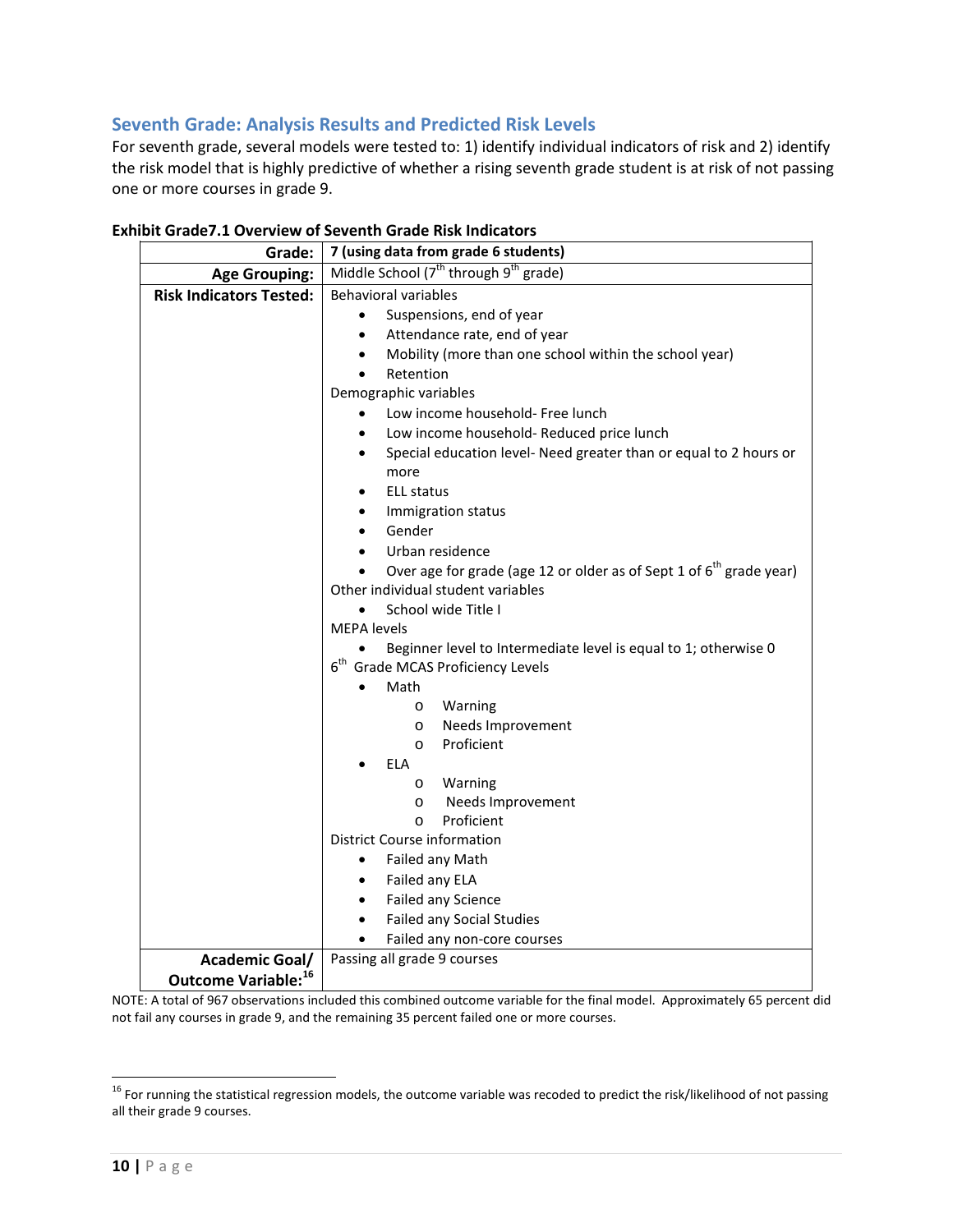### <span id="page-13-0"></span>**Seventh Grade: Simple Logistics – Analysis of Individual Indicators**

In order to build an efficient and accurate model for the EWIS, we first examined a number of behavioral, demographic, other indicators, MEPA, MCAS, and district course data, tied to individual students that may be considered in the resulting risk model. This analysis relied on simple logistic regressions for each individual indicator. The single indicator analyses allowed us to evaluate the statistical significance and coefficient for each indicator (Exhibit Grade7.2). This analysis was used to inform the construction of the final risk model (Exhibit Grade7.3).

| Simple Logistic regression: Individual indicators (predictor)         |                 |      |            |                 |       |
|-----------------------------------------------------------------------|-----------------|------|------------|-----------------|-------|
| <b>Variable</b>                                                       | <b>Estimate</b> | S.E. | Pr > ChiSq |                 |       |
| Demographic variables (Yes/No)                                        |                 |      |            | <b>R-Square</b> | N.    |
| Low income household- Free lunch                                      | 1.68            | 0.15 | < .0001    |                 |       |
| Low income household- Reduced<br>price lunch                          | 1.41            | 0.23 | < .0001    | 0.1314          | 1,055 |
| <b>Special education:</b><br>Greater than or equal to 2 hours or more | 0.98            | 0.17 | < .0001    | 0.0318          | 1,055 |
| Immigration status <sup>+</sup>                                       | 0.32            | 0.40 | 0.4291     | 0.0006          | 1,055 |
| <b>Sex: Female</b>                                                    | $-0.43$         | 0.13 | 0.0010     | 0.0102          | 1,055 |
| ELL status <sup>+</sup>                                               | 1.36            | 0.36 | 0.0002     | 0.0146          | 1,055 |
| Overage for gradet                                                    | 1.05            | 0.16 | < .0001    | 0.0382          | 1,055 |
| <b>Urban residence</b>                                                | 1.66            | 1.66 | < .0001    | 0.1181          | 1,055 |
| <b>Behavioral Variables</b>                                           |                 |      |            |                 |       |
| Suspensions, end of year                                              | 0.84            | 0.17 | < .0001    | 0.0430          | 1,055 |
| Attendance rate, end of year                                          | $-20.90$        | 2.12 | < .0001    | 0.1151          | 1,055 |
| <b>Retained</b>                                                       | 1.73            | 1.16 | 0.1358     | 0.0025          | 1,055 |
| <b>Mobility, Changed schools during</b><br>school year (Yes/No) +     | 1.18            | 0.27 | .0002      | 0.0189          | 1,055 |
| <b>Title I participation (Yes/No)</b>                                 |                 |      |            |                 |       |
| School-wide                                                           | 1.67            | 0.14 | < .0001    | 0.1338          | 1,055 |
| <b>MEPA Levels (Yes/No)</b>                                           |                 |      |            |                 |       |
| Low level (Beginner to intermediate)                                  | 1.60            | 0.45 | 0.0004     | 0.0137          | 1,055 |
| $6th$ grade MCAS                                                      |                 |      |            |                 |       |
| <b>ELA</b>                                                            |                 |      |            |                 |       |
| <b>Warning</b>                                                        | 3.76            | 0.52 | < .0001    |                 |       |
| <b>Needs Improvement</b>                                              | 2.74            | 0.48 | < .0001    | 0.217           | 1,754 |
| Proficient†                                                           | 0.89            | 0.48 | 0.061      |                 |       |
| <b>MATH</b>                                                           |                 |      |            |                 |       |
| <b>Warning</b>                                                        | 3.97            | 0.47 | < .0001    |                 |       |
| <b>Needs Improvement</b>                                              | 2.82            | 0.47 | < .0001    | 0.1413          | 1,765 |
| Proficient <sup>+</sup>                                               | 2.00            | 0.48 | < .0001    |                 |       |

### **Exhibit Grade7.2. Simple Logistic Regression Overview, Grade 7**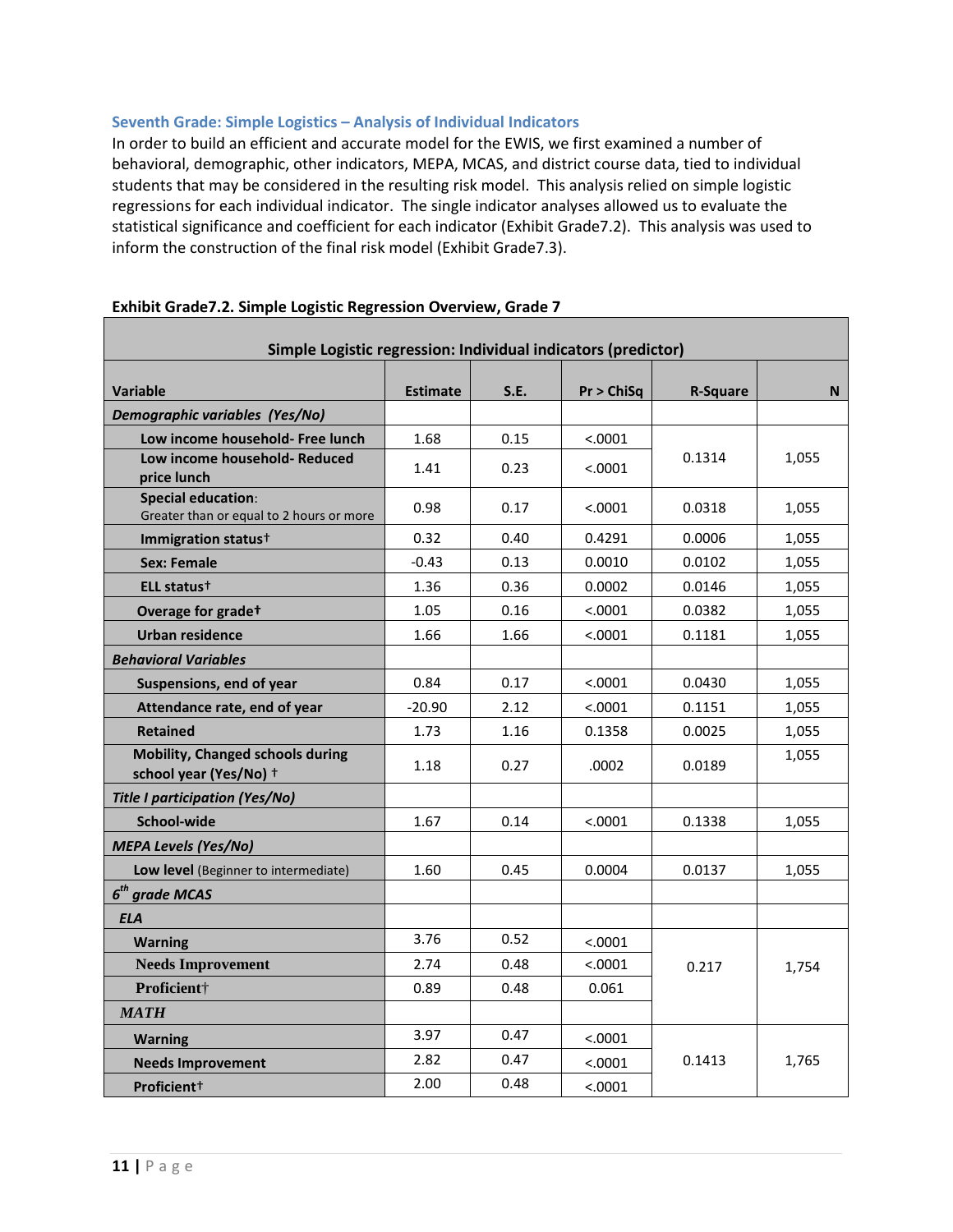| Simple Logistic regression: Individual indicators (predictor) |                 |      |            |          |     |
|---------------------------------------------------------------|-----------------|------|------------|----------|-----|
| Variable                                                      | <b>Estimate</b> | S.E. | Pr > ChiSa | R-Square | N   |
| <b>District Course Data (Yes/No)</b>                          |                 |      |            |          |     |
| <b>Fail any Math course</b>                                   | 2.77            | 0.76 | 0.0003     |          |     |
| <b>Fail any ELA course</b>                                    | 1.48            | 0.56 | 0.0085     | 0.0788   | 984 |
| <b>Fail any Science course</b>                                | 2.82            | 1.06 | 0.0077     |          |     |
| <b>Fail any Social Studies course</b>                         | 0.27            | 0.84 | 0.7458     |          |     |
| Fail any non-core course                                      | 3.00            | 0.74 | < .0001    | 0.0321   | 984 |

Exhibit Reads: students receiving free lunch services are 1.68 points higher than students without free lunch services in the logodds of failing one or more courses in grade 9 (odds ratio = exp(1.68)=5.36).

†Indicator was removed from final analyses because the direction of the coefficient of the variable was changed adjusting for other variables in the equation, or the estimated coefficient was nearly zero, or the predictive power of the model decreased.

### <span id="page-14-0"></span>**Seventh Grade: Overview of Risk Model**

Exhibit Grade7.3 provides the summary statistics for the final model. The estimates in column 2 denote the expected difference in the log-odds of not passing all courses in grade 9, holding constant other variables in the model. For example, students that are low income (free lunch) are expected to score 0.46 points higher than other students in the log-odds of failing at least one course in grade 9, holding other variables constant. They also have about one and half times (exp(0.46)=1.58) the risk of failing one or more courses in grade 9 than students who are not eligible for free lunch. Overall, with the exception of attendance and gender, all other variables are statistically positively associated with the recoded outcome variable (not passing all 9th grade courses) at an alpha level of .10.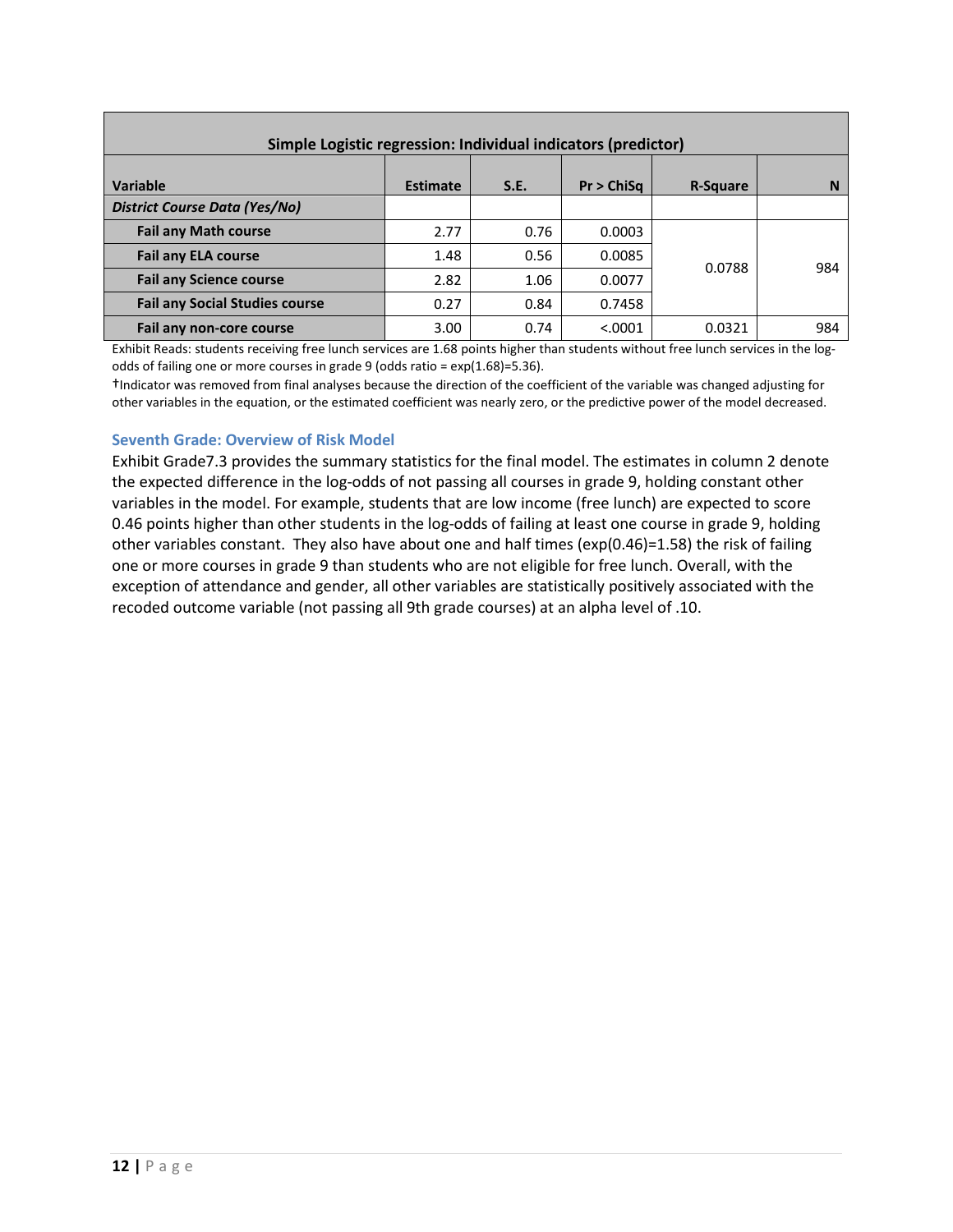| Variable                                                                | <b>Odds Ratio</b> | <b>Estimate</b> | S.E. | Pr >  t |
|-------------------------------------------------------------------------|-------------------|-----------------|------|---------|
| Behavioral variables                                                    |                   |                 |      |         |
| Attendance rate, end of year                                            | < 0.001           | $-14.42$        | 2.68 | < .0001 |
| Suspensions, end of year                                                | 1.37              | 0.31            | 0.18 | 0.08    |
| Retained                                                                | 1.30              | 0.26            | 1.35 | 0.84    |
| Demographic variables                                                   |                   |                 |      |         |
| Low income household- Free lunch                                        | 1.58              | 0.46            | 0.22 | 0.03    |
| Low income household- Reduced price<br>lunch                            | 2.16              | 0.77            | 0.30 | 0.01    |
| Special Education (greater than or equal<br>to 2 or more hours of need) | 0.94              | 0.06            | 0.05 | 0.09    |
| Urban residence                                                         | 1.17              | 0.16            | 0.27 | 0.55    |
| Sex: Female                                                             | 0.72              | $-0.32$         | 0.18 | 0.07    |
| Other variables                                                         |                   |                 |      |         |
| School wide Title I                                                     | 2.06              | 0.73            | 0.22 | 0.001   |
| <b>MEPA Levels</b>                                                      |                   |                 |      |         |
| Low level (Beginner to intermediate)                                    | 1.13              | 0.12            | 0.15 | 0.08    |
| $6th$ grade MCAS                                                        |                   |                 |      |         |
| <b>ELA</b>                                                              |                   |                 |      |         |
| Warning                                                                 | 3.30              | 1.20            | 0.37 | 0.001   |
| Needs Improvement                                                       | 2.40              | 0.88            | 0.21 | < .0001 |
| Math                                                                    |                   |                 |      |         |
| Warning                                                                 | 8.60              | 2.15            | 0.52 | < .0001 |
| Needs Improvement                                                       | 5.59              | 1.72            | 0.50 | 0.001   |
| Proficient                                                              | 4.00              | 1.39            | 0.50 | 0.006   |
| <b>District Course Data</b>                                             |                   |                 |      |         |
| Fail any math course                                                    | 4.60              | 1.53            | 0.80 | 0.057   |
| Fail any ELA course                                                     | 1.15              | 0.14            | 0.61 | 0.814   |
| Fail any Science course                                                 | 9.02              | 2.20            | 1.15 | 0.055   |
| Fail any noncore course                                                 | 3.75              | 1.72            | 0.82 | 0.03    |

**Exhibit Grade7.3. Final Model – Behavioral Variables, Demographic Variables, Other Variables, MEPA Levels, MCAS Levels and District Course Data and Middle School Outcome Variable (Failing one or more 9th grade courses), Grade 7**

 $r^2$ =0.354

Number of observations= 967

<span id="page-15-0"></span>Note: some variables that are not statistically significantly predictive at an alpha level of .10 - retained, urban, and 'fail any ELA course' – were still included in the final model based on the evidence that these variables were predictive in early age groups with the state-wide data or based on discussion of course-relevant variables. These variables will be retested once statewide data are available.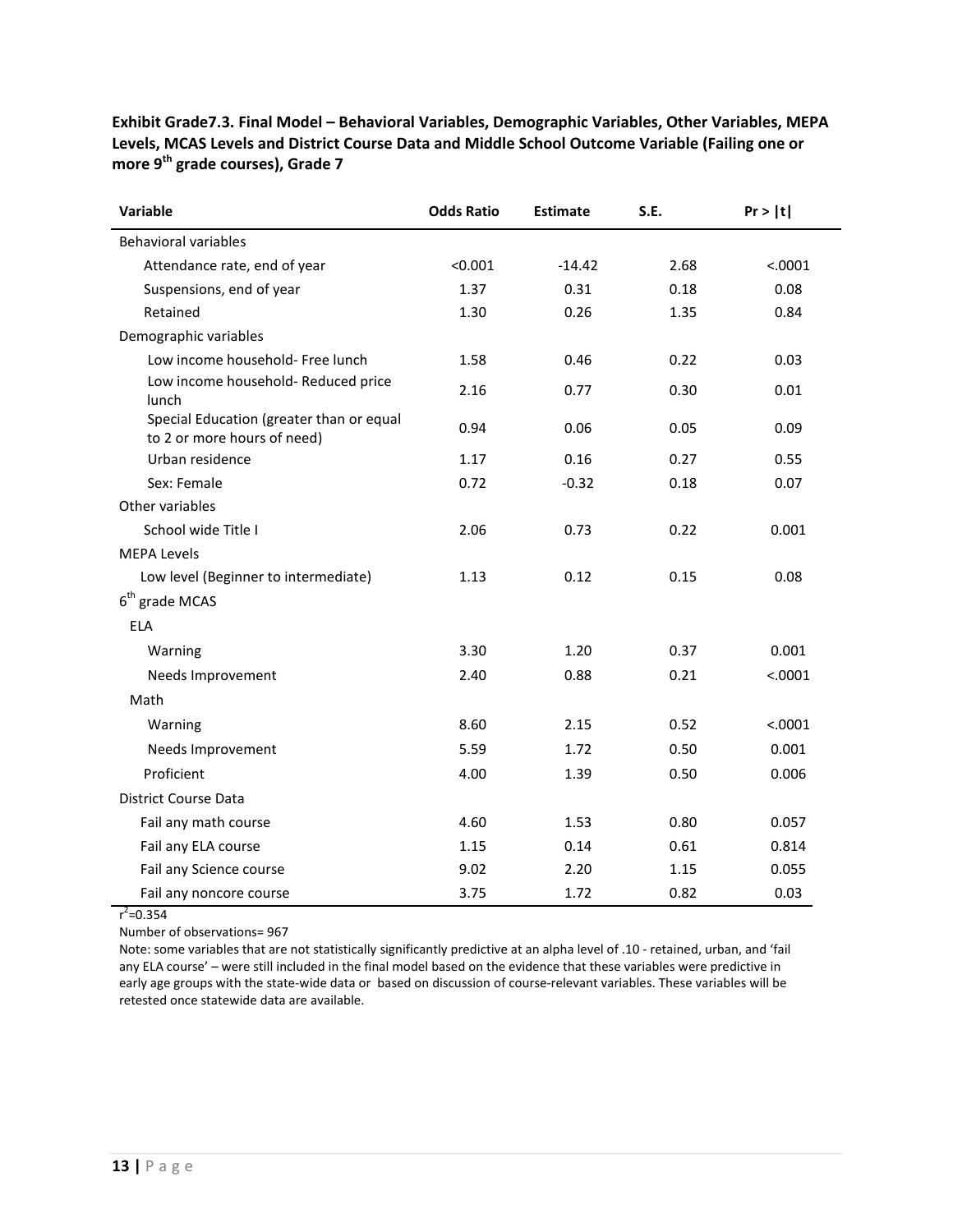### **Seventh Grade: Illustration of Levels of Risk and Outcome Using the Final Model**

Based on the distributions of scores by increased risk in failing to pass all grade nine courses, the levels of risk are defined as follows:

- Low Risk (approximately 75% or more of students meet the outcome variable) : Intervals 1-2;
- Moderate Risk (approximately half or more than half of the students meet the outcome variable): Intervals 3-5; and
- High Risk (approximately a third or less of the students meet the outcome variable): Intervals 6- 9.

The statistics for the final model's three levels of risk (low risk; moderate risk and high risk) are shown in Exhibits Grade7.4 and Grade7.5. In summary, approximately 92 percent of students who fall into the low risk category have passed all  $9<sup>th</sup>$  grade courses. Of the students who are categorized in the moderate risk category, approximately 67 percent of the students have met the outcome. Among the high risk students only 24 percent passed all 9<sup>th</sup> grade courses and 76 percent of the students failed one or more.

| Total numbers of students in sample by risk levels |                                                      |           |                |               |              |
|----------------------------------------------------|------------------------------------------------------|-----------|----------------|---------------|--------------|
| Increased risk<br>level                            | <b>Estimate For</b><br>Probability of<br><b>Risk</b> | Frequency | No to low risk | Moderate risk | High risk    |
| 1                                                  | $\leq 0.1$                                           | 267       | 267            | 0             | 0            |
| $\overline{2}$                                     | $>0.1$ & $\leq 0.2$                                  | 161       | 161            | $\mathbf 0$   | $\mathbf 0$  |
| 3                                                  | $>0.2$ & $\leq 0.3$                                  | 104       | 0              | 104           | 0            |
| $\overline{4}$                                     | $>0.38 \le 0.4$                                      | 75        | $\mathbf{0}$   | 75            | $\mathbf{0}$ |
| 5                                                  | $>0.4$ & $\leq 0.5$                                  | 69        | 0              | 69            | 0            |
| 6                                                  | $>0.5$ & $\leq 0.6$                                  | 59        | 0              | $\mathbf{0}$  | 59           |
| $\overline{7}$                                     | $>0.6$ & $\leq 0.7$                                  | 60        | 0              | 0             | 60           |
| 8                                                  | $>0.7$ & $\leq 0.8$                                  | 63        | $\mathbf 0$    | $\mathbf{0}$  | 63           |
| 9                                                  | >0.8                                                 | 109       | 0              | 0             | 109          |
| Total                                              |                                                      | 967       | 428            | 248           | 291          |

### **Exhibit Grade7.4. Final Model – Risk Level Based on Model, Grade 7**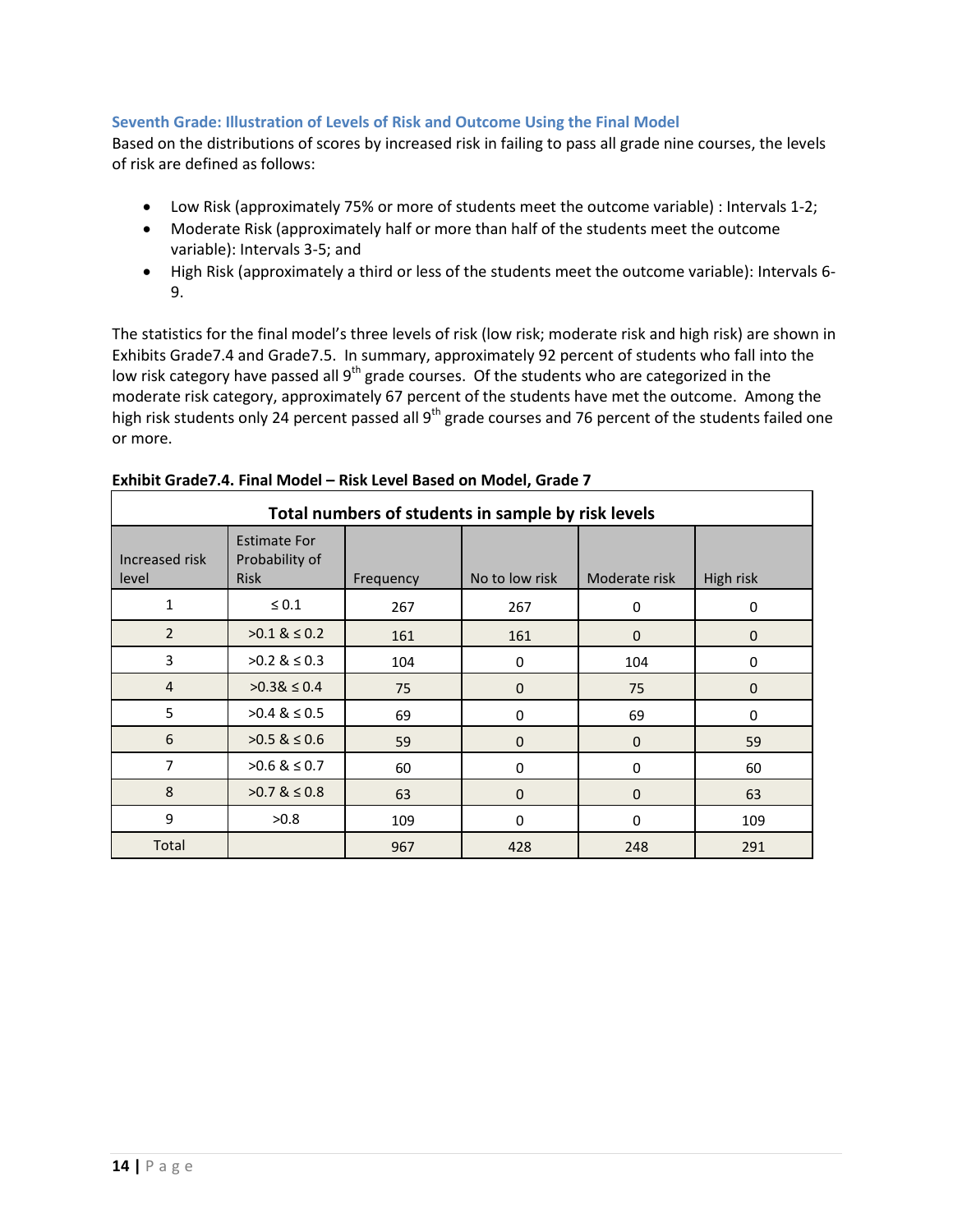| Predictive Probability of Passing all 9 <sup>th</sup> Grade Courses<br><b>Based on Risk Level</b> |                                         |                                                       |              |  |  |
|---------------------------------------------------------------------------------------------------|-----------------------------------------|-------------------------------------------------------|--------------|--|--|
|                                                                                                   | 9 <sup>th</sup> Grade Outcomes          |                                                       |              |  |  |
| <b>Risk Level</b>                                                                                 | <b>Failed one</b><br>or more<br>courses | <b>Passed all</b><br>9 <sup>th</sup> grade<br>courses |              |  |  |
|                                                                                                   | 35                                      | 393                                                   | <b>Total</b> |  |  |
| Low                                                                                               | 10.74%                                  | 91.82%                                                | 428          |  |  |
| <b>Moderate</b>                                                                                   | 82                                      | 166                                                   | 248          |  |  |
|                                                                                                   | 33.06%                                  | 66.94%                                                |              |  |  |
| High                                                                                              | 220                                     | 71                                                    | 291          |  |  |
|                                                                                                   | 75.60%                                  | 24.30%                                                |              |  |  |
|                                                                                                   | 337                                     | 630                                                   | 967          |  |  |
| <b>Total</b>                                                                                      | 34.85%                                  | 65.15%                                                |              |  |  |

**Exhibit Grade7.5. Final Model - Predictive Probability of Outcome Based on Risk Level, Grade 7**

### <span id="page-17-0"></span>**Seventh Grade: Alternate Model for students without Course Performance**

ESE ran into complications in using the Final Seventh Grade EWIS model with 2011-12 statewide data. A large number of student course data for middle school students, especially those in sixth grade, lacked appropriate course performance information to be used in the above model. Instead, the majority/entirety of their courses was noted as non-graded. This was most common for students enrolled in a K-6 schools. Nearly 20% of 2011-12 sixth graders were unable to get EWIS risk level through the seventh grade model due to insufficient course performance information. To address this problem, an alternate model that does not include course performance information was created. Students who lacked grades/performance information in the SCS data set to allow for coding as failing or passing were provided a EWIS risk level based on this model. This model was still predictive, but had a lower predictive power than the final seventh grade EWIS risk model that did include course performance data. This model is found Appendix A.1.

As done in earlier grades, students who lacked MCAS information were placed in moderate risk (see Technical Document: Early and Late Elementary Age Groupings for further discussion).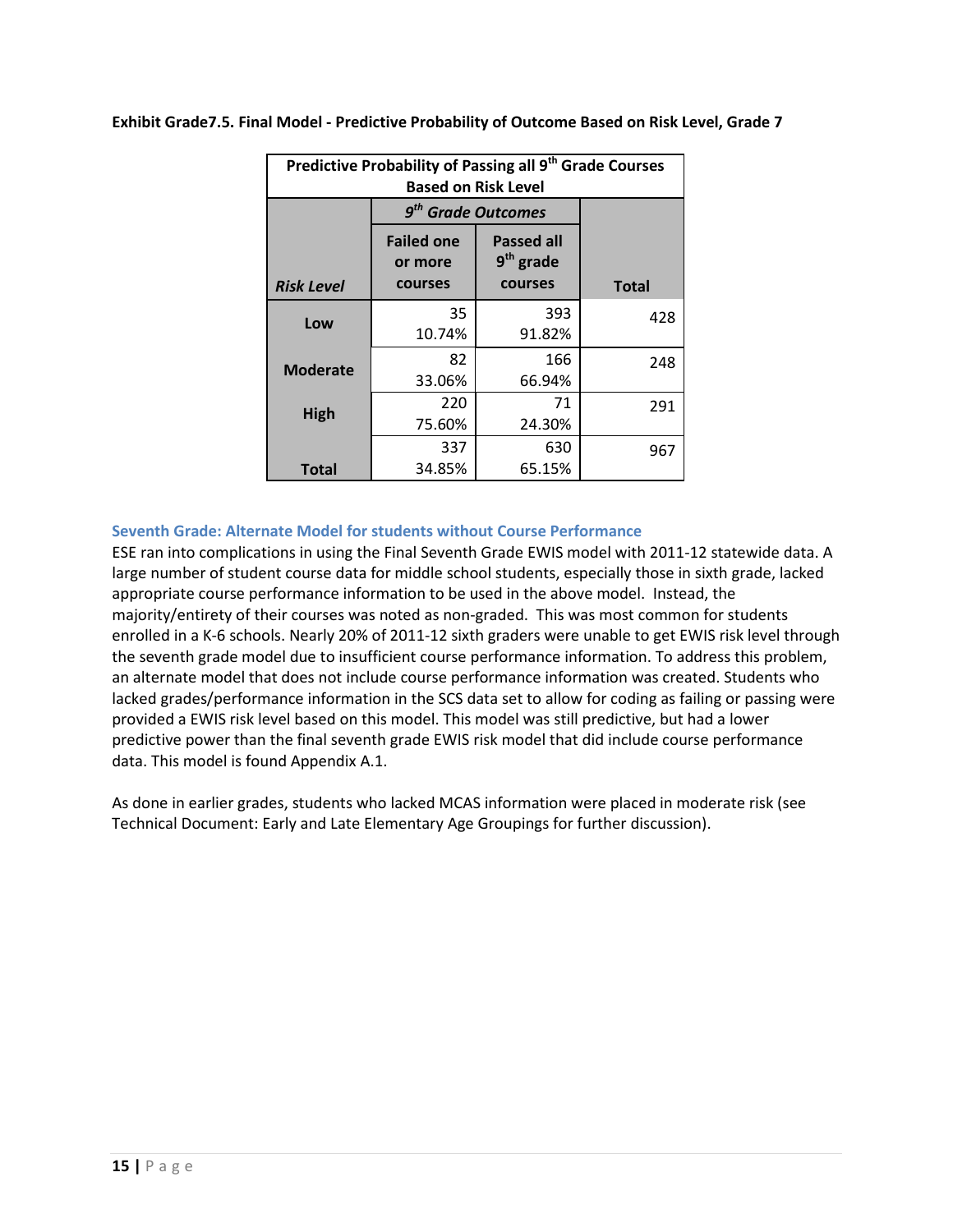# <span id="page-18-0"></span>**Eighth Grade: Analysis Results and Predicted Risk Levels**

For eighth grade, several models were tested to: 1) identify individual indicators of risk and 2) identify the risk model that is highly predictive of whether a rising eighth grade student is at risk of not passing one or more courses in grade 9.

| Grade:                          | 8 (using data from grade 7 students)                                  |  |  |  |
|---------------------------------|-----------------------------------------------------------------------|--|--|--|
| <b>Age Grouping:</b>            | Middle School $(7^{th}$ through $9^{th}$ grade)                       |  |  |  |
| <b>Risk Indicators Tested:</b>  | <b>Behavioral variables</b>                                           |  |  |  |
|                                 | Suspensions, end of year                                              |  |  |  |
|                                 | Attendance rate, end of year                                          |  |  |  |
|                                 | Mobility (more than one school within the school year)                |  |  |  |
|                                 | Retention                                                             |  |  |  |
|                                 | Demographic variables                                                 |  |  |  |
|                                 | Low income household- Free lunch                                      |  |  |  |
|                                 | Low income household- Reduced price lunch                             |  |  |  |
|                                 | Special education level- Need greater than or equal to 2 hours or     |  |  |  |
|                                 | more                                                                  |  |  |  |
|                                 | <b>ELL status</b>                                                     |  |  |  |
|                                 | Immigration status                                                    |  |  |  |
|                                 | Gender                                                                |  |  |  |
|                                 | Urban residence                                                       |  |  |  |
|                                 | Over age for grade (age 13 or older as of Sept 1 of $7th$ grade year) |  |  |  |
|                                 | Other individual student variables                                    |  |  |  |
|                                 | School wide Title I<br>$\bullet$<br><b>MEPA</b> levels                |  |  |  |
|                                 | Beginner to intermediate                                              |  |  |  |
|                                 | 7 <sup>th</sup><br><b>Grade MCAS Proficiency Levels</b>               |  |  |  |
|                                 | Math                                                                  |  |  |  |
|                                 | Warning                                                               |  |  |  |
|                                 | $\circ$<br>Needs Improvement<br>$\circ$                               |  |  |  |
|                                 | Proficient<br>$\circ$                                                 |  |  |  |
|                                 | <b>ELA</b>                                                            |  |  |  |
|                                 | Warning<br>$\circ$                                                    |  |  |  |
|                                 | Needs Improvement<br>$\circ$                                          |  |  |  |
|                                 | Proficient<br>$\circ$                                                 |  |  |  |
|                                 | District Course information                                           |  |  |  |
|                                 | Failed any Math<br>$\bullet$                                          |  |  |  |
|                                 | Failed any ELA<br>$\bullet$                                           |  |  |  |
|                                 | Failed any Science<br>$\bullet$                                       |  |  |  |
|                                 | Failed any Social Studies<br>$\bullet$                                |  |  |  |
|                                 | Failed any non-core courses                                           |  |  |  |
| <b>Academic Goal/</b>           | Pass all 9 <sup>th</sup> grade courses                                |  |  |  |
| Outcome Variable: <sup>17</sup> |                                                                       |  |  |  |

### **Exhibit Grade8.1 Overview of Eighth Grade Risk Indicators**

NOTE: A total of 1958 observations included this combined outcome variable for the final model. Approximately 63 percent did not fail any courses in grade 9, and the remaining 37 percent failed one or more courses.

<span id="page-18-1"></span><sup>&</sup>lt;sup>17</sup> For running the statistical regression models, the outcome variable was recoded to predict the risk/likelihood of not passing all their grade 9 courses.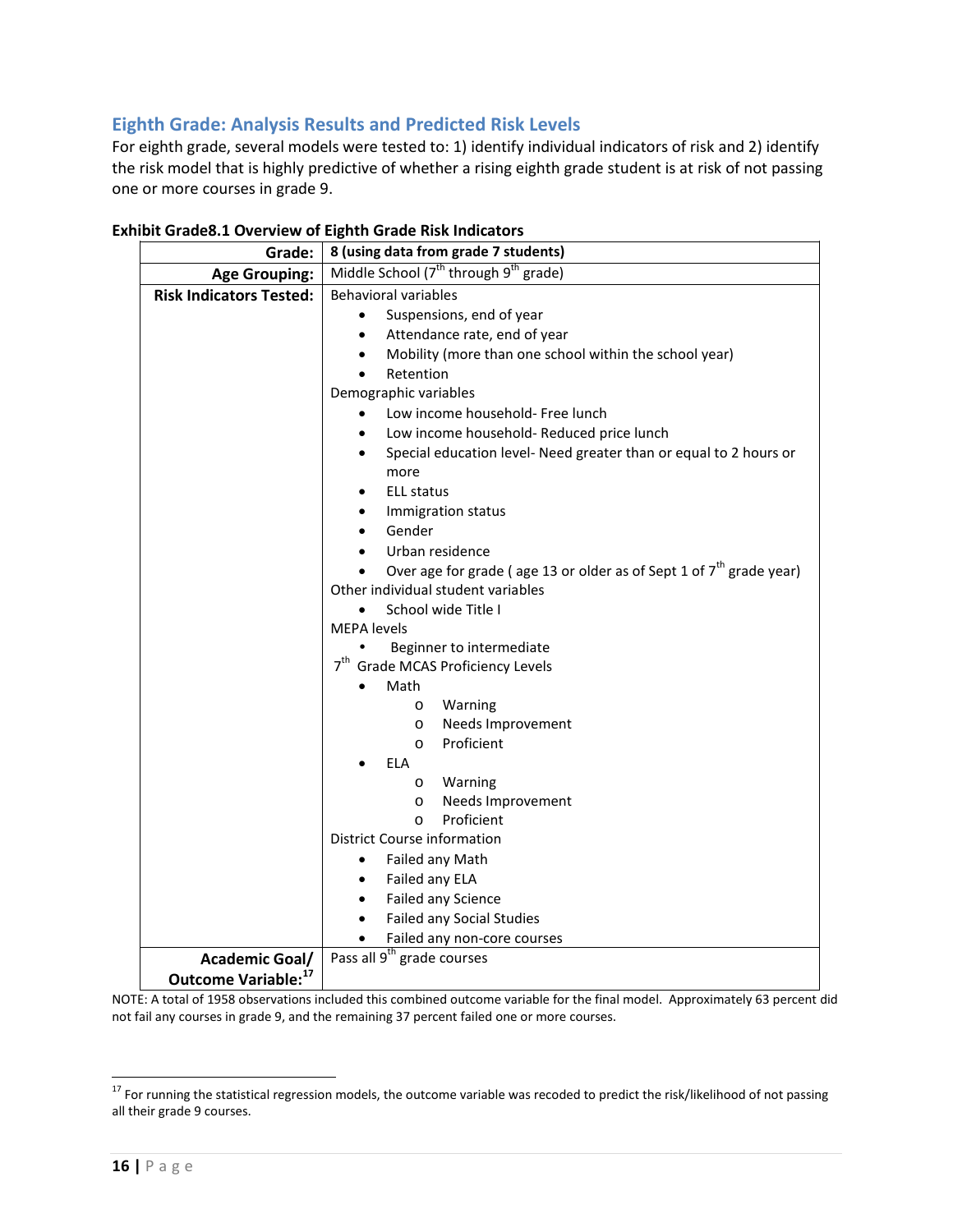### <span id="page-19-0"></span>**Eighth Grade: Simple Logistics – Analysis of Individual Indicators**

In order to build an efficient and accurate model for the EWIS, we first examined a number of behavioral, demographic, other indicators, MEPA, MCAS, and district course data, tied to individual students that may be considered in the resulting risk model. This analysis relied on simple logistic regressions for each individual indicator. The single indicator analyses allowed us to evaluate the statistical significance and coefficient for each indicator (Exhibit Grade8.2). This analysis was used to inform the construction of the final risk model (Exhibit Grade8.3).

| Simple Logistic regression: Individual indicators (predictor)         |                 |      |            |                 |       |
|-----------------------------------------------------------------------|-----------------|------|------------|-----------------|-------|
|                                                                       |                 |      |            |                 |       |
| <b>Variable</b>                                                       | <b>Estimate</b> | S.E. | Pr > ChiSq | <b>R-Square</b> | N     |
| Demographic variables (Yes/No)                                        |                 |      |            |                 |       |
| Low income household- Free lunch                                      | 1.14            | 0.10 | < .0001    |                 |       |
| Low income household- Reduced<br>price lunch                          | 0.86            | 0.16 | < .0001    | 0.0642          | 2,011 |
| <b>Special education:</b><br>Greater than or equal to 2 hours or more | 0.93            | 0.13 | < .0001    | 0.0266          | 2,011 |
| Immigration status <sup>+</sup>                                       | 0.15            | 0.21 | 0.4923     | 0.0002          | 2,011 |
| <b>Sex: Female</b>                                                    | $-0.56$         | 0.09 | < .0001    | 0.0204          | 2,011 |
| ELL status <sup>+</sup>                                               | 0.39            | 0.21 | 0.0699     | 0.0016          | 2,011 |
| Overage for grade +                                                   | 0.95            | 0.12 | < .0001    | 0.0320          | 2,011 |
| <b>Urban residence</b>                                                | 1.51            | 0.14 | < .0001    | 0.0689          | 2,011 |
| <b>Behavioral Variables</b>                                           |                 |      |            |                 |       |
| Suspensions, end of year                                              | 0.88            | 0.09 | < .0001    | 0.0981          | 2,011 |
| Attendance rate, end of year                                          | $-16.42$        | 1.22 | < .0001    | 0.1123          | 2,011 |
|                                                                       |                 |      |            |                 | 2,011 |
| Retained <sup>+</sup>                                                 | 0.59            | 0.46 | 0.2042     | 0.0008          |       |
| <b>Mobility - Changed schools during</b><br>school year (Yes/No) +    | 0.73            | 0.20 | 0.0003     | 0.0064          | 2,011 |
| <b>Title I participation (Yes/No)</b>                                 |                 |      |            |                 |       |
| School-wide                                                           | 1.18            | 0.10 | < .0001    | 0.0678          | 2,011 |
| <b>MEPA Levels (Yes/No)</b>                                           |                 |      |            |                 |       |
| Low level (Beginner to intermediate) +                                | 0.50            | 0.21 | 0.0183     | 0.0027          | 2,011 |
| $7th$ grade MCAS                                                      |                 |      |            |                 |       |
| <b>ELA</b>                                                            |                 |      |            |                 |       |
| <b>Warning</b>                                                        | 3.51            | 0.41 | < .0001    |                 |       |
| <b>Needs Improvement</b>                                              | 3.05            | 0.40 | < .0001    | 0.1390          | 1,961 |
| Proficient <sup>+</sup>                                               | 1.74            | 0.40 | < .0001    |                 |       |
| <b>MATH</b>                                                           |                 |      |            |                 |       |
| <b>Warning</b>                                                        | 3.57            | 0.40 | < .0001    |                 |       |
| <b>Needs Improvement</b>                                              | 2.48            | 0.40 | < .0001    | 0.178           | 1,996 |
| <b>Proficient</b>                                                     | 1.35            | 0.40 | < .0001    |                 |       |

### **Exhibit Grade8.2. Simple Logistic Regression Overview, Grade 8**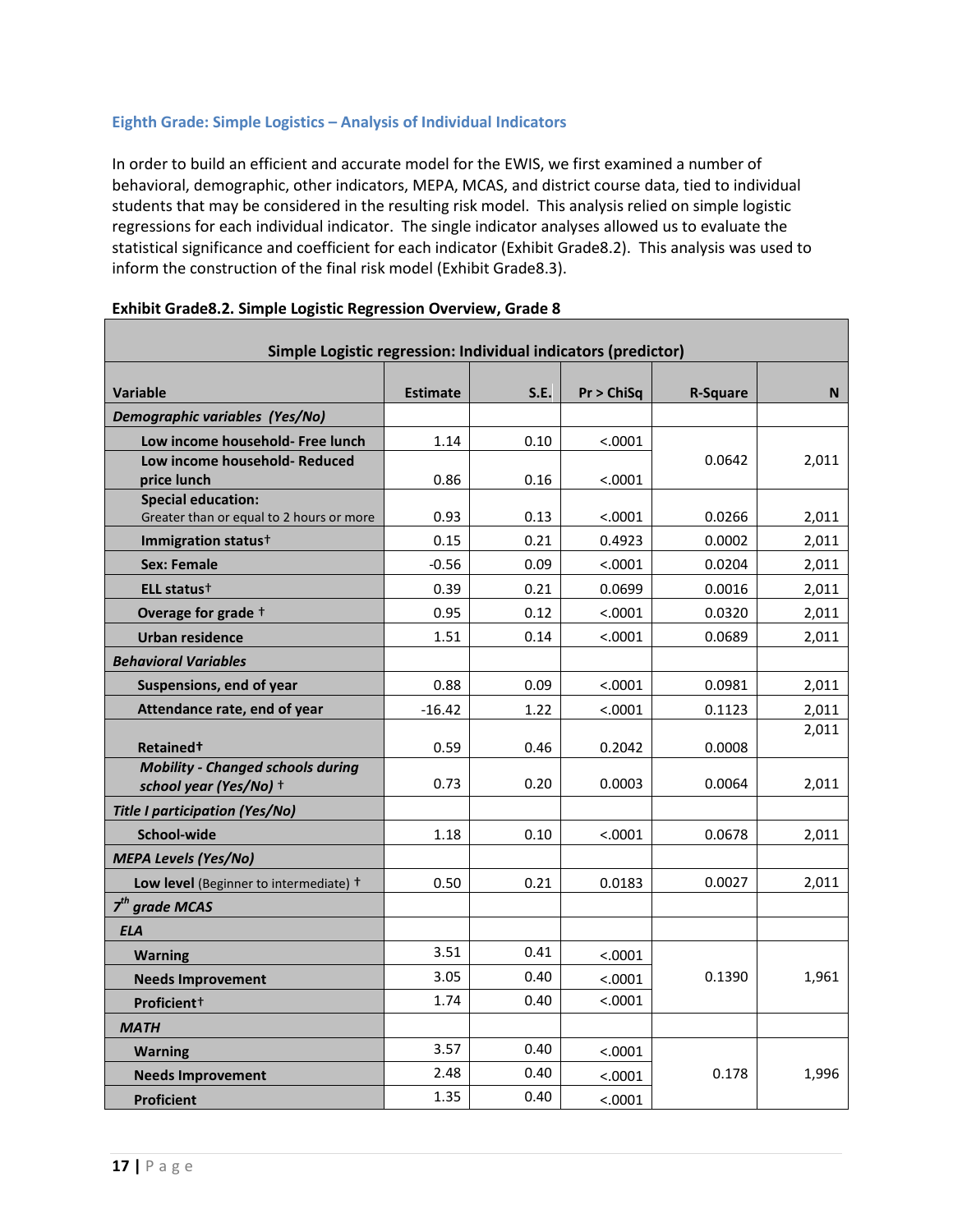| Simple Logistic regression: Individual indicators (predictor) |                 |      |            |                 |       |
|---------------------------------------------------------------|-----------------|------|------------|-----------------|-------|
| Variable                                                      | <b>Estimate</b> | S.E. | Pr > ChiSa | <b>R-Square</b> | N     |
| <b>District Course Data (Yes/No)</b>                          |                 |      |            |                 |       |
| <b>Fail any Math course</b>                                   | 1.79            | 0.29 | < 0.0001   |                 |       |
| <b>Fail any ELA course</b>                                    | 1.17            | 0.34 | 0.0006     | 0.0901          | 2,011 |
| <b>Fail any Science course</b>                                | 1.41            | 0.34 | < 0.0001   |                 |       |
| <b>Fail any Social Studies course</b>                         | 2.31            | 0.62 | 0.0002     |                 |       |
| Fail any non-core course                                      | 1.94            | 0.28 | < .0001    | 0.0297          | 2,011 |

Exhibit Reads: students receiving free lunch services are 1.14 points higher than students without free lunch services in the logodds of failing one or more courses in grade 9 (odds ratio = exp(1.14)=3.38).

†Indicator was removed from final analyses because the direction of the coefficient of the variable was changed adjusting for other variables in the equation, or the estimated coefficient was nearly zero, or the predictive power of the model decreased.

### <span id="page-20-0"></span>**Eighth Grade: Final Risk Model**

Exhibit Grade8.3 provides the summary statistics for the final model. The estimates in column 2 show the odds ratio, while the estimates in column 3 denote the expected difference in the log-odds of not passing all courses in grade 9, holding constant other variables in the model. For example, students that are low income (free lunch) are expected to score 0.26 points higher than other students in the logodds of failing at least one course in grade 9, holding other variables constant. They also have 1.297 times the risk of failing one or more courses in grade 9 than students who are not eligible for free lunch. With the exception of attendance, low income (reduced price lunch), fail ELA or Science, and gender variables, all other variables are statistically positively associated with the recoded outcome variable (not passing all their  $9<sup>th</sup>$  grade courses) at an alpha level of .10. Note that attendance is statistically negatively associated with the recoded outcome variable $^{18}$ .

<span id="page-20-1"></span> $18$  Because the attendance rate ranged from 0 to 1, the average estimated odds ratio for an increase of 0.1 point in the attendance rate is exp(-10.11×0.05)=0.60. This indicates that for every increase of 5% attendance rate, the risk of failing any course decreases 0.4 times (1-.0.60=0.40).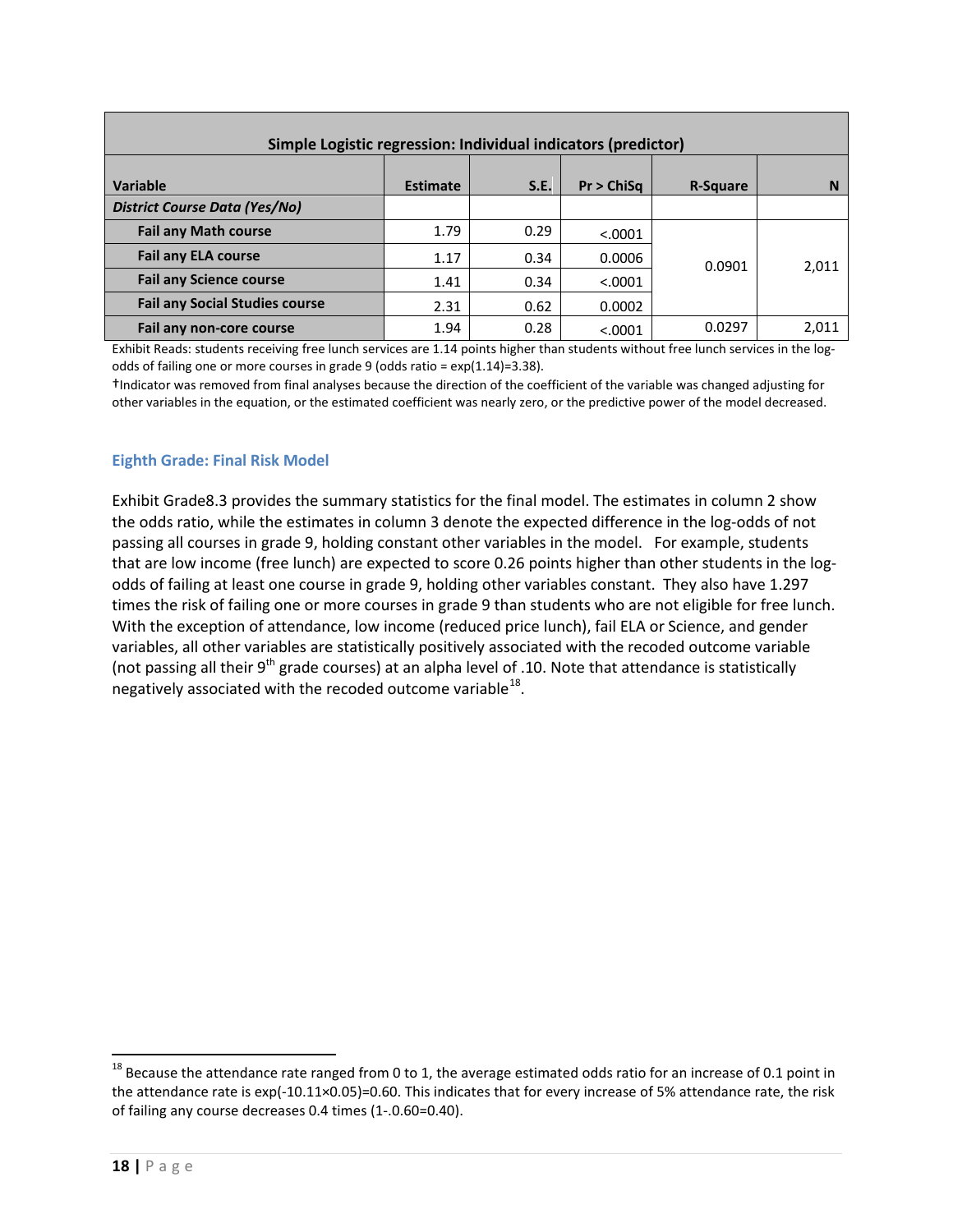| Variable                                                  | <b>Odds Ratio</b> | <b>Estimate</b> | S.E. | Pr >  t |
|-----------------------------------------------------------|-------------------|-----------------|------|---------|
| <b>Behavioral variables</b>                               |                   |                 |      |         |
| Attendance rate, end of year                              | < 0.001           | $-10.11$        | 1.40 | < .0001 |
| Suspensions, end of year                                  | 1.47              | 0.39            | 0.09 | < .0001 |
| Demographic variables                                     |                   |                 |      |         |
| Low income household- Free lunch                          | 1.26              | 0.23            | 0.14 | 0.09    |
| Low income household- Reduced lunch<br>Special education: | 1.29              | 0.25            | 0.20 | 0.22    |
| Greater than or equal to 2 hours or more                  | 1.03              | 0.03            | 0.18 | 0.88    |
| Urban residence                                           | 1.70              | 0.53            | 0.19 | 0.01    |
| Sex: Female                                               | 0.58              | $-0.55$         | 0.12 | < .0001 |
| Other variables                                           |                   |                 |      |         |
| School wide Title I                                       | 2.00              | 0.69            | 0.13 | < .0001 |
| <b>MEPA</b>                                               |                   |                 |      |         |
| Low Level (beginner to intermediate)                      | .98               | 0.019           | .335 | 0.59    |
| $7th$ grade MCAS                                          |                   |                 |      |         |
| <b>ELA</b>                                                |                   |                 |      |         |
| Warning                                                   | 1.51              | 0.41            | 0.24 | 0.09    |
| Needs Improvement                                         | 1.57              | 0.45            | 0.14 | 0.01    |
| Math                                                      |                   |                 |      |         |
| Warning                                                   | 11.67             | 2.46            | 0.45 | < .0001 |
| Needs Improvement                                         | 5.95              | 1.78            | 0.44 | < .0001 |
| Proficient                                                | 3.33              | 1.20            | 0.45 | 0.01    |
| <b>District Course Data</b>                               |                   |                 |      |         |
| Fail any Math course                                      | 2.76              | 1.02            | 0.34 | < .0001 |
| Fail any ELA course                                       | 1.17              | 0.16            | 0.40 | 0.69    |
| Fail any Science course                                   | 1.50              | 0.41            | 0.40 | 0.31    |
| Fail any Social Studies course                            | 5.67              | 1.74            | 0.67 | 0.01    |
| Fail any noncore course                                   | 2.17              | 0.77            | 0.35 | 0.03    |

# **Exhibit Grade8.3. Final Model – Behavioral Variables, Demographic Variables, Other Variables, MCAS and District Course Data**

 $r^2$ =0.315

Number of observations=1958

<span id="page-21-0"></span>Note: some variables that are not statistically significantly predictive at an alpha level of .10 - low income householdreduced lunch, special education, 'fail any ELA course', and 'fail any science course' – were still included in the final model based on the evidence that either variables were predictive in early age groups with the state-wide data or based on discussion of course-relevant variables. These variables will be retested once statewide data are available.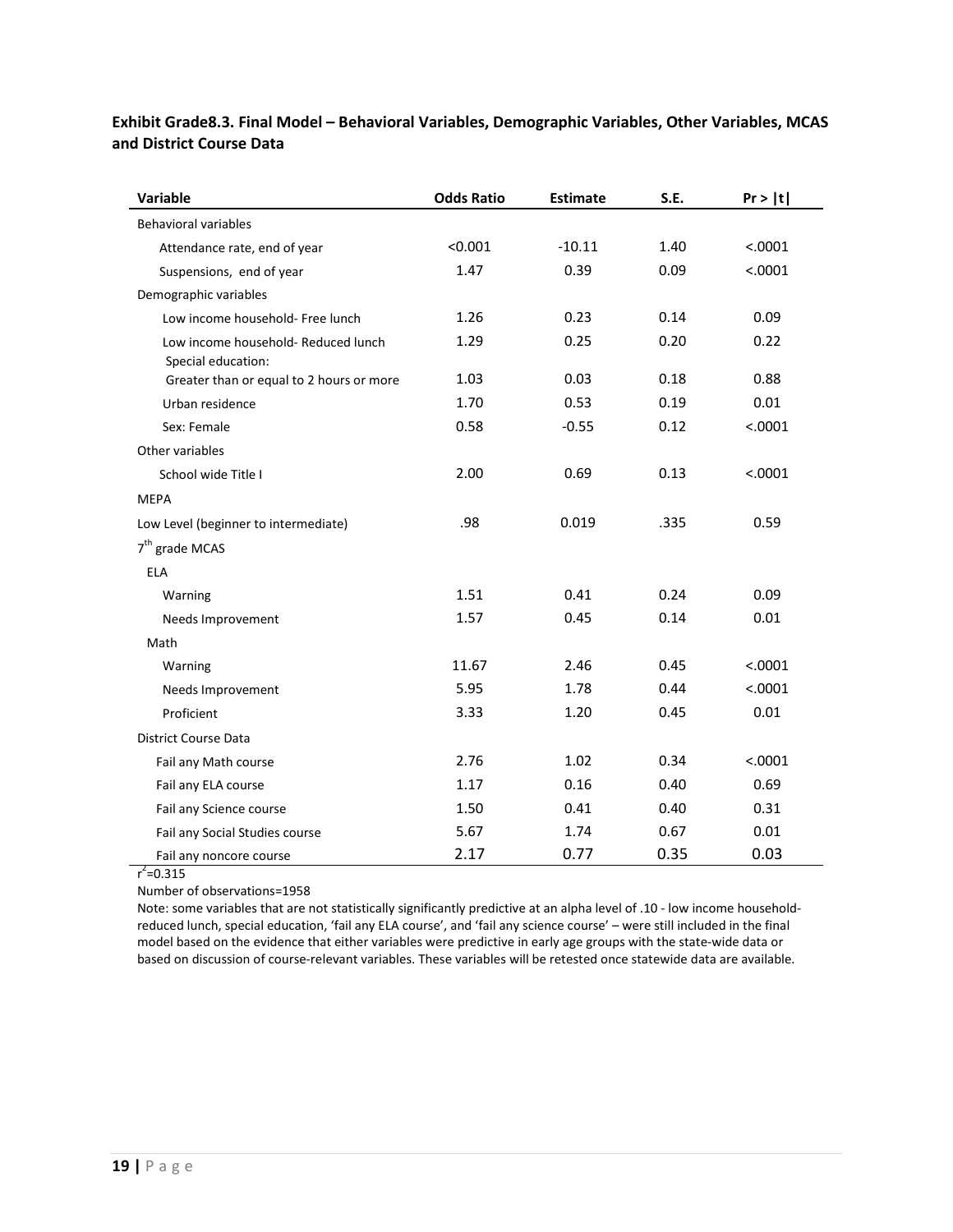### **Eighth Grade: Illustration of Levels of Risk and Outcome Using the Final Model**

Based on the distributions of scores by increased risk in failing to graduate from High School on time, the levels of risk are defined as follows:

- Low Risk (approximately 75% or more of students meet the outcome variable) : Intervals 1-2;
- Moderate Risk (approximately half or more than half of the students meet the outcome variable): Intervals 3-5; and
- High Risk (approximately a third or less of the students meet the outcome variable): Intervals 6- 9.

The statistics for the final model's three levels of risk (low risk; moderate risk and high risk) are shown in Exhibits Grade8.4 and Grade8.5. In summary, 92 percent of students who fall into the low risk category have passed all 9<sup>th</sup> grade courses. Of the students who are categorized in the moderate risk category, approximately 64 percent of the students have met the outcome. Among the high risk students only 27 percent passed all 9<sup>th</sup> grade courses and 73 percent of the students failed one or more.

| Total numbers of students in sample by risk levels |                                                      |           |                |               |              |
|----------------------------------------------------|------------------------------------------------------|-----------|----------------|---------------|--------------|
| Increased risk<br>level                            | <b>Estimate For</b><br>Probability of<br><b>Risk</b> | Frequency | No to low risk | Moderate risk | High risk    |
| 1                                                  | $\leq 0.1$                                           | 363       | 363            | 0             | 0            |
| $\overline{2}$                                     | $>0.1$ & $\leq 0.2$                                  | 312       | 312            | $\mathbf 0$   | $\mathbf{0}$ |
| 3                                                  | $>0.2$ & $\leq 0.3$                                  | 266       | $\Omega$       | 266           | 0            |
| $\overline{4}$                                     | $>0.38 \le 0.4$                                      | 205       | $\Omega$       | 205           | $\Omega$     |
| 5                                                  | $>0.4$ & $\leq 0.5$                                  | 188       | 0              | 188           | $\Omega$     |
| 6                                                  | $>0.5$ & $\leq 0.6$                                  | 144       | $\Omega$       | $\Omega$      | 144          |
| 7                                                  | $>0.6$ & $\leq 0.7$                                  | 152       | $\Omega$       | $\Omega$      | 152          |
| 8                                                  | $>0.7$ & $\leq 0.8$                                  | 107       | $\mathbf 0$    | $\mathbf 0$   | 107          |
| 9                                                  | >0.8                                                 | 221       | $\Omega$       | $\Omega$      | 221          |
| Total                                              |                                                      | 1,958     | 675            | 659           | 624          |

### **Exhibit Grade8.4. Final Model – Risk Level Based on Model, Grade 8**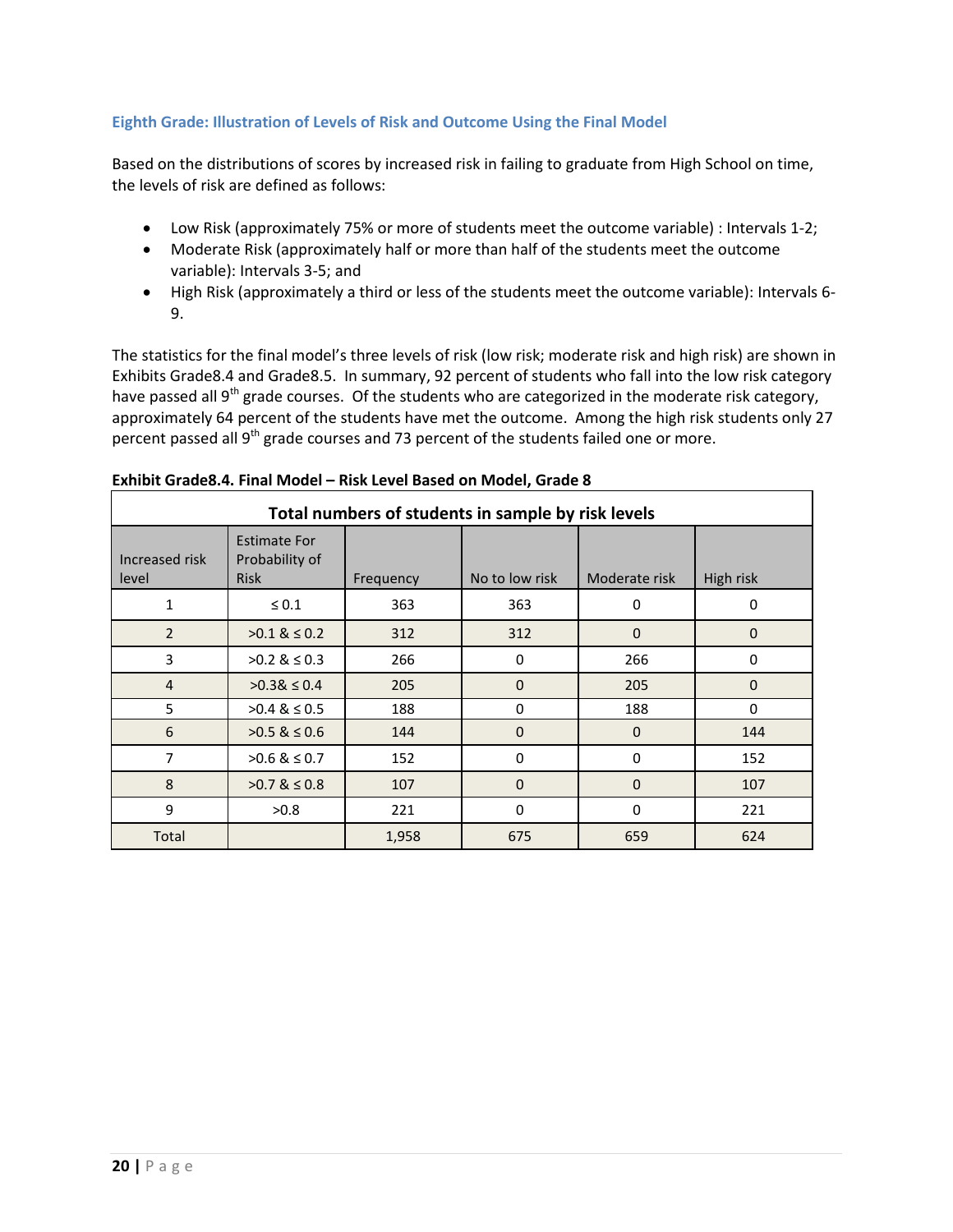| Predictive Probability of Passing all 9 <sup>th</sup> Grade Courses<br><b>Based on Risk Level</b> |                                         |                                             |              |  |
|---------------------------------------------------------------------------------------------------|-----------------------------------------|---------------------------------------------|--------------|--|
|                                                                                                   | 9 <sup>th</sup> Grade Outcomes          |                                             |              |  |
| <b>Risk Level</b>                                                                                 | <b>Failed one</b><br>or more<br>courses | <b>Passed all</b><br>$9th$ grade<br>courses | <b>Total</b> |  |
| Low                                                                                               | 54<br>8.00%                             | 621<br>92.00%                               | 675          |  |
| <b>Moderate</b>                                                                                   | 238<br>34.12%                           | 421<br>63.88%                               | 659          |  |
| <b>High</b>                                                                                       | 418<br>72.76%                           | 149<br>27.24%                               | 624          |  |
| <b>Total</b>                                                                                      | 746<br>38.10%                           | 1,212<br>61.90%                             | 1,958        |  |

**Exhibit Grade8.5. Final Model - Predictive Probability of Outcome Based on Risk Level, Grade 8**

### <span id="page-23-0"></span>**Eighth Grade: Alternate Model for students without Course Performance**

ESE ran into complications in using the Eighth Grade final model with 2011-12 statewide data. As was found for sixth graders, a number of student course data for middle school students lacked appropriate course performance information to be used in the above model. Instead, the majority/entirety of their courses was noted as non-graded. As was done for the seventh grade model, an alternate model that does not include course performance information was created. Students who lacked grades/performance information in the SCS data set to allow for coding as failing or passing were provided a EWIS risk level based on this alternate model. This model was still predictive, but had a lower predictive power than the final eighth grade EWIS risk model that did include course performance data. This model is found Appendix A.2.

As done in earlier grades, students who lacked MCAS information were placed in moderate risk (see Technical Document: Early and Late Elementary Age Groupings for further discussion).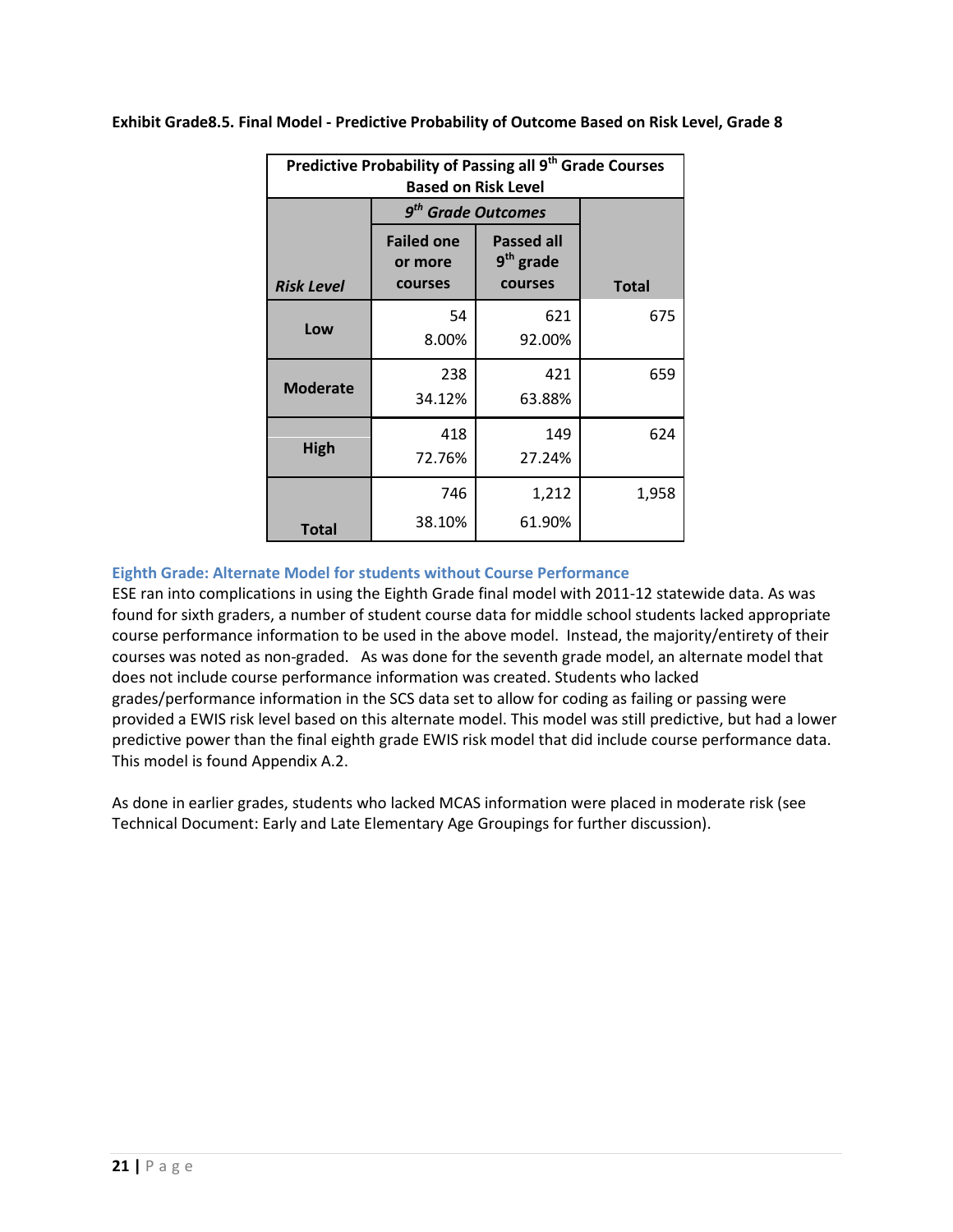# <span id="page-24-0"></span>**Ninth Grade: Analysis Results and Predicted Risk Levels**

For ninth grade, several models were tested to: 1) identify individual indicators of risk and 2) identify the risk model that seems highly predictive of whether a rising ninth student is at risk of not passing one or more courses in grade 9.

| Grade:                          | 9 (using data from grade 8 students)                                           |  |  |  |
|---------------------------------|--------------------------------------------------------------------------------|--|--|--|
| <b>Age Grouping:</b>            | Middle School $(7^{th}$ through $9^{th}$ grade)                                |  |  |  |
| <b>Risk Indicators</b>          | <b>Behavioral variables</b>                                                    |  |  |  |
| Tested:                         | Suspensions, end of year                                                       |  |  |  |
|                                 | Attendance rate, end of year                                                   |  |  |  |
|                                 | Mobility (more than one school within the school year)                         |  |  |  |
|                                 | Retention                                                                      |  |  |  |
|                                 | Demographic variables                                                          |  |  |  |
|                                 | Low income household- Free lunch<br>$\bullet$                                  |  |  |  |
|                                 | Low income household- Reduced price lunch                                      |  |  |  |
|                                 | Special education level- Need greater than or equal to 2 hours or<br>$\bullet$ |  |  |  |
|                                 | more                                                                           |  |  |  |
|                                 | Immigration status                                                             |  |  |  |
|                                 | Gender                                                                         |  |  |  |
|                                 | Urban residence                                                                |  |  |  |
|                                 | Over age for grade (age 14 older as of Sept 1 of $8th$ grade year)             |  |  |  |
|                                 | Other individual student variables                                             |  |  |  |
|                                 | School wide Title I<br>$\bullet$                                               |  |  |  |
|                                 | <b>MEPA</b> levels<br>٠                                                        |  |  |  |
|                                 | Beginner to intermediate<br>8th Grade MCAS Proficiency Levels                  |  |  |  |
|                                 | Math                                                                           |  |  |  |
|                                 | Warning                                                                        |  |  |  |
|                                 | $\circ$<br>Needs Improvement<br>$\circ$                                        |  |  |  |
|                                 | Proficient<br>$\circ$                                                          |  |  |  |
|                                 | <b>ELA</b>                                                                     |  |  |  |
|                                 | Warning<br>$\circ$                                                             |  |  |  |
|                                 | Needs Improvement<br>$\circ$                                                   |  |  |  |
|                                 | Proficient<br>$\circ$                                                          |  |  |  |
|                                 | District Course information                                                    |  |  |  |
|                                 | Failed any Math<br>٠                                                           |  |  |  |
|                                 | Failed any ELA                                                                 |  |  |  |
|                                 | Failed any Science                                                             |  |  |  |
|                                 | <b>Failed any Social Studies</b>                                               |  |  |  |
|                                 | Failed any non-core courses<br>$\bullet$                                       |  |  |  |
| <b>Academic Goal/</b>           | Pass all 9 <sup>th</sup> grade courses                                         |  |  |  |
| Outcome Variable: <sup>19</sup> |                                                                                |  |  |  |

### **Exhibit Grade9.1 Overview of Ninth Grade Model Risk Indicators**

NOTE: A total of 1978 observations included this combined outcome variable for the final model. Approximately 61 percent did not fail any courses in grade 9, and the remaining 39 percent failed one or more courses.

<span id="page-24-1"></span><sup>&</sup>lt;sup>19</sup> For running the statistical regression models, the outcome variable was recoded to predict the risk/likelihood of not passing all their grade 9 courses.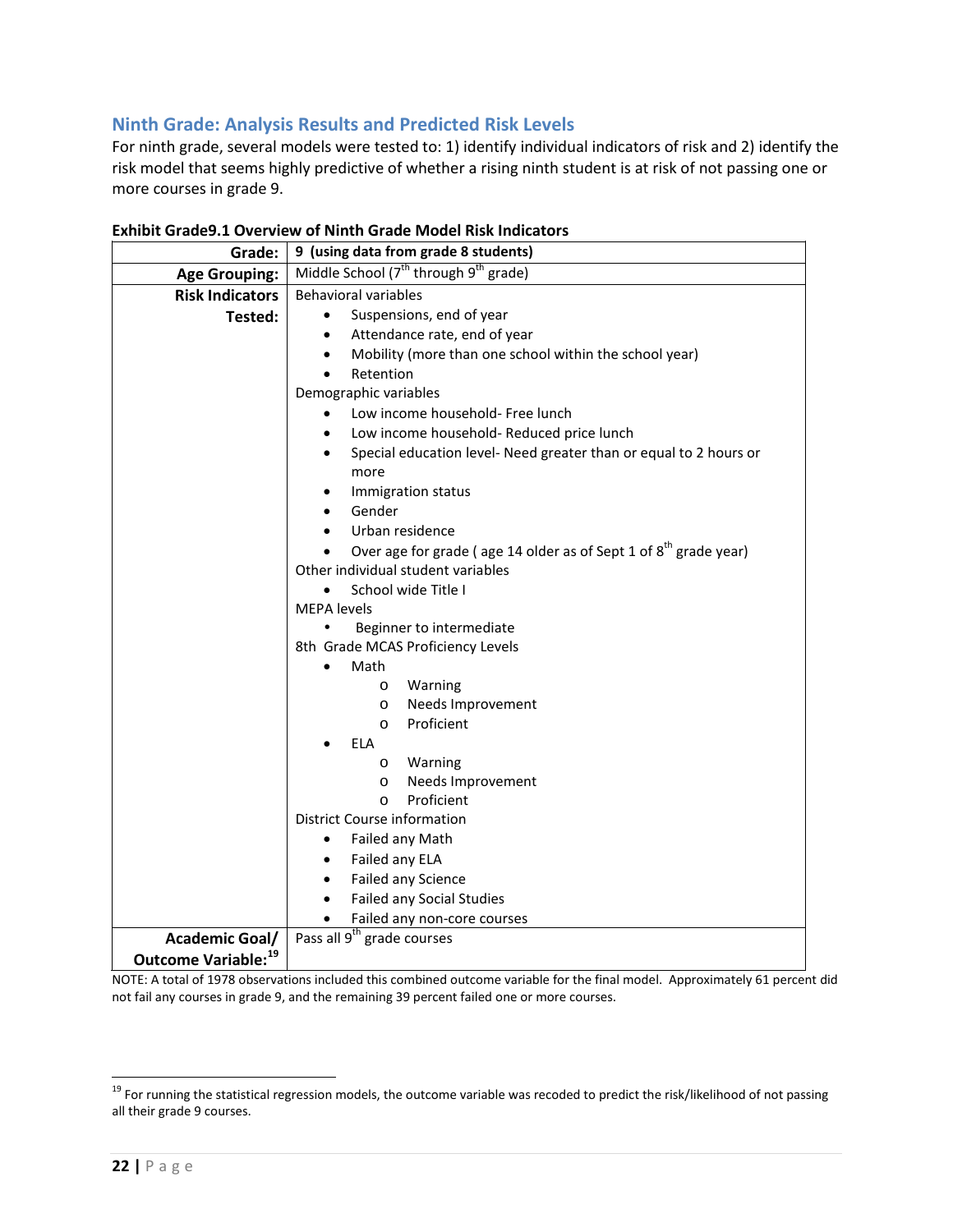### <span id="page-25-0"></span>**Ninth Grade: Simple Logistics – Analysis of Individual Indicators**

In order to build an efficient and accurate model for the EWIS, we first examined a number of behavioral, demographic, other indicators, MEPA, MCAS, and district course data, tied to individual students that may be considered in the resulting risk model. This analysis relied on simple logistic regressions for each individual indicator. The single indicator analyses allowed us to evaluate the statistical significance and coefficient for each indicator (Exhibit Grade9.2). This analysis was used to inform the construction of the final risk model (Exhibit Grade9.3).

| Simple Logistic regression: Individual indicators (predictor)      |                 |      |            |                 |       |  |
|--------------------------------------------------------------------|-----------------|------|------------|-----------------|-------|--|
|                                                                    |                 |      |            |                 |       |  |
| <b>Variable</b>                                                    | <b>Estimate</b> | S.E. | Pr > ChiSq | <b>R-Square</b> | N.    |  |
| Demographic variables (Yes/No)                                     |                 |      |            |                 |       |  |
| Low income household- Free lunch                                   | 1.16            | 0.10 | < .0001    |                 |       |  |
| Low income household- Reduced<br>price lunch                       | 0.82            | 0.16 | < .0001    | 0.0661          | 2,119 |  |
| Special education: +                                               |                 |      |            |                 |       |  |
| Greater than or equal to 2 hours or more                           | 0.78            | 0.14 | < 0.0001   | 0.0144          | 2,119 |  |
| Immigration status <sup>+</sup>                                    | $-0.03$         | 0.20 | 0.8975     | 0.0000          | 2,119 |  |
| <b>Sex: Female</b>                                                 | $-0.61$         | 0.09 | < .0001    | 0.0218          | 2,119 |  |
| ELL status <sup>+</sup>                                            | 0.14            | 0.18 | 0.4150     | 0.0003          | 2,119 |  |
| Overage for grade +                                                | 0.95            | 0.11 | < .0001    | 0.0336          | 2,119 |  |
| <b>Urban residence</b>                                             | 1.87            | 0.18 | < .0001    | 0.0730          | 2,119 |  |
| <b>Behavioral Variables</b>                                        |                 |      |            |                 |       |  |
| Suspensions, end of year                                           | 0.74            | 0.07 | < .0001    | 0.0925          | 2,119 |  |
| Attendance rate, end of year                                       | $-15.22$        | 1.04 | < .0001    | 0.1325          | 2,119 |  |
| Retained <sup>+</sup>                                              | 2.45            | 0.62 | < .0001    | 0.0129          | 2,005 |  |
| <b>Mobility - Changed schools during</b><br>school year (Yes/No) + | 1.04            | 0.19 | < .0001    | 0.0153          | 2,119 |  |
| <b>Title I participation (Yes/No)</b>                              |                 |      |            |                 |       |  |
| School-wide                                                        | 0.76            | 0.09 | < .0001    | 0.0328          | 2,119 |  |
| <b>MEPA Levels (Yes/No)</b>                                        |                 |      |            |                 |       |  |
| Low level(Beginner to intermediate)                                | 0.33            | 0.20 | 0.1011     | 0.0013          | 2,119 |  |
| $8th$ grade MCAS                                                   |                 |      |            |                 |       |  |
| <b>ELA</b>                                                         |                 |      |            |                 |       |  |
| <b>Warning</b>                                                     | 3.53            | 0.38 | < .0001    |                 |       |  |
| <b>Needs Improvement</b>                                           | 3.32            | 0.35 | < .0001    | 0.151           | 2,042 |  |
| Proficient+                                                        | 1.90            | 0.35 | < .0001    |                 |       |  |
| <b>MATH</b>                                                        |                 |      |            |                 |       |  |
| <b>Warning</b>                                                     | 3.42            | 0.42 | < .0001    |                 |       |  |
| <b>Needs Improvement</b>                                           | 2.23            | 0.42 | < .0001    | 0.209           | 2,047 |  |
| <b>Proficient</b>                                                  | 1.09            | 0.44 | < .0001    |                 |       |  |

## **Exhibit Grade9.2. Simple Logistic Regression Overview, Grade 9**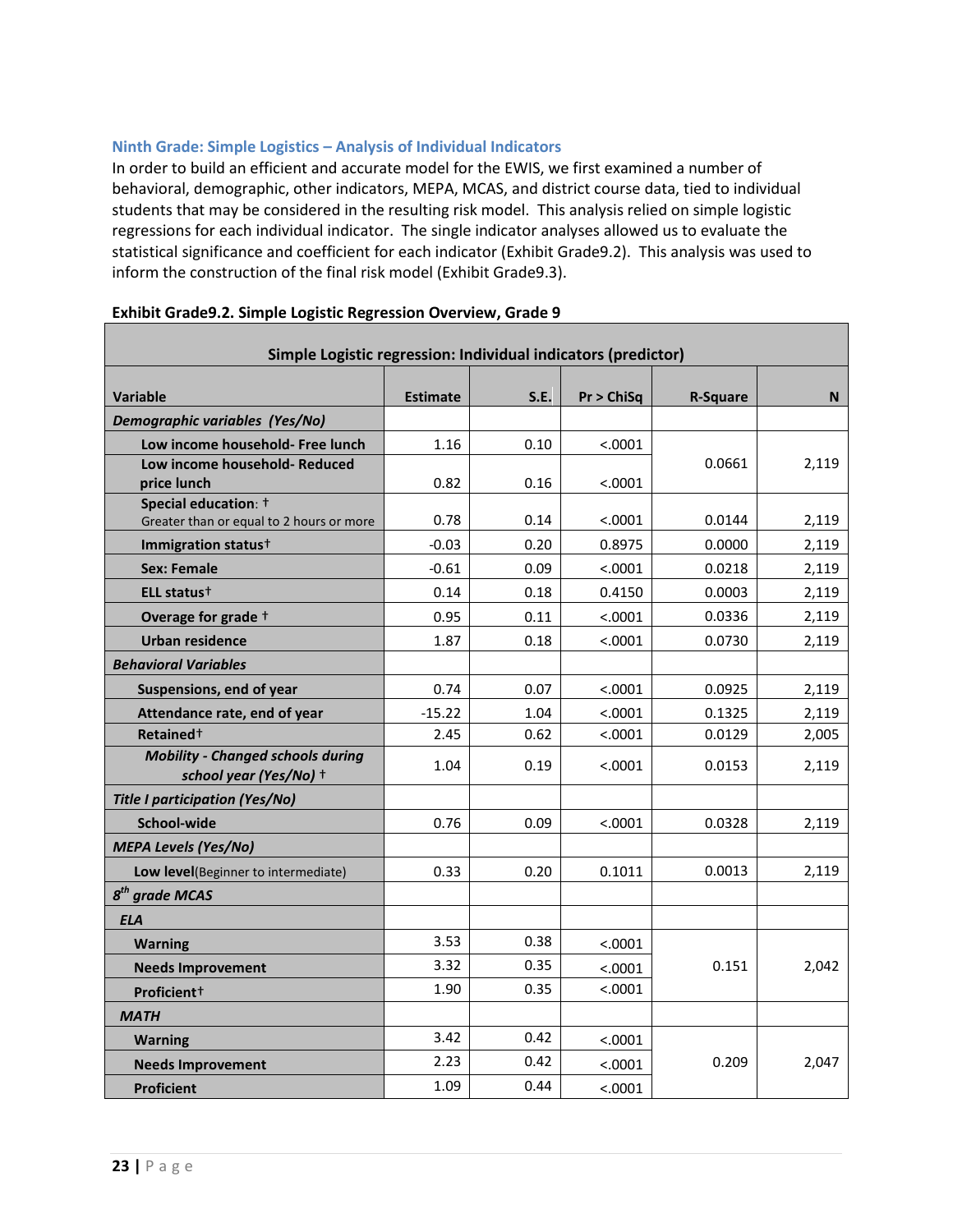| Simple Logistic regression: Individual indicators (predictor) |                 |      |            |                 |       |  |  |
|---------------------------------------------------------------|-----------------|------|------------|-----------------|-------|--|--|
| Variable                                                      | <b>Estimate</b> | S.E. | Pr > ChiSa | <b>R-Square</b> | N     |  |  |
| <b>District Course Data (Yes/No)</b>                          |                 |      |            |                 |       |  |  |
| <b>Fail any Math course</b>                                   | 1.68            | 0.35 | < .0001    |                 |       |  |  |
| <b>Fail any ELA course</b>                                    | 3.23            | 0.60 | < 0.0001   | 0.1110          | 2,119 |  |  |
| <b>Fail any Science course</b>                                | 2.07            | 0.50 | < 0.0001   |                 |       |  |  |
| <b>Fail any Social Studies course</b>                         | 1.57            | 0.44 | 0.0004     |                 |       |  |  |
| Fail any non-core course                                      | 2.13            | 0.24 | < 0.0001   | 0.0483          | 2.119 |  |  |

Exhibit Reads: students receiving free lunch services are 1.16 points higher than students without free lunch services in the logodds of failing one or more courses in grade 9 (odds ratio = exp(1.16)=3.19).

†Indicator was removed from final analyses because the direction of the coefficient of the variable was changed adjusting for other variables in the equation, or the estimated coefficient was nearly zero, or the predictive power of the model decreased.

### <span id="page-26-0"></span>**Ninth Grade: Final Risk Model**

Exhibit Grade9.3 provides the summary statistics for the final model. The estimates in column 2 show the odds ratio, while the estimates in column 3 denote the expected difference in the log-odds of not passing all courses in grade 9, holding constant other variables in the model. For example, students that are low income (free lunch) are expected to score 0.33 points higher than other students in the logodds of failing at least one course in grade 9, holding other variables constant. They also have 1.39 times the risk of failing one or more courses in grade 9 than students who are not eligible for free lunch.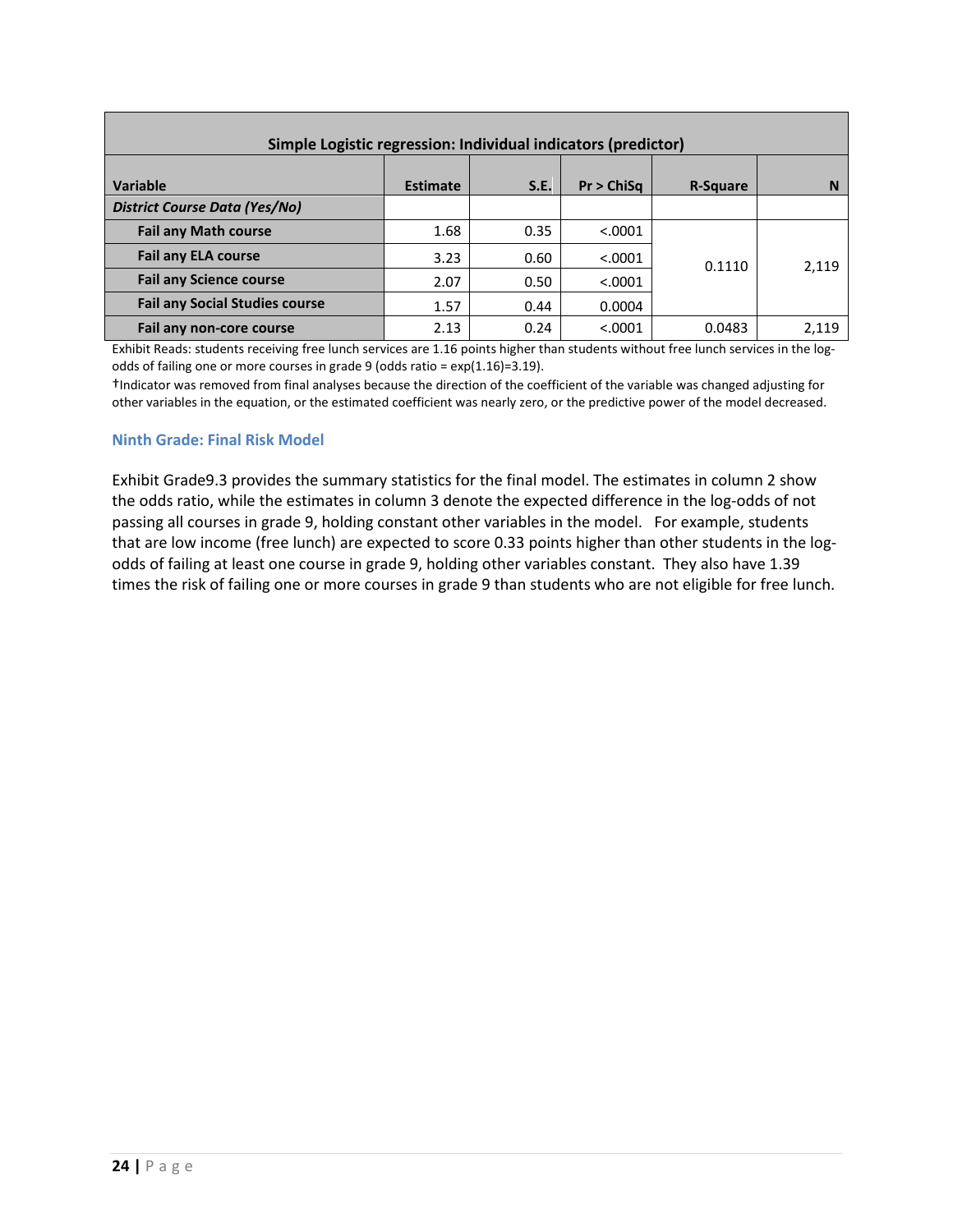| Variable                                                   | <b>Odds Ratio</b> | <b>Estimate</b> | S.E. | Pr >  t |
|------------------------------------------------------------|-------------------|-----------------|------|---------|
| <b>Behavioral variables</b>                                |                   |                 |      |         |
| Attendance rate, end of year                               | < 0.001           | $-10.51$        | 1.31 | < .0001 |
| Suspensions, end of year                                   | 1.23              | 0.21            | 0.07 | 0.00    |
| Retained                                                   | 2.77              | 1.02            | 0.68 | 0.13    |
| Demographic variables                                      |                   |                 |      |         |
| Low income household- Free lunch                           | 1.39              | 0.33            | 0.14 | 0.02    |
| Low income household- Reduced lunch                        | 1.20              | 0.18            | 0.21 | 0.38    |
| Urban residence                                            | 2.37              | 0.86            | 0.24 | < .0001 |
| Sex: Female                                                | 0.57              | $-0.56$         | 0.12 | < .0001 |
| Other variables                                            |                   |                 |      |         |
| School wide Title I                                        | 1.55              | 0.44            | 0.13 | < .0001 |
| <b>MEPA Levels</b><br>Low level (Beginner to intermediate) | 1.37              | 0.32            | 0.36 | 0.38    |
| $8th$ grade MCAS                                           |                   |                 |      |         |
| <b>ELA</b>                                                 |                   |                 |      |         |
| Warning                                                    | 2.59              | 0.95            | 0.44 | 0.03    |
| Needs Improvement                                          | 3.84              | 1.35            | 0.40 | 0.00    |
| Proficient                                                 | 2.09              | 0.74            | 0.38 | 0.05    |
| Math                                                       |                   |                 |      |         |
| Warning                                                    | 7.41              | 2.00            | 0.33 | < .0001 |
| Needs Improvement                                          | 3.46              | 1.24            | 0.32 | < .0001 |
| Proficient                                                 | 1.60              | 0.47            | 0.33 | 0.16    |
| <b>District Course Data</b>                                |                   |                 |      |         |
| Fail any Math course                                       | 1.29              | 0.25            | 0.41 | 0.54    |
| Fail any ELA course                                        | 15.47             | 2.74            | 0.75 | < .0001 |
| Fail any Science course                                    | 2.80              | 1.03            | 0.57 | 0.07    |
| Fail any Social Studies course                             | 2.60              | 0.95            | 0.55 | 0.08    |
| Fail any noncore course                                    | 3.56              | 1.27            | 0.31 | < .0001 |

### **Exhibit Grade9.3. Final Model – Behavioral Variables, Demographic Variables, Other Variables, MEPA Levels, MCAS Levels, and District Course Data**

 $r^2$ =0.3602

Number of observations=1978

<span id="page-27-0"></span>Note: some variables that are not statistically significantly predictive at an alpha level of .10 – low income (reduced lunch), Math-proficient, failing math, MEPA– were still included in the final model. These variables will be reviewed once statewide data are available.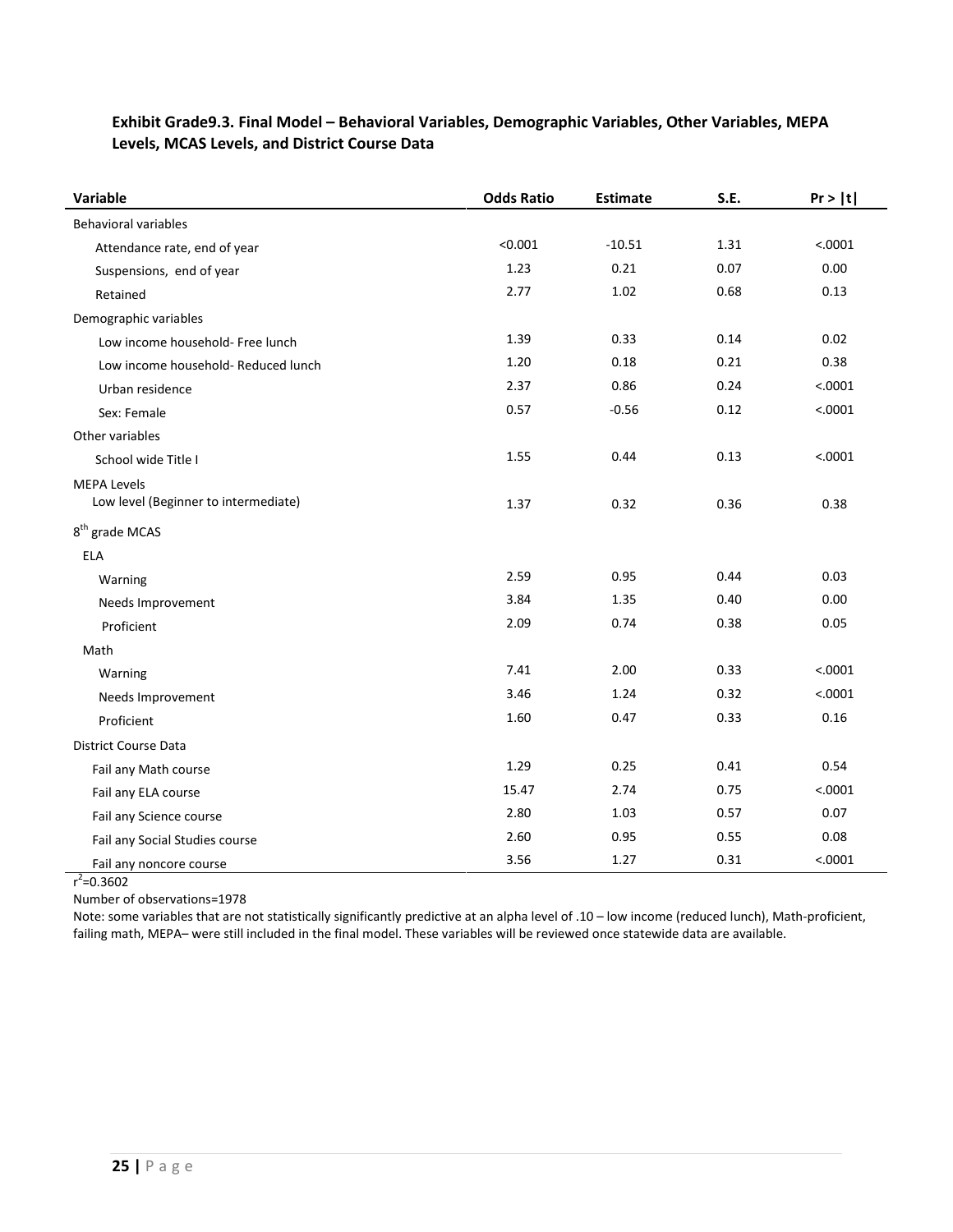### **Ninth Grade: Illustration of Levels of Risk and Outcome Using the Final Model**

Based on the distributions of scores by increased risk in failing one or more 9<sup>th</sup> grade courses, the levels of risk are defined as follows:

- Low Risk (approximately 75% or more of students meet the outcome variable): Intervals 1-2;
- Moderate Risk (approximately half or more than half of the students meet the outcome variable): Intervals 3-5; and
- High Risk (approximately a third or less of the students meet the outcome variable): Intervals 6- 9.

The statistics for the final model's three levels of risk (low risk; moderate risk and high risk) are shown in Exhibits Grade9.4 and Grade9.5. In summary, approximately 92 percent of students who fall into the low risk category have passed all 9<sup>th</sup> grade courses. Of the students who are categorized in the moderate risk category, approximately 65 percent of the students have met the outcome. Among the high risk students only 24 percent passed all 9<sup>th</sup> grade courses and 76 percent of the students failed one or more.

| Total numbers of students in sample by risk levels |                                                      |           |                |               |             |  |
|----------------------------------------------------|------------------------------------------------------|-----------|----------------|---------------|-------------|--|
| Increased risk<br>level                            | <b>Estimate For</b><br>Probability of<br><b>Risk</b> | Frequency | No to low risk | Moderate risk | High risk   |  |
| $\mathbf 1$                                        | $\leq 0.1$                                           | 449       | 449            | 0             | 0           |  |
| $\overline{2}$                                     | $>0.1 \& 0.2$                                        | 302       | 302            | $\mathbf{0}$  | $\mathbf 0$ |  |
| 3                                                  | $>0.2$ & $\leq 0.3$                                  | 194       | 0              | 194           | 0           |  |
| $\overline{4}$                                     | $>0.38 \le 0.4$                                      | 186       | 0              | 186           | $\mathbf 0$ |  |
| 5                                                  | $>0.4$ & $\leq 0.5$                                  | 155       | 0              | 155           | 0           |  |
| 6                                                  | $>0.5$ & $\leq 0.6$                                  | 151       | $\mathbf 0$    | $\mathbf{0}$  | 151         |  |
| 7                                                  | $>0.6$ & $\leq 0.7$                                  | 158       | 0              | $\Omega$      | 158         |  |
| 8                                                  | $>0.7$ & $\leq 0.8$                                  | 110       | $\mathbf 0$    | $\mathbf{0}$  | 110         |  |
| 9                                                  | >0.8                                                 | 273       | 0              | $\Omega$      | 273         |  |
| Total                                              |                                                      | 1,978     | 751            | 535           | 692         |  |

### **Exhibit Grade9.4. Final Model – Risk Level Based on Model, Grade 9**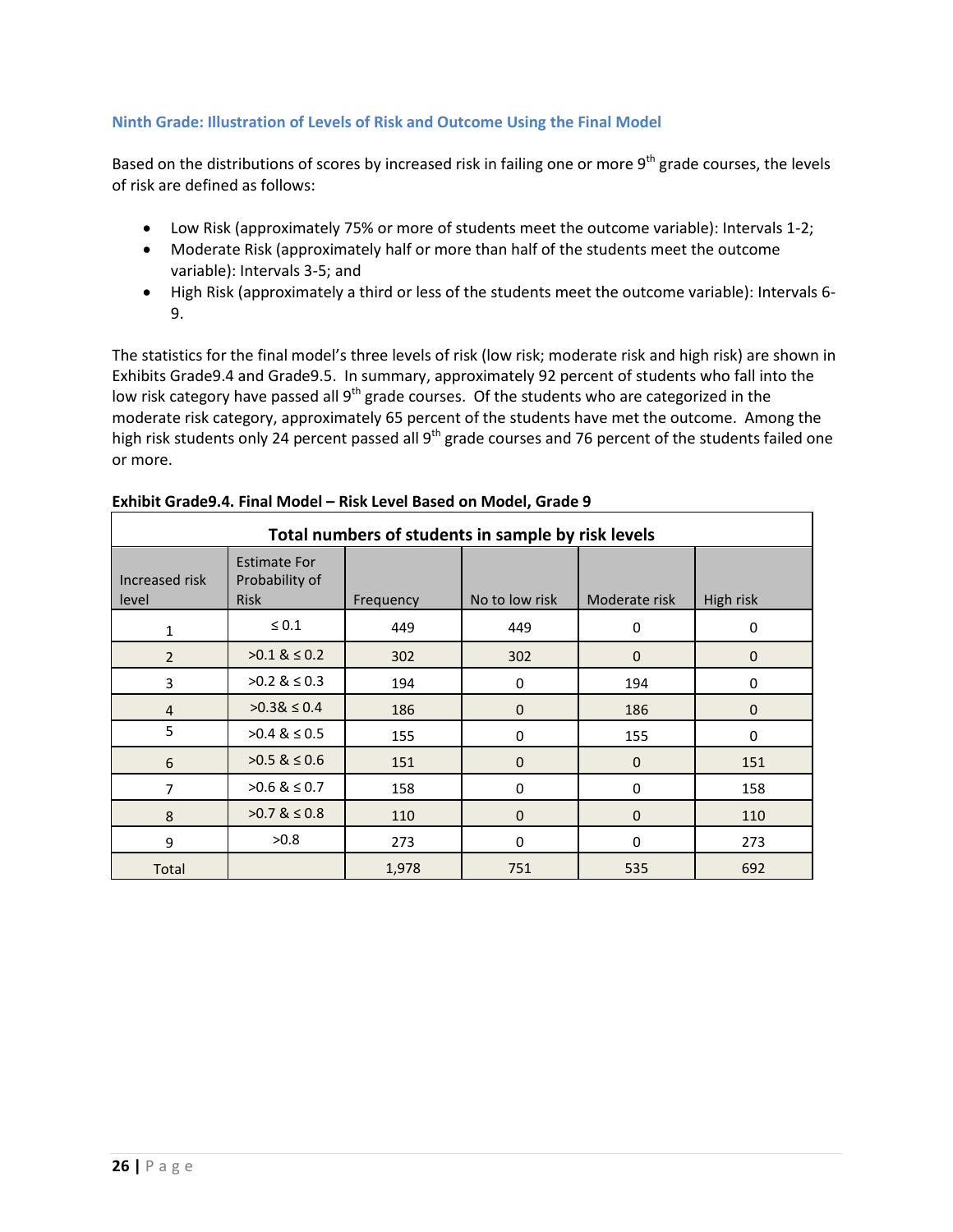| Predictive Probability of Passing all 9 <sup>th</sup> Grade Courses<br><b>Based on Risk Level</b> |                                         |                                                       |              |  |
|---------------------------------------------------------------------------------------------------|-----------------------------------------|-------------------------------------------------------|--------------|--|
|                                                                                                   |                                         | 9 <sup>th</sup> Grade Outcomes                        |              |  |
| <b>Risk Level</b>                                                                                 | <b>Failed one</b><br>or more<br>courses | <b>Passed all</b><br>9 <sup>th</sup> grade<br>courses | <b>Total</b> |  |
| Low                                                                                               | 60<br>7.99%                             | 691<br>92.01%                                         | 751          |  |
| <b>Moderate</b>                                                                                   | 184<br>33.39%                           | 351<br>65.61%                                         | 535          |  |
| High                                                                                              | 524<br>75.72%                           | 168<br>24.28%                                         | 692          |  |
| Total                                                                                             | 768<br>38.83%                           | 1,210<br>61.17%                                       | 1,978        |  |

**Exhibit Grade9.5. Final Model - Predictive Probability of Outcome Based on Risk Level, Grade 9**

### <span id="page-29-0"></span>**Ninth Grade: Alternate Model for students without Course Performance**

ESE ran into complications in using the Ninth Grade final model with 2011-12 statewide data. As was found for the earlier middle school models, student course data for a subset of students lacked appropriate course performance information to be used in the above model. Instead, the majority/entirety of their courses was noted as non-graded. To provide risk levels for these students and for consistency with the other middle school age group models, an alternate model that does not include course performance information was created. Students who lacked grades/performance information in the SCS data set to allow for coding as failing or passing were provided a EWIS risk level based on this alternate model. This model was still predictive, but had a lower predictive power than the final ninth grade EWIS risk model that did include course performance data (shown above). The alternate model without course performance data is found Appendix A.3.

As done in earlier grades, students who lacked MCAS information were placed in moderate risk (see Technical Document: Early and Late Elementary Age Groupings for further discussion).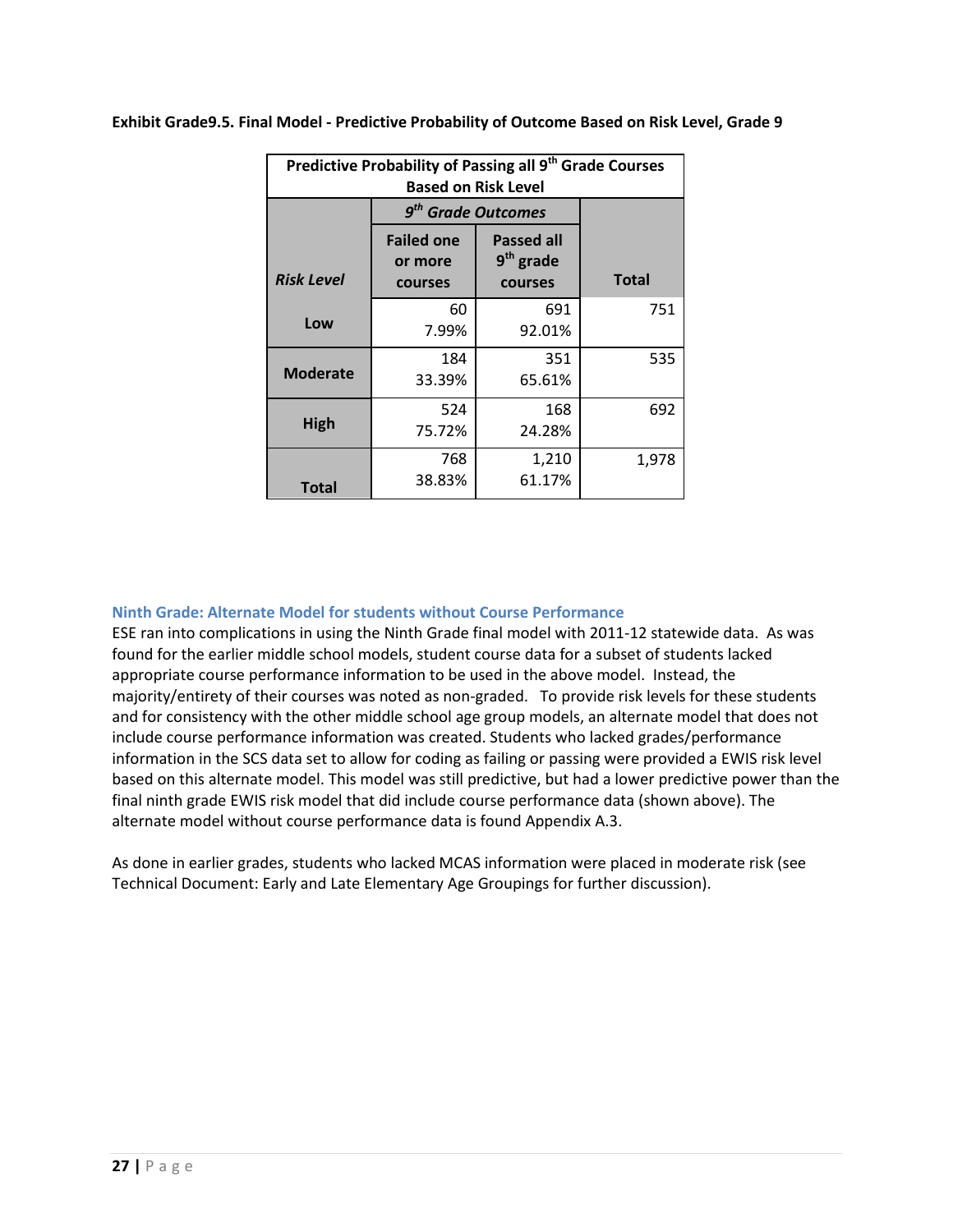# **Middle School Validation: Comparison of 2008-09 and 2009-10 Cohort**

In order show the strength of the final model in other cohorts, the following tables examine the extent to which the developed risk model using the original cohort data correctly identified at-risk students in the validation cohort among those who actually met the predefined outcome measure (passing all  $9<sup>th</sup>$ grade courses). As shown in Middle School Validation.1, overall the predictive probability of proficiency by risk level is very similar between the original cohort and the validation cohort for grades 7, 8 and 9 and falls within the acceptable parameters for each risk level.

Exhibit Middle School Validation.2 shows the output from the logistical regression for grade 7, 8, and 9 models using the original cohort and the validation cohort. In general, the coefficients are all similar in magnitude and significance, though there are exceptions. There is some variation in low income, ELA MCAs variables and some of course performance areas across cohorts. Retention also varied significantly, and this may be a result of a small number of retained students in the validation cohort. As we use statewide data sets, we will continue to see if retention remains significant, and/or retest overage for inclusion. The directions of the coefficients are the same between the model, except special education which not changes in significance as well as direction. As we move to a state level data set we hope to make this variable more refined. Attention will continue to be paid to the magnitude of the variable in the upper grades.

In sum, the validation work suggests that the final models for the middle school age grouping are generally strong across cohorts. The consistency of the coefficients between cohorts implies that the selected indicators are behaving similarly in reference to our outcome variable in different groups.We will continue to test the prediction accuracy and stability of the EWIS models for other cohorts as more recent data sets become available, especially statewide data.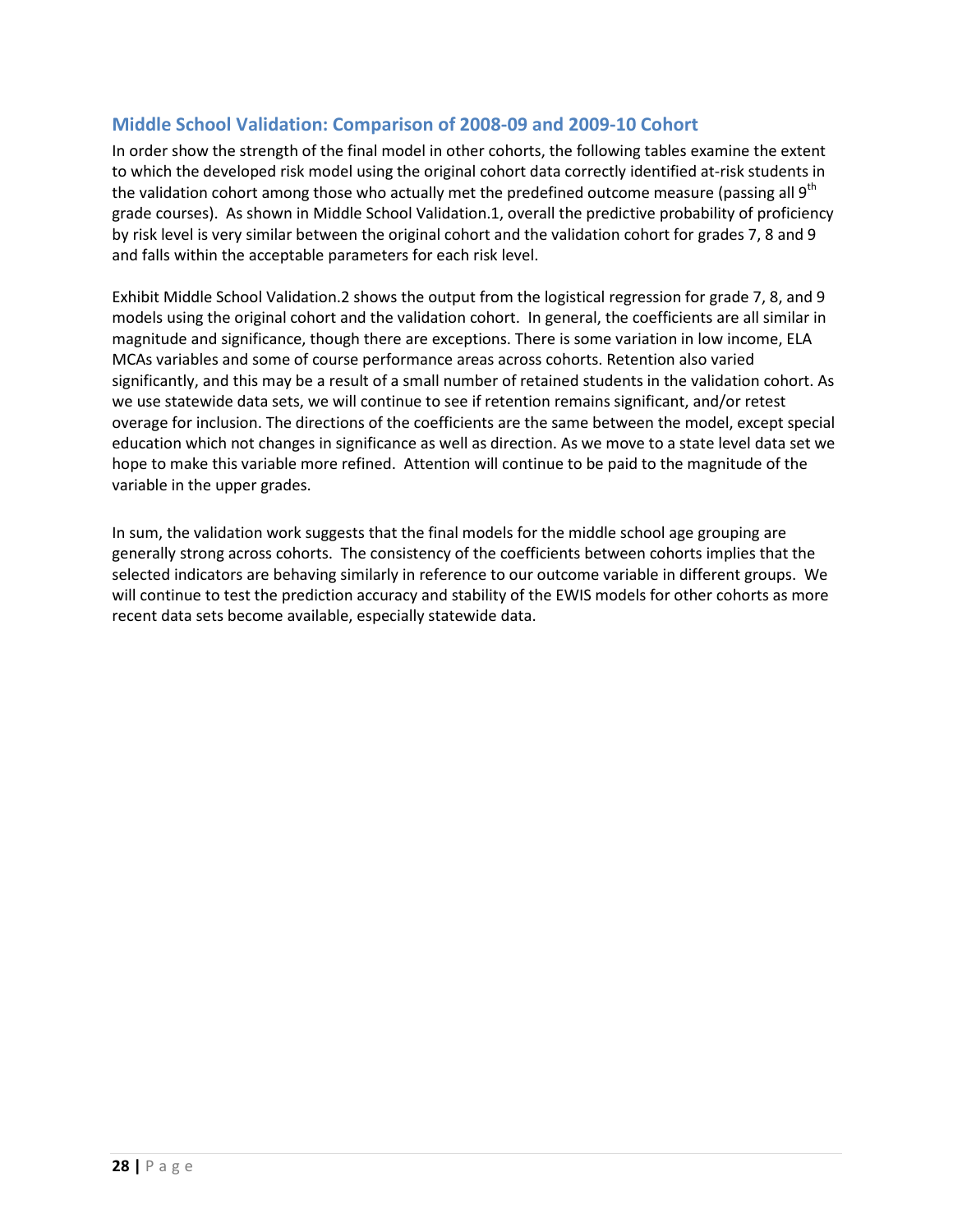**Exhibit Middle School Validation.1 Predictive Probability of Proficiency Original Cohort vs. Validation Cohort, Grades 7-9**

| <b>Predictive Probability of Meeting Outcome Based on Risk Level</b><br><b>SEVENTH GRADE</b> |                 |                                                     |                                             |                                             |  |  |  |
|----------------------------------------------------------------------------------------------|-----------------|-----------------------------------------------------|---------------------------------------------|---------------------------------------------|--|--|--|
|                                                                                              |                 | Failed one or more 9 <sup>th</sup><br>grade courses |                                             | Passed all 9 <sup>th</sup> grade<br>courses |  |  |  |
|                                                                                              | Original        | Validation                                          | Original                                    | <b>Validation</b>                           |  |  |  |
| <b>Risk Level</b>                                                                            | cohort          | cohort                                              | cohort                                      | cohort                                      |  |  |  |
| Low                                                                                          | 35<br>8.17%     | 42<br>8.15%                                         | 393<br>91.82%                               | 473<br>91.85                                |  |  |  |
| <b>Moderate</b>                                                                              | 82<br>33.06%    | 117<br>39.80%                                       | 166<br>66.94%                               | 177<br>60.20%                               |  |  |  |
| <b>High</b>                                                                                  | 220<br>75.60%   | 243<br>70.23%                                       | 71<br>24.30%                                | 103<br>29.77%                               |  |  |  |
| <b>Total</b>                                                                                 | 337<br>34.85%   | 402<br>34.81%                                       | 630<br>65.15%                               | 753<br>65.85%                               |  |  |  |
| Predictive Probability of Meeting Outcome Based on Risk Level<br><b>EIGHTH GRADE</b>         |                 |                                                     |                                             |                                             |  |  |  |
|                                                                                              |                 | Failed one or more 9 <sup>th</sup>                  |                                             |                                             |  |  |  |
|                                                                                              |                 | grade courses                                       | Passed all 9 <sup>th</sup> grade<br>courses |                                             |  |  |  |
| <b>Risk Level</b>                                                                            | Original        | Validation                                          | Original                                    | <b>Validation</b>                           |  |  |  |
|                                                                                              | cohort          | cohort                                              | cohort                                      | cohort                                      |  |  |  |
|                                                                                              | 54              | 44                                                  | 621                                         | 641                                         |  |  |  |
| Low                                                                                          | 8.00%           | 6.42%                                               | 92.00%                                      | 93.58%                                      |  |  |  |
|                                                                                              | 238             | 210                                                 | 421                                         | 421                                         |  |  |  |
| <b>Moderate</b>                                                                              | 34.12%          | 33.28%                                              | 65.88%                                      | 66.72%                                      |  |  |  |
| <b>High</b>                                                                                  | 418             | 464                                                 | 149                                         | 193                                         |  |  |  |
|                                                                                              | 72.76%          | 70.62                                               | 27.24%                                      | 29.38%                                      |  |  |  |
| <b>Total</b>                                                                                 | 746             | 718                                                 | 1,212                                       | 1,255                                       |  |  |  |
|                                                                                              | 38.10%          | 36.39%                                              | 61.90%                                      | 63.61%                                      |  |  |  |
| Predictive Probability of Meeting Outcome Based on Risk Level                                |                 | <b>NINTH GRADE</b>                                  |                                             |                                             |  |  |  |
|                                                                                              |                 | Failed one or more 9 <sup>th</sup>                  |                                             | Passed all 9 <sup>th</sup> grade            |  |  |  |
|                                                                                              |                 | grade courses                                       |                                             | courses                                     |  |  |  |
| <b>Risk Level</b>                                                                            | <b>Original</b> | Validation                                          | <b>Original</b>                             | Validation                                  |  |  |  |
|                                                                                              | cohort          | cohort                                              | cohort                                      | cohort                                      |  |  |  |
| Low                                                                                          | 60<br>7.99%     | 70<br>8.12%                                         | 691<br>92.01%                               | 792<br>91.88%                               |  |  |  |
| <b>Moderate</b>                                                                              | 184             | 220                                                 | 351                                         | 326                                         |  |  |  |
|                                                                                              | 33.39%          | 40.29%                                              | 65.61%                                      | 59.71%                                      |  |  |  |
| <b>High</b>                                                                                  | 524<br>75.72%   | 468<br>72.44%                                       | 168<br>24.28%                               | 178<br>27.56%                               |  |  |  |
|                                                                                              | 768             | 758                                                 | 1,210                                       | 1,296                                       |  |  |  |
| <b>Total</b>                                                                                 | 38.83%          | 36.90%                                              | 61.17%                                      | 63.10%                                      |  |  |  |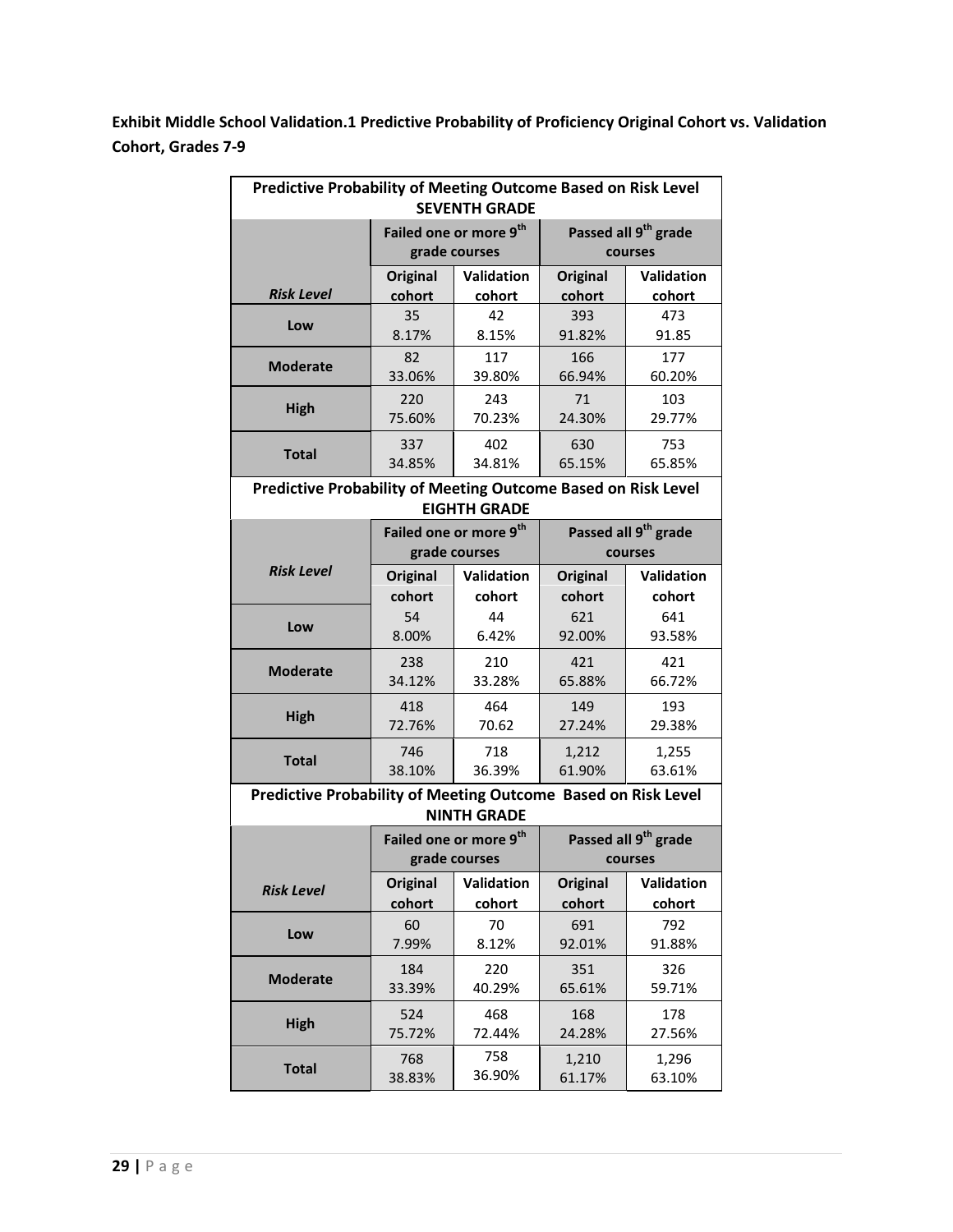# **Exhibit Middle School Validation.2. Overview of Findings by Cohort Using Final Model**

|                                                                |             | Grade 7    | Grade 8     |            | Grade 9                  |                          |
|----------------------------------------------------------------|-------------|------------|-------------|------------|--------------------------|--------------------------|
|                                                                | Original    | Validation | Original    | Validation | Original                 | <b>Validation</b>        |
| Variable                                                       | Cohort      | Cohort     | Cohort      | Cohort     | Cohort                   | Cohort                   |
| <b>Behavioral variables</b>                                    |             |            |             |            |                          |                          |
| Attendance rate, end of year                                   | $-14.42***$ | $-8.47***$ | $-10.11***$ | $11.10***$ | $-10.51***$              | $-11.34***$              |
| Suspensions, end of year                                       | $0.31*$     | $0.26*$    | $0.39***$   | $0.35***$  | $0.21***$                | $0.29***$                |
| Retained                                                       | 0.26        | 2.07       |             |            | 1.02                     | 0.59                     |
| Demographic variables                                          |             |            |             |            |                          |                          |
| Low income household- Free lunch                               | $0.46**$    | $0.649**$  | $0.23*$     | $0.55***$  | $0.33**$                 | $0.44***$                |
| Low income household- Reduced lunch                            | $0.77***$   | $0.59**$   | 0.25        | 0.09       | 0.18                     | $0.40*$                  |
| Special education:<br>Greater than or equal to 2 hours or more | $0.06*$     | $-0.02$    | $0.03**$    | $-0.12$    | $\overline{\phantom{a}}$ | $\overline{\phantom{a}}$ |
| Urban residence                                                | 0.16        | $0.57**$   | 0.53        | 0.25       | $0.86***$                | $0.36**$                 |
| Sex: Female                                                    | $-0.32*$    | $-0.54***$ | $-0.55***$  | $-0.47***$ | $-0.56***$               | $-0.51***$               |
| Other variables                                                |             |            |             |            |                          |                          |
| School wide Title I                                            | $0.73***$   | $0.78***$  | $0.69***$   | $0.48**$   | $0.44**$                 | 0.14                     |
| <b>MEPA Levels</b>                                             |             |            |             |            |                          |                          |
| Low level (Beginner to intermediate)                           | $0.12*$     | 0.33       | 0.02        | 0.09       | 0.32                     | 0.09                     |
| <b>MCAS</b>                                                    |             |            |             |            |                          |                          |
| ELA                                                            |             |            |             |            |                          |                          |
| Warning                                                        | $1.20***$   | $0.83**$   | $0.41*$     | 0.39       | $0.95**$                 | $1.29***$                |
| Needs Improvement                                              | $0.88***$   | $0.66*$    | $0.45***$   | $0.45***$  | $1.35***$                | $1.64***$                |
| Proficient                                                     |             |            | ÷,          |            | $0.74**$                 | $1.24***$                |
| Math                                                           |             |            |             |            |                          |                          |
| Warning                                                        | $2.15***$   | $2.07***$  | $2.46***$   | $3.48***$  | $2.00***$                | $2.48***$                |
| Needs Improvement                                              | $1.72***$   | $1.75***$  | $1.78***$   | $2.89***$  | $1.24***$                | $1.99***$                |
| Proficient                                                     | $1.39**$    | $0.83**$   | $1.20***$   | $1.20***$  | $0.47*$                  | $1.20***$                |
| District Course Data                                           |             |            |             |            |                          |                          |
| Fail any Math course                                           | $1.53*$     | 0.21       | $1.02***$   | $1.41***$  | 0.25                     | $0.91**$                 |
| Fail any ELA course                                            | 0.14        | 0.93       | 0.16        | $1.33***$  | $2.74***$                | $1.29***$                |
| Fail any Science course                                        | $2.20*$     | 0.94       | 0.41        | $0.61*$    | $1.03*$                  | $2.22***$                |
| Fail any Social Studies course                                 |             |            | $1.74***$   | 0.16       | $0.95*$                  | $1.22**$                 |
| Fail any noncore course                                        | $1.72**$    | $1.17*$    | $0.77**$    | $1.06***$  | $1.27*$                  | 0.45                     |

\* Significant at 10%, \*\*Significant at 5%, \*\*\*Significant at 1%

- variable not included in model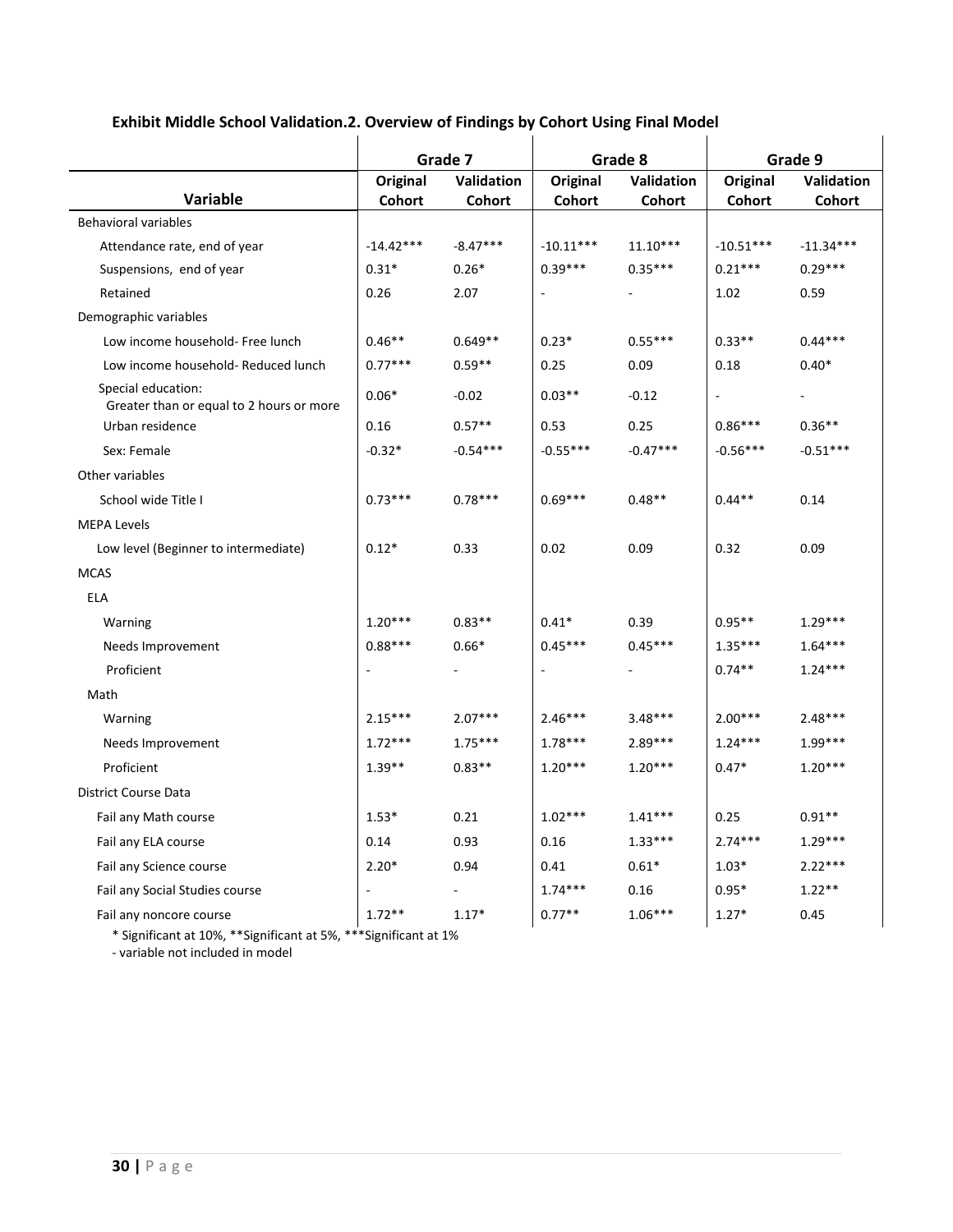# <span id="page-33-0"></span>**High School Age Group (Grades 10 through 12)**

The High School Age Group encompasses grade 10 through 12, using data from students ninth, tenth and eleventh grade years.<sup>[20](#page-33-2)</sup> Within the age group indicators of risk were tested at each grade level based on the outcome variable of graduating high school in 4 years, as determined by the ESE.

### <span id="page-33-1"></span>**Potential Indicators**

In the High School Age Group, the indicators tested include data from several state databases (SIMS, MCAS, MEPA) that include behavioral, demographic, other variables including academic performance data. Behavioral indicators are mutable and considered manifestations of student behavior (e.g., attendance, suspensions). Demographic indicators are tied to who the child is, and are not necessarily based on a student's behavior (although some of these, such as low income household, may change over time). Other individual student indicators are focused on characteristics related to the community in which the student resides and the type of services the student receives. The high school analysis relies on several indicators of skill assessments including course performance<sup>21</sup>, MEPA levels and the MCAS proficiency<sup>[22](#page-33-4)</sup> in mathematics and English language arts as well as student course performance, which results in substantial improvement of prediction accuracy. *Exhibit High School.1* provides a summary of the indicators that were tested in the high school grades.<sup>[23](#page-33-5)</sup>

|             | EANING INSII JUNUURI MUUUUU DUMMUUDI NY TYPU |                                                           |                        |  |  |  |  |
|-------------|----------------------------------------------|-----------------------------------------------------------|------------------------|--|--|--|--|
| <b>Type</b> | Indicator                                    | <b>Definition</b>                                         | Corresponding          |  |  |  |  |
|             |                                              |                                                           | <b>Data Source</b>     |  |  |  |  |
|             | <b>Outcome Variable</b>                      |                                                           |                        |  |  |  |  |
|             | Graduate                                     | Binary variable: 1= Graduated high school within 4 years; | MA DESE Cohort         |  |  |  |  |
|             | from High                                    | 0=Did not graduate within 4 years                         | <b>Graduation List</b> |  |  |  |  |
|             | School On                                    | Indicates students who graduate high school on time.      |                        |  |  |  |  |
|             | Time (4                                      |                                                           |                        |  |  |  |  |
|             | years)                                       |                                                           |                        |  |  |  |  |
|             | <b>Behavioral Variable</b>                   |                                                           |                        |  |  |  |  |
|             | Attendance                                   | Continuous variable: Attendance rate, end of year-        |                        |  |  |  |  |
|             |                                              | number of days in attendance over the number of days      | SIMS DOE045            |  |  |  |  |
|             |                                              | in membership                                             | SIMS DOE046            |  |  |  |  |
|             | Suspension                                   | Continuous variable: Suspensions, end of year - number    | SIMS DOE017            |  |  |  |  |
|             |                                              | of days in school suspension plus number of days out of   | SIMS DOE018            |  |  |  |  |
|             |                                              | school suspension                                         |                        |  |  |  |  |

### **Exhibit High School.1. Indicator Definitions, by Type**

<span id="page-33-3"></span>

<span id="page-33-2"></span><sup>&</sup>lt;sup>20</sup> Students' grade 12 data are not used, because the grade 12 risk level is determined based on grade 11 data.<br><sup>21</sup> Course taking and outcome data from seven districts were used to develop the state model.<br><sup>22</sup> For the

<span id="page-33-4"></span>administered in the 2005-06 school year and data were not available for 2004-5 year. For the 11<sup>th</sup> and 12<sup>th</sup> grade analysis, the 10<sup>th</sup> grade analysis, the 10<sup>th</sup> grade ELA and mathematics MCAS were tested.

<span id="page-33-5"></span><sup>&</sup>lt;sup>23</sup> The table includes all variables tested in the High School Age Group, but there may be variation in which of these were tested in individual grades.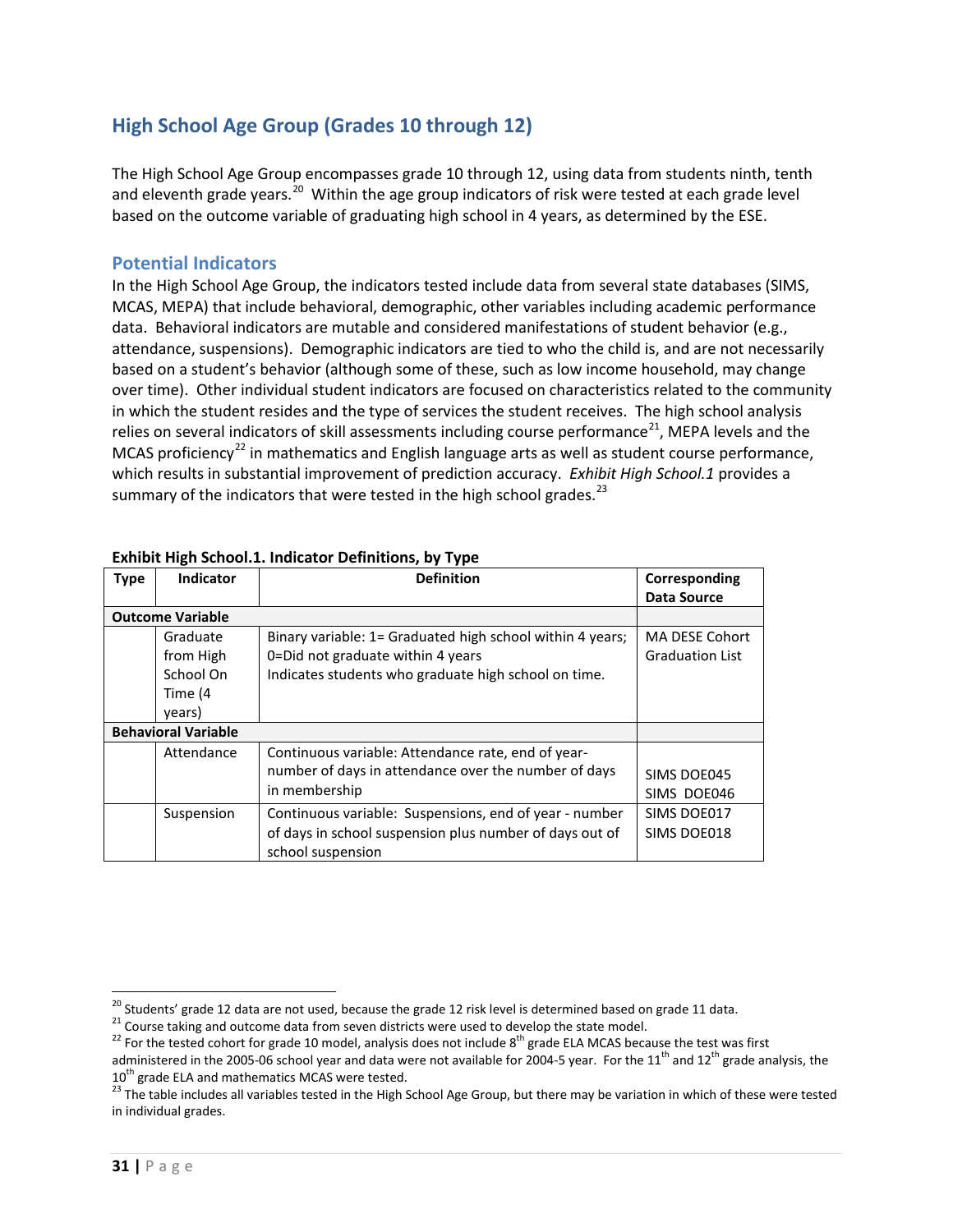| Mobility <sup>24</sup>                | Binary variable: 1=School code changes from beginning<br>of school year to end of school year; 0= School code is      | SIMS 8 digit<br>school identifier |
|---------------------------------------|-----------------------------------------------------------------------------------------------------------------------|-----------------------------------|
|                                       | the same at beginning and end of school year                                                                          |                                   |
| Demographic variable                  |                                                                                                                       |                                   |
| Gender                                | Binary variable: 1=Female; 0=Male                                                                                     | SIMS DOE009                       |
| Low income                            | Binary variable: 1=Free lunch eligible; 0= not eligible                                                               | SIMS DOE019                       |
| household-                            |                                                                                                                       |                                   |
| Free lunch                            |                                                                                                                       |                                   |
| Low income                            | Binary variable: 1=Reduced lunch recipient; 0= Not                                                                    | SIMS DOE019                       |
| household-                            | eligible for reduced price lunch                                                                                      |                                   |
| Reduced                               |                                                                                                                       |                                   |
| price lunch                           |                                                                                                                       |                                   |
| ELL program                           | Binary variable: 1= sheltered English Immersion (SEI) or                                                              | SIMS DOE014                       |
|                                       | 2-way bilingual or other;                                                                                             |                                   |
|                                       | $0 = opt out, no program$                                                                                             |                                   |
| Over age for<br>$grade$ <sup>25</sup> | Binary variable: 1=Age of student is equal or greater                                                                 | SIMS DOE006                       |
|                                       | than two years older than expected grade level age as of<br>September 1 in a given year. 0= Age of child is less than |                                   |
|                                       | two years older than expected grade level year. (e.g.                                                                 |                                   |
|                                       | student is 16 years or older as of September 1 of 9 <sup>th</sup>                                                     |                                   |
|                                       | grade year)                                                                                                           |                                   |
| Immigration                           | Binary variable: 1= Student is an immigrant under the                                                                 | SIMS DOE022                       |
| <b>Status</b>                         | federal definition; 0=Student is not an immigrant                                                                     |                                   |
| Urban                                 | Binary variable: 1=Student lives in an urban area <sup>26</sup> ; 0=                                                  | SIMS DOE014                       |
| residence                             | Student does not live in one of the specified urban areas                                                             |                                   |
| Special                               | Special Education - Multiple indicators                                                                               | SIMS DOE038                       |
| Education-                            | Dummy variable: Low level of need (less than 2                                                                        |                                   |
| Level of Need                         | hours) is equal to 1; otherwise 0.                                                                                    |                                   |
|                                       | Dummy variable: Low level of need (2 or more                                                                          |                                   |
|                                       | hours) is equal to 1; otherwise 0.                                                                                    |                                   |
|                                       | Dummy variable: Moderate level of need is                                                                             |                                   |
|                                       | equal to 1; otherwise 0.                                                                                              |                                   |
|                                       | Dummy variable: High level of need is equal to                                                                        |                                   |
|                                       | 1; otherwise 0.                                                                                                       |                                   |

<span id="page-34-0"></span><sup>&</sup>lt;sup>24</sup> Mobility was initially tested, but due to the course performance pilot, the variable was excluded. A large proportion of students who moved schools within the school year ended up lacking sufficient grade information and/or not being part of the outcome sample (by ninth grade they were not enrolled in a school that was taking part in the data pilot). This data point was considered different for this subgroup than the state as a whole. Retention is not included because the variable was directly related to the outcome benchmark in high schools, i.e., on-time graduation.<br><sup>25</sup> This definition for overage is different than the ones used in other age groupings.<br><sup>26</sup> Specified urban areas are: Boston, Brockton, Cambrid

<span id="page-34-2"></span><span id="page-34-1"></span>

Haverhill, Holyoke, Lawrence, Leominster, Lowell, Lynn, Malden, New Bedford, Pittsfield, Quincy, Revere, Somerville, Springfield, Taunton, Worcester; however, only *Brockton, Malden and New Bedford are used for this analyses*. These districts provided course taking and outcomes data for the analysis.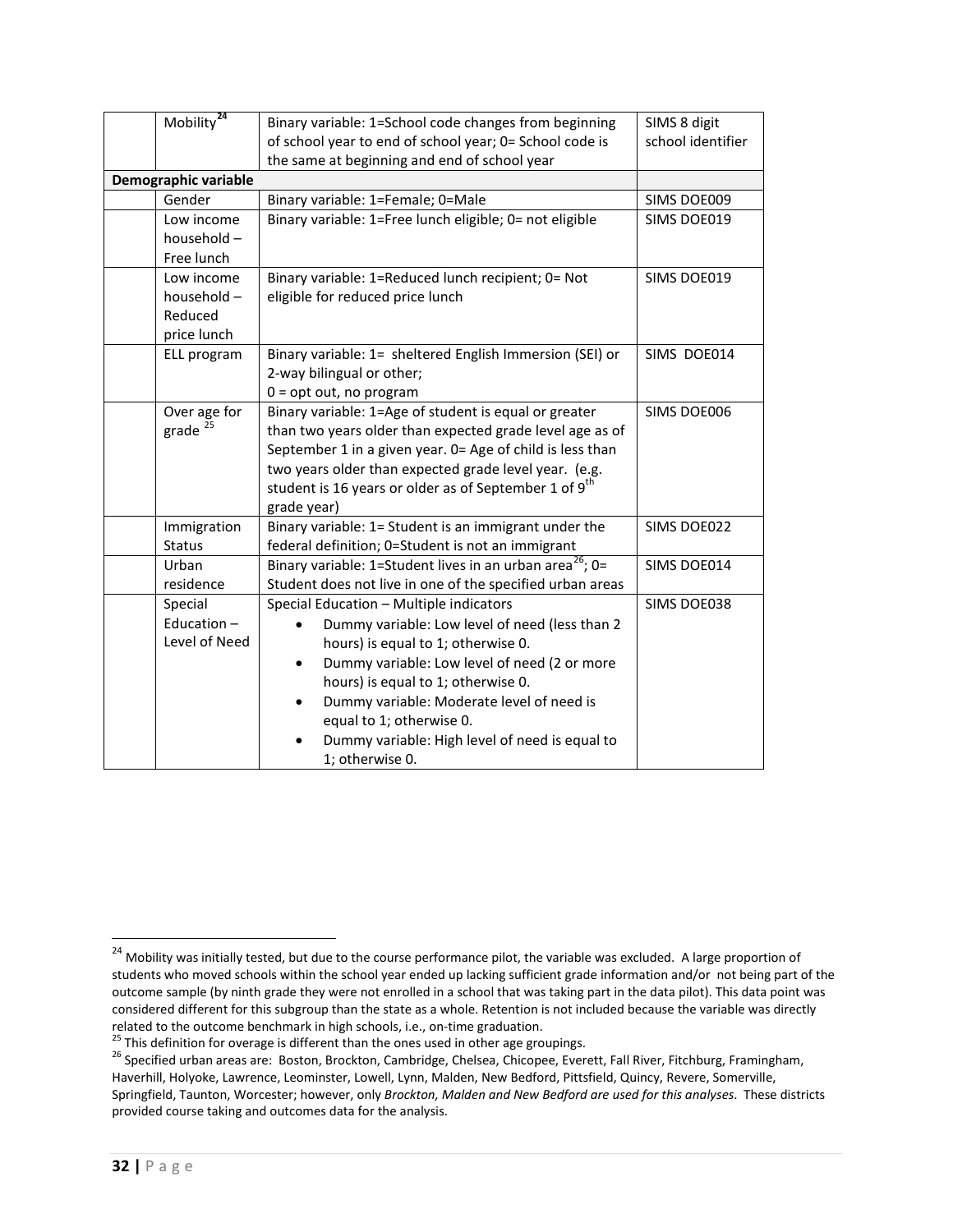| <b>Other Individual Student Variable</b>                                                                      |                                                                                                                                                                                                                                                                                                                                                                                                                                                                          |                                                                         |
|---------------------------------------------------------------------------------------------------------------|--------------------------------------------------------------------------------------------------------------------------------------------------------------------------------------------------------------------------------------------------------------------------------------------------------------------------------------------------------------------------------------------------------------------------------------------------------------------------|-------------------------------------------------------------------------|
| Title I<br>participation<br>27                                                                                | Binary variables:<br>School -wide Title I, Binary variable: 1= School-<br>wide Title I; 0= Not school-wide Title I                                                                                                                                                                                                                                                                                                                                                       | SIMS DOE020                                                             |
| <b>MEPA Levels</b>                                                                                            |                                                                                                                                                                                                                                                                                                                                                                                                                                                                          |                                                                         |
| Massachusetts<br>English<br>Proficiency<br>Assessment<br>(MEPA)                                               | <b>Binary indicator</b><br>Beginner level to Intermediate level is equal to<br>1; otherwise 0.                                                                                                                                                                                                                                                                                                                                                                           | <b>MEPA Spring</b><br>data variable<br>name:<br>pl                      |
| <b>MCAS Proficiency Levels</b>                                                                                |                                                                                                                                                                                                                                                                                                                                                                                                                                                                          |                                                                         |
| <b>MCAS</b><br>Proficiency<br>levels in<br>Math and<br>English and<br>English (as<br>available) <sup>28</sup> | Multiple indicators<br>Math <sup>29</sup><br>Dummy variable: Warning is equal to<br>O<br>1; otherwise 0.<br>Dummy variable: Needs improvement<br>O<br>is equal to 1; otherwise 0.<br>Dummy variable: Proficient is equal to<br>O<br>1; otherwise 0.<br>English<br>Dummy variable: Warning is equal to<br>O<br>1; otherwise 0.<br>Dummy variable: Needs improvement<br>O<br>is equal to 1; otherwise 0.<br>Dummy variable: Proficient is equal to<br>O<br>1; otherwise 0. | MCAS data for<br>cohort in<br>analysis<br>name:<br><b>EPERF2 MPERF2</b> |
| <b>Course Outcomes</b>                                                                                        |                                                                                                                                                                                                                                                                                                                                                                                                                                                                          |                                                                         |
| Course<br>Information                                                                                         | <b>District Course information</b><br>Failed any Math<br>Dummy variable: Failed equal to 1;<br>$\circ$<br>otherwise 0.<br>Failed any ELA<br>Dummy variable: Failed equal to 1;<br>$\circ$<br>otherwise 0.<br>Failed any Science<br>Dummy variable: Failed equal to 1;<br>$\circ$<br>otherwise 0.<br><b>Failed any Social Studies</b><br>Dummy variable: Failed equal to 1;<br>O                                                                                          | Data from pilot<br>districts                                            |

<span id="page-35-0"></span><sup>&</sup>lt;sup>27</sup> In the Early and Late Elementary Risk Models, targeted Title I was used as a variable. However, because of the limited sample size for the high school analysis, there were not enough students with this designation to conduct the analysis. This is a variable that should be explored once there is a full set of state level data available.

<span id="page-35-1"></span> $^{28}$  For the tested cohort for grade 10 model, analysis does not include 8<sup>th</sup> grade ELA MCAS because the test was not

administered in the 2004-05 school year (when those students would have been expected to be in 8<sup>th</sup> grade). For the 11<sup>th</sup> and

<span id="page-35-2"></span><sup>12&</sup>lt;sup>th</sup> grade analysis, the 10<sup>th</sup> grade<br><sup>29</sup> Above proficient left out as reference category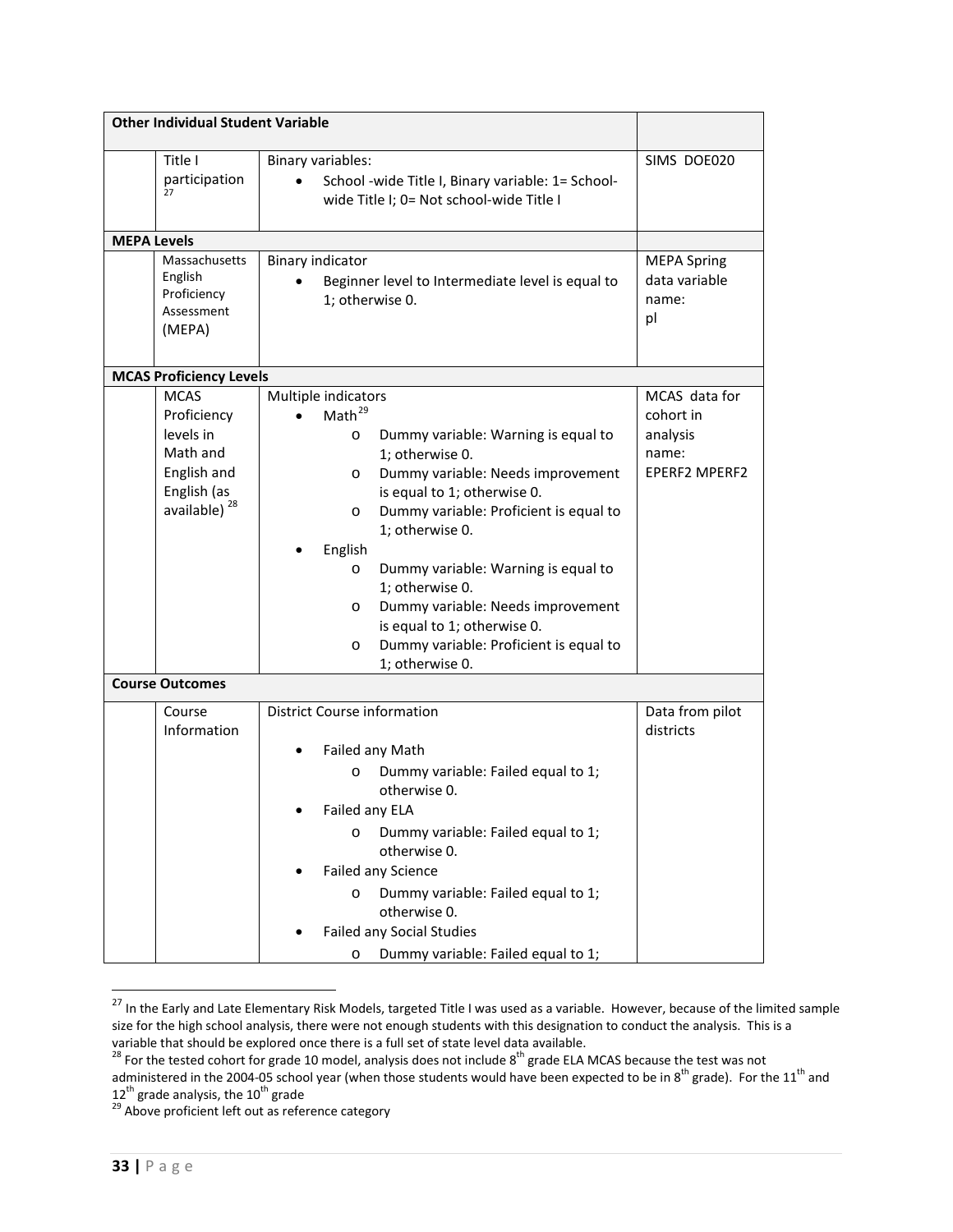|  | otherwise 0.                                                                   |  |
|--|--------------------------------------------------------------------------------|--|
|  | Failed any non-core courses                                                    |  |
|  | Dummy variable: Failed equal to 1;<br>$\circ$<br>otherwise 0.                  |  |
|  | Flag Math Course                                                               |  |
|  | Dummy variable: Missing math course<br>$\circ$<br>equal to 1; otherwise 0.     |  |
|  | Flag ELA Course                                                                |  |
|  | Dummy variable: Missing ELA course<br>$\circ$<br>equal to 1; otherwise 0.      |  |
|  | Flag Science Course                                                            |  |
|  | Dummy variable: Missing science<br>$\circ$<br>course equal to 1; otherwise 0.  |  |
|  | <b>Flag Social Studies Course</b>                                              |  |
|  | Dummy variable: Missing SS course<br>$\circ$<br>equal to 1; otherwise 0.       |  |
|  | Flag non-core Course                                                           |  |
|  | Dummy variable: Missing non-core<br>$\circ$<br>course equal to 1; otherwise 0. |  |

# <span id="page-36-0"></span>**Analysis Methods and Strategies**

To identify the model that most accurately predicts risk of not achieving proficiency on timely graduation, we conducted multiple analyses. A separate analysis was conducted in each grade to designate a risk level for students as they enter the next year: tenth grade (using students 9<sup>th</sup> grade information), eleventh grade (using students  $10^{th}$  grade information) and twelfth grade (using students 11th grade information).

For risk model development for the high school age group, we focused on 2008-09 graduation cohort and relied on a sample of students provided by seven districts. These students were linked with SIMS data in 2005-06 through 2007-08, and MCAS data from 2004-05 through 2009-10, which were analyzed to identify the predictive indicators in each grade (see Exhibit High School.2).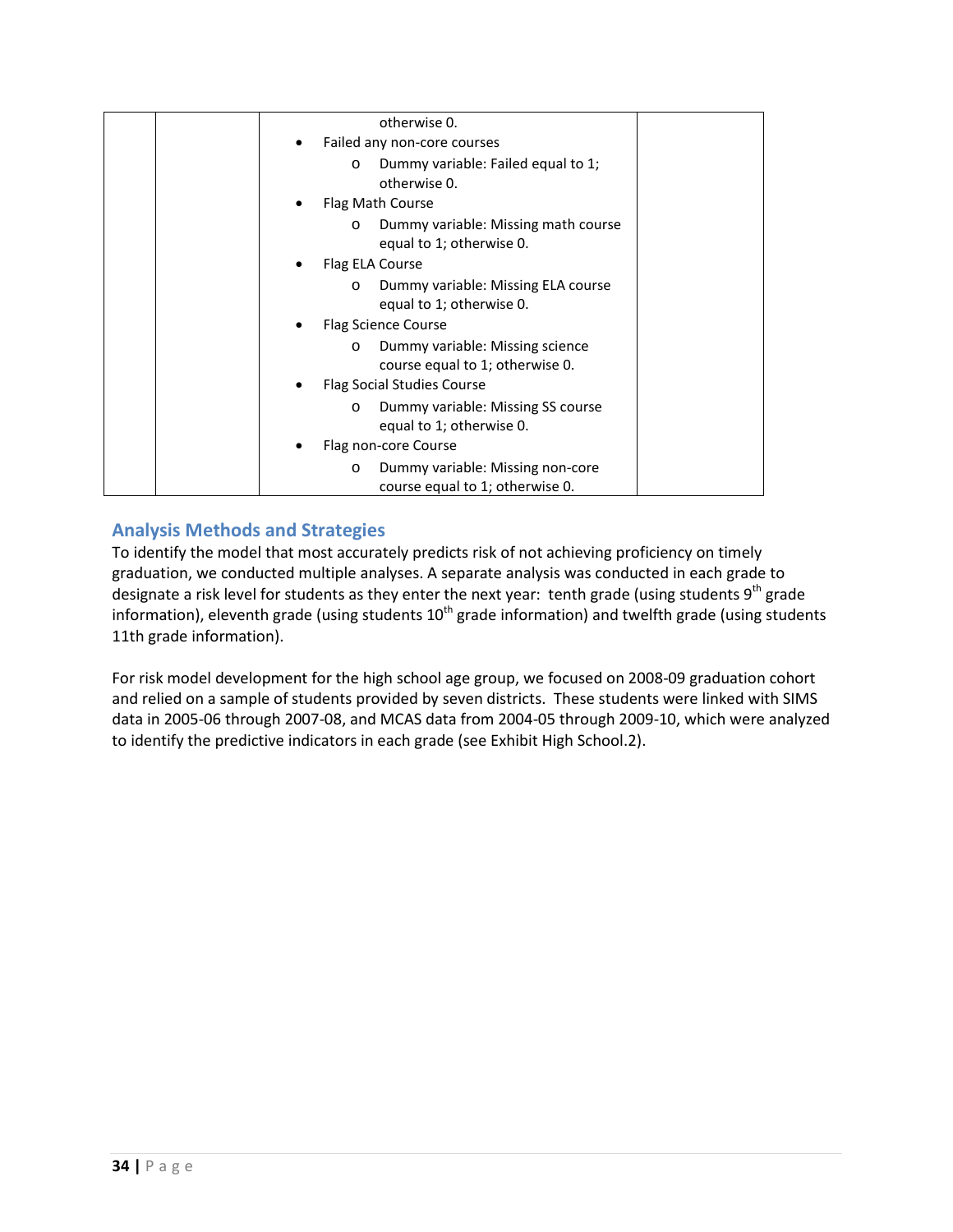| <b>Source Data</b>                                                           | Graduated in 4<br>years | Did not<br>graduate in 4 | # Students | # Districts |
|------------------------------------------------------------------------------|-------------------------|--------------------------|------------|-------------|
|                                                                              |                         | years                    |            |             |
| Grade 9 in 2005-06<br>(used to develop 10 <sup>th</sup> grade model)         | 2,224(75%)              | 748 (25%)                | 2.972      |             |
| <b>Grade 10 in 2006-07</b><br>(used to develop 11 <sup>th</sup> grade model) | 2,210 (14%)             | 362 (14%)                | 2,572      | 7           |
| Grade 11 in 2007-08<br>(used to develop 12 <sup>th</sup> grade model)        | 2,318 (89%)             | 276 (11%)                | 2,594      |             |

### **On-time Graduation for 2008-09 cohort**

The following strategies were employed in analyses:

- First, in order to build an efficient and accurate model for the EWIS, we first examined a number of behavioral, demographic, and other individual student variables that may be considered in the resulting risk model. This analysis relied on simple logistic regressions for each individual indicator.
- The individual indicator analyses allowed us to evaluate the statistical significance and coefficient for each indicator. This analysis was used to inform the construction of the risk models tested.
- Then, based on the results of the simple logistic regression models, a series of analysis were conducted, including –
	- o Student behavioral variables only;
	- o Demographic variables along with the behavioral variables from the previous model;
	- o Demographic variables, behavioral variables, and individual student variables including the availability of school wide Title I;
	- o Demographic variables, behavioral variables, individual student variables including the availability of school wide Title I, and MEPA levels;
	- o Demographic variables, behavioral variables, and individual student variables including the availability of school wide Title I, MEPA levels, and MCAS proficiency levels<sup>[30](#page-37-0)</sup>;
	- o Demographic variables, behavioral variables, and individual student variables including the availability of school wide Title I, MEPA levels, and MCAS proficiency levels; and district course data

<span id="page-37-0"></span> $30$  Students in the high school grades are only administered MCAS in  $10^{th}$  grade. MCAS results are part of the grade 10 model (using 8<sup>th</sup> grade MCAS results) and grade 11 (Using 10<sup>th</sup> grade MCAS results) risk determinations. ELA 8<sup>th</sup> grade MCAS was not available for necessary years.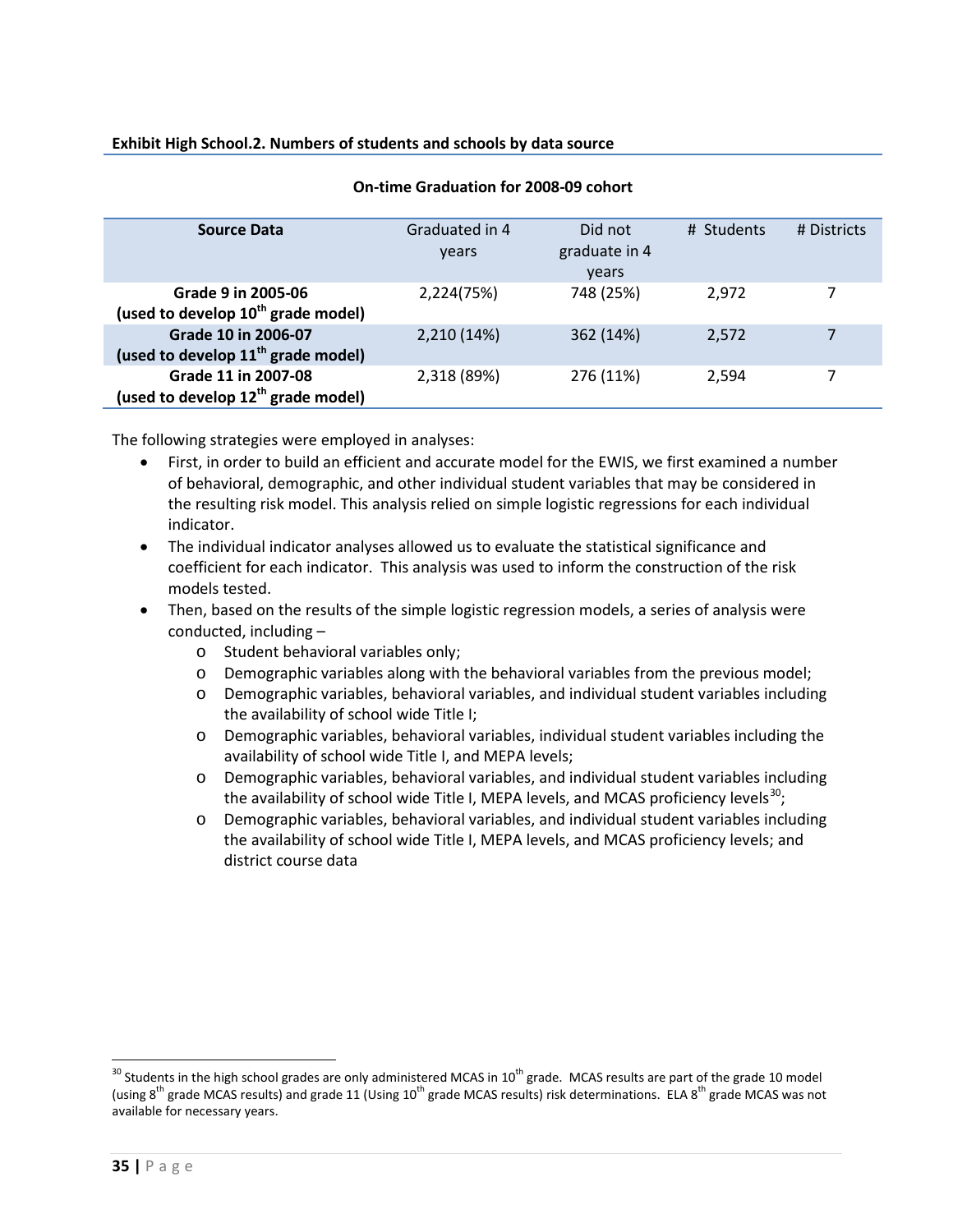# <span id="page-38-0"></span>**Tenth Grade: Analysis Results and Predicted Risk Levels**

For tenth grade, several models were tested to: 1) identify individual indicators of risk and 2) identify the risk model that is most predictive of whether a rising tenth grade student is at risk of not meeting the outcome variable of graduating high school on time.

| Grade:                         | 10 (using data from grade 9 students)                                                                                |  |  |  |  |
|--------------------------------|----------------------------------------------------------------------------------------------------------------------|--|--|--|--|
| <b>Age Grouping:</b>           | High School (10 <sup>th</sup> through 12 <sup>th</sup> grade)                                                        |  |  |  |  |
| <b>Risk Indicators Tested:</b> | Behavioral variables <sup>31</sup>                                                                                   |  |  |  |  |
|                                | Suspensions, end of year                                                                                             |  |  |  |  |
|                                | Attendance rate, end of year<br>$\bullet$                                                                            |  |  |  |  |
|                                | Mobility (more than one school within the school year)<br>$\bullet$                                                  |  |  |  |  |
|                                | Demographic variables                                                                                                |  |  |  |  |
|                                | Low income household- Free lunch                                                                                     |  |  |  |  |
|                                | Low income household- Reduced price lunch                                                                            |  |  |  |  |
|                                | Special education level variables (4 total)<br>$\bullet$                                                             |  |  |  |  |
|                                | <b>ELL status</b>                                                                                                    |  |  |  |  |
|                                | Immigration status<br>$\bullet$                                                                                      |  |  |  |  |
|                                | Gender<br>$\bullet$                                                                                                  |  |  |  |  |
|                                | Urban residence                                                                                                      |  |  |  |  |
|                                | Over age for grade (age 16 or older by Sept 1st of 9 <sup>th</sup> grade year)<br>Other individual student variables |  |  |  |  |
|                                | School wide Title I<br>$\bullet$                                                                                     |  |  |  |  |
|                                | <b>MEPA</b> levels                                                                                                   |  |  |  |  |
|                                | Beginner to intermediate<br>$\bullet$                                                                                |  |  |  |  |
|                                | 8 <sup>th</sup> Grade MCAS Proficiency Levels <sup>32</sup>                                                          |  |  |  |  |
|                                | Math                                                                                                                 |  |  |  |  |
|                                | Warning<br>$\circ$                                                                                                   |  |  |  |  |
|                                | Needs Improvement<br>$\circ$                                                                                         |  |  |  |  |
|                                | Proficient<br>$\circ$                                                                                                |  |  |  |  |
|                                | District Course information                                                                                          |  |  |  |  |
|                                | Failed any Math<br>$\bullet$                                                                                         |  |  |  |  |
|                                | Failed any ELA<br>$\bullet$                                                                                          |  |  |  |  |
|                                | Failed any Science<br>$\bullet$                                                                                      |  |  |  |  |
|                                | Failed any Social Studies<br>$\bullet$                                                                               |  |  |  |  |
|                                | Failed any non-core courses                                                                                          |  |  |  |  |
|                                | <b>Missing Math Course</b>                                                                                           |  |  |  |  |
|                                | <b>Missing ELA Course</b>                                                                                            |  |  |  |  |
|                                | <b>Missing Science Course</b>                                                                                        |  |  |  |  |
|                                | <b>Missing Social Studies Course</b>                                                                                 |  |  |  |  |
|                                | Missing non-core course                                                                                              |  |  |  |  |
| <b>Academic Goal/</b>          | On-time graduation                                                                                                   |  |  |  |  |
| Outcome Variable: 33           |                                                                                                                      |  |  |  |  |

**Exhibit Grade10.1 Overview of Tenth Grade Risk Indicators**

NOTE: A total of 2717 observations included this combined outcome variable for the final model. Approximately 76 percent graduated within 4 years, and the remaining 24 percent did not.

<span id="page-38-1"></span><sup>&</sup>lt;sup>31</sup> Retention was not included in the high school model because this variable is directly related to the outcome measure, 4 years graduation, in the high school age group.<br><sup>32</sup> Grade 9 is not an MCAS tested year. Available MCAS data from grade 8 was used. ELA 8<sup>th</sup> grade MCAS was not available for

<span id="page-38-2"></span>necessary years.

<span id="page-38-3"></span><sup>&</sup>lt;sup>33</sup> For running the statistical regression models, the outcome variable was recoded to predict the risk/likelihood of not graduating on time.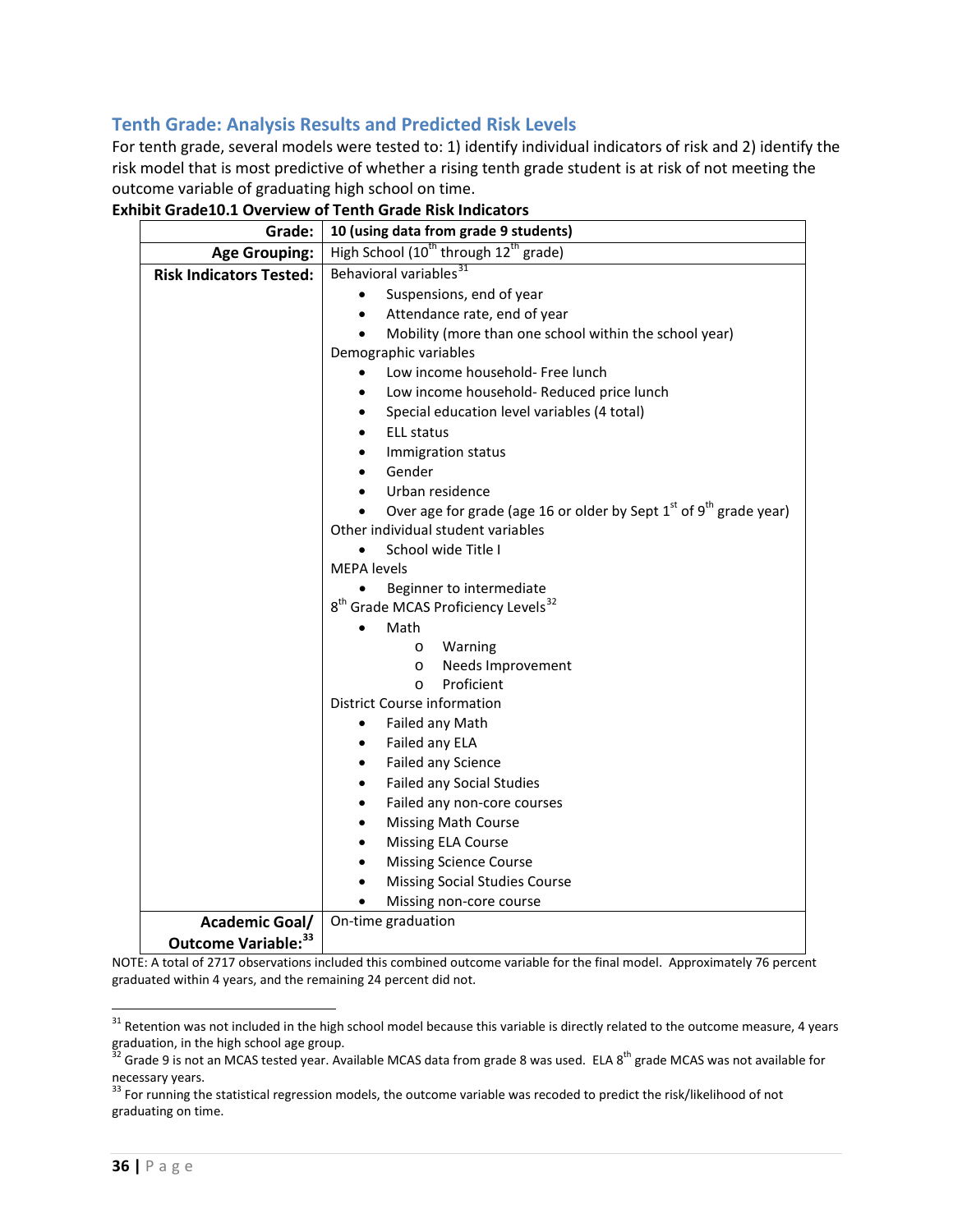### <span id="page-39-0"></span>**Tenth Grade: Simple Logistics – Analysis of Individual Indicators**

In order to build an efficient and accurate model for the EWIS, we first examined a number of behavioral, demographic, other indicators, previous outcomes for MEPA, and district course data, tied to individual students that may be considered in the resulting risk model. This analysis relied on simple logistic regressions for each individual indicator. The single indicator analyses allowed us to evaluate the statistical significance and coefficient for each indicator (Exhibit Grade10.2). This analysis was used to inform the construction of the final risk model (Exhibit Grade10.3).

| Simple Logistic regression: Individual indicators (predictor)      |                 |      |            |                 |       |  |
|--------------------------------------------------------------------|-----------------|------|------------|-----------------|-------|--|
| <b>Variable</b>                                                    | <b>Estimate</b> | S.E. | Pr > ChiSq | <b>R-Square</b> | N.    |  |
| Demographic variables (Yes/No)                                     |                 |      |            |                 |       |  |
| Low income household- Free lunch                                   | 1.74            | 0.07 | < .0001    |                 |       |  |
| Low income household- Reduced                                      |                 |      |            | 0.0714          | 2,972 |  |
| price lunch                                                        | 0.55            | 0.17 | 0.0012     |                 |       |  |
| <b>Special education</b>                                           |                 |      |            |                 |       |  |
| Low level of need (less than 2 hours) <sup>+</sup>                 | 0.58            | 0.35 | 0.1010     |                 |       |  |
| Low level of need (2 or more hours)                                | 1.08            | 0.23 | < .0001    | 0.0573          | 2,972 |  |
| Moderate level of need                                             | 1.12            | 0.14 | < .0001    |                 |       |  |
| High level of need                                                 | 2.89            | 0.33 | < .0001    |                 |       |  |
| Immigration status <sup>+</sup>                                    | 0.33            | 0.19 | 0.0825     | 0.0010          | 2,972 |  |
| <b>Sex: Female</b>                                                 | $-0.82$         | 0.06 | < .0001    | 0.0234          | 2,972 |  |
| ELL status <sup>+</sup>                                            | 0.55            | 0.17 | 0.0008     | 0.0035          | 2,972 |  |
| <b>Overage for grade</b>                                           | 1.89            | 0.23 | < .0001    | 0.0233          | 2,972 |  |
| Urban residence <sup>+</sup>                                       | 1.05            | 0.11 | < .0001    | 0.0343          | 2,972 |  |
| <b>Suspension</b>                                                  |                 |      |            |                 |       |  |
| Suspensions, end of year                                           | 0.36            | 0.02 | < .0001    | 0.1827          | 2,972 |  |
| <b>Attendance</b>                                                  |                 |      |            |                 |       |  |
| Attendance rate, end of year                                       | $-17.50$        | 0.87 | < .0001    | 0.2609          | 2,972 |  |
| <b>Mobility - Changed schools during</b><br>school year (Yes/No) + | 1.13            | 0.14 | < .0001    | 0.0205          | 2,972 |  |
| <b>Title I participation (Yes/No)</b>                              |                 |      |            |                 |       |  |
| School-wide                                                        | 0.80            | 0.10 | < .0001    | 0.0229          | 2,972 |  |
| <b>MEPA Levels (Yes/No)</b>                                        |                 |      |            |                 |       |  |
| Low level                                                          | 0.73            | 0.18 | < .0001    | 0.0050          | 2,972 |  |
| $8th$ grade MCAS                                                   |                 |      |            |                 |       |  |
| <b>MATH</b>                                                        |                 |      |            |                 |       |  |
| <b>Warning</b>                                                     | 2.72            | 0.33 | < .0001    |                 |       |  |
| <b>Needs Improvement</b>                                           | 1.31            | 0.34 | 0.0001     | 0.1446          | 2,718 |  |
| <b>Proficient</b>                                                  | 0.26            | 0.37 | 0.4691     |                 |       |  |

### **Exhibit Grade10.2. Simple Logistic Regression Overview, Grade 10**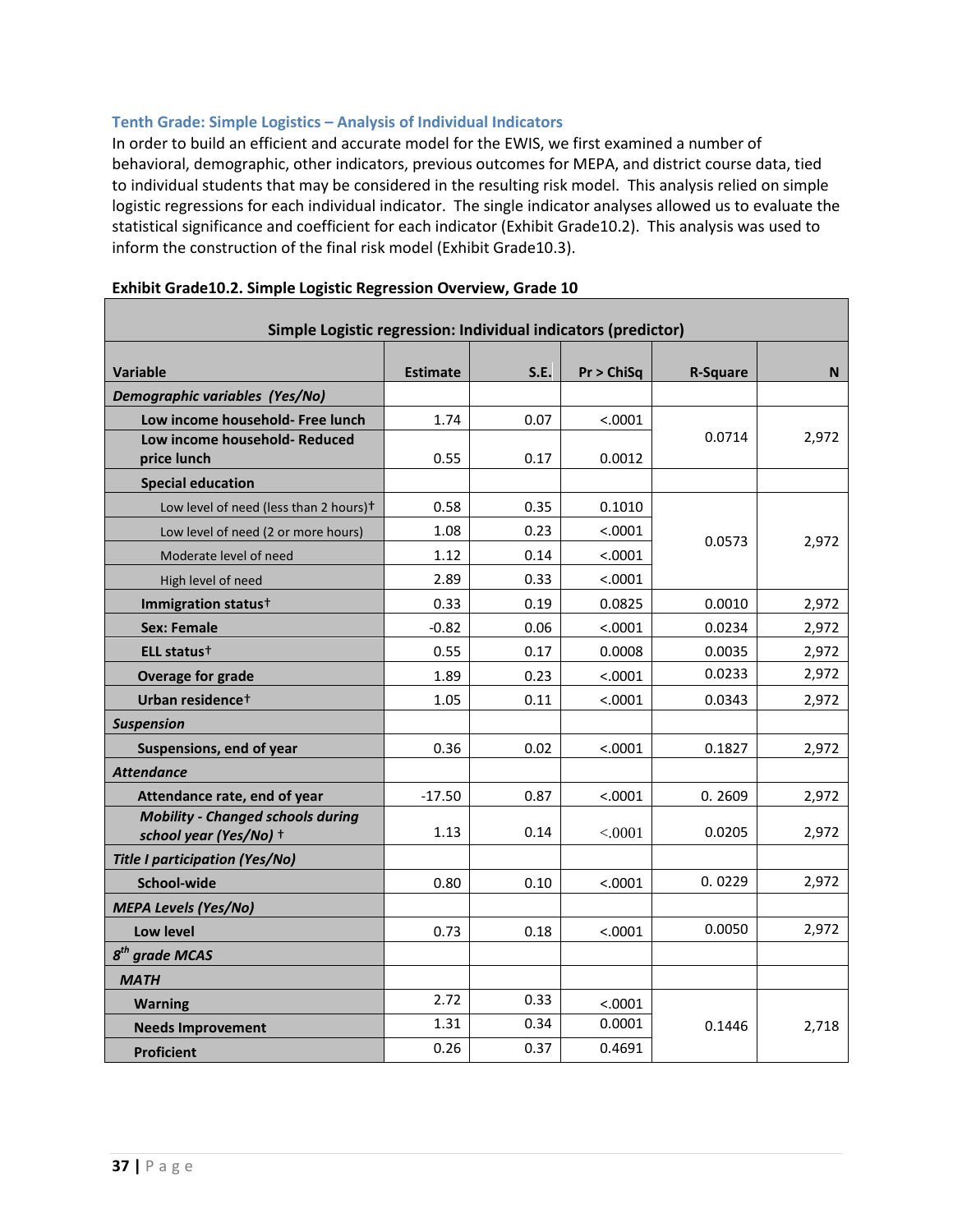| Simple Logistic regression: Individual indicators (predictor) |                 |      |            |                 |       |  |
|---------------------------------------------------------------|-----------------|------|------------|-----------------|-------|--|
| Variable                                                      | <b>Estimate</b> | S.E. | Pr > ChiSa | <b>R-Square</b> | N     |  |
| District Course Data (Yes/No) <sup>34</sup>                   |                 |      |            |                 |       |  |
| Fail any math course <sup>+</sup>                             | 1.09            | 0.16 | < .0001    |                 |       |  |
| <b>Fail any ELA course</b>                                    | 1.85            | 0.19 | < .0001    |                 |       |  |
| <b>Flagged as missing ELA</b>                                 | 1.05            | 0.31 | 0.0007     |                 |       |  |
| <b>Fail any Science course</b>                                | 1.25            | 0.17 | < .0001    | 0.3291          | 2,971 |  |
| <b>Flagged as missing Science</b>                             | 1.51            | 0.16 | < .0001    |                 |       |  |
| <b>Fail any Social Studies course</b>                         | 1.25            | 0.18 | < .0001    |                 |       |  |
| <b>Flagged as missing Social Studies</b>                      | 1.76            | 0.26 | < 0.0001   |                 |       |  |

Exhibit Reads: students with a high level of need are 2.89 higher in the log-odds of not graduating school on time. †Indicator was removed from final analyses because the direction of the coefficient of the variable was changed adjusting for other variables in the equation, or the estimated coefficient was nearly zero, or the predictive power of the model decreased.

### <span id="page-40-0"></span>**Tenth Grade: Final Risk Model**

Exhibit Grade10.3 provides the summary statistics for the final model. The estimates in column 2 denote the expected difference in the log-odds of not graduating in four years—on time graduation, holding constant other variables in the model. For example, students that are overage are expected to score 1.12 points higher than other students in the log-odds of not graduating high school on time, holding other variables constant. They also have 3.08 times the risk of not graduating within four years than other students. With the exception of attendance, suspension, and low income (reduced price lunch), as well as flagged as missing ELA and proficiency('needs improvement' and 'proficient') in Math MCAS, all other variables are statistically positively associated with the recoded outcome variable (not gradating in 4 years) at an alpha level of .10. Attendance is statistically negatively associated with the recoded outcome variable[35.](#page-40-2)

<span id="page-40-1"></span><sup>&</sup>lt;sup>34</sup> Flagged as missing is a designation to identify students who did not take one of the core subjects (mathematics, English language arts, science, or social studies). "Flagged as missing mathematics" is not included there is multicollinearity problem with "flagged as missing ELA course" because most students who took ELA were highly likely to take Math as well in 9<sup>th</sup> and 10<sup>th</sup> grades. Unlike the high school age group, these variables were not included in the middle age group analyses, because the sample sizes per each cell were too small to be tested.<br><sup>35</sup> Because the attendance rate ranged from 0 to 1, the average estimated odds ratio for an increase of 0.1 point in the

<span id="page-40-2"></span>attendance rate is exp(-6.82 ×0.05)=0.71. This indicates that for every increase of 5% attendance rate, the risk of not graduating on time decreases a third (1-0.71).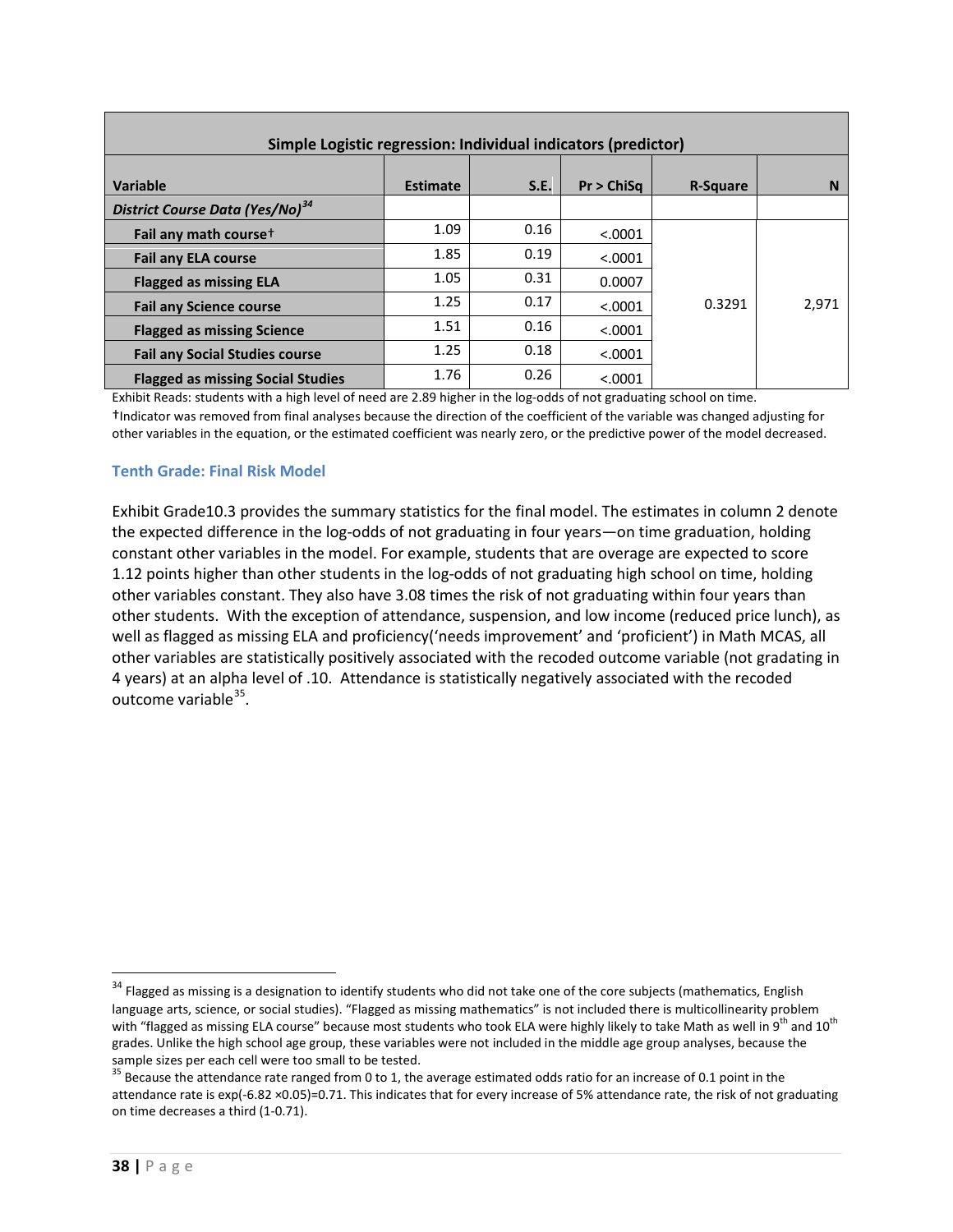| <b>Variable</b>                                          | <b>Odds Ratio</b> | <b>Estimate</b> | S.E. | Pr >  t |
|----------------------------------------------------------|-------------------|-----------------|------|---------|
| <b>Behavioral variables</b>                              |                   |                 |      |         |
| Attendance rate, end of year                             | < .0001           | $-6.82$         | 1.06 | < .0001 |
| Suspensions, end of year                                 | 1.04              | 0.04            | 0.02 | 0.127   |
| Demographic variables                                    |                   | 0.48            | 0.15 | 0.001   |
| Low income household- Free lunch                         | 1.61              | 0.48            | 0.15 | 0.001   |
| Low income household- Reduced price lunch                | 1.30              | 0.26            | 0.26 | 0.311   |
| <b>Special Education</b>                                 |                   |                 |      |         |
| Low level of need (2 or more hours)                      | 1.45              | 0.37            | 0.36 | 0.296   |
| Moderate level of need                                   | 1.54              | 0.43            | 0.21 | 0.041   |
| High level of need                                       | 13.15             | 2.58            | 0.42 | < .0001 |
| Sex: Female                                              | 0.64              | $-0.45$         | 0.14 | 0.001   |
| Overage (Age 16 or older Sept $1st$ of $9th$ grade year) | 3.08              | 1.12            | 0.45 | 0.013   |
| Other variables                                          |                   |                 |      |         |
| School wide Title I                                      | 1.59              | 0.46            | 0.16 | 0.005   |
| <b>MEPA Levels</b>                                       |                   |                 |      |         |
| Low level (Beginner to intermediate)                     | 2.37              | 0.86            | 0.41 | 0.037   |
| 8 <sup>th</sup> grade MCAS Proficiency Levels            |                   |                 |      |         |
| <b>MATH</b>                                              |                   |                 |      |         |
| Warning                                                  | 2.87              | 1.05            | 0.41 | 0.010   |
| Needs Improvement                                        | 1.85              | 0.62            | 0.41 | 0.134   |
| Proficient                                               | 1.32              | 0.28            | 0.44 | 0.528   |
| <b>District Course Data</b>                              |                   |                 |      |         |
| Fail any math course                                     | 1.64              | 0.49            | 0.19 | 0.010   |
| Fail any ELA course                                      | 3.96              | 1.38            | 0.22 | < .0001 |
| Fail any Science course                                  | 1.82              | 0.60            | 0.20 | 0.003   |
| Fail any Social Studies course                           | 1.85              | 0.62            | 0.22 | 0.004   |
| Flagged as missing ELA                                   | 1.16              | 0.15            | 0.42 | 0.728   |
| Flagged as missing Science                               | 1.97              | 0.68            | 0.23 | 0.003   |
| Flagged as missing Social Studies                        | 3.64              | 1.29            | 0.39 | 0.001   |
| Fail any noncore course                                  | 3.00              | 1.10            | 0.16 | < .0001 |
| Flagged as missing noncore                               | 2.35              | 0.85            | 0.47 | 0.067   |

**Exhibit Grade10.3. Final Model – Behavioral Variables, Demographic Variables, Other Variables, MEPA Levels, 8th grade Math MCAS, and District Course Data, Grade 10**

 $r^2$ =0.4142

Number of observations=2717

Note: some variables that are not statistically significantly predictive at an alpha level of .10 - low income (reduced lunch), special education (low-level of need) and 'flagged as missing ELA' – were still included in the final model. Thus, these variables should be re-tested once statewide data are available.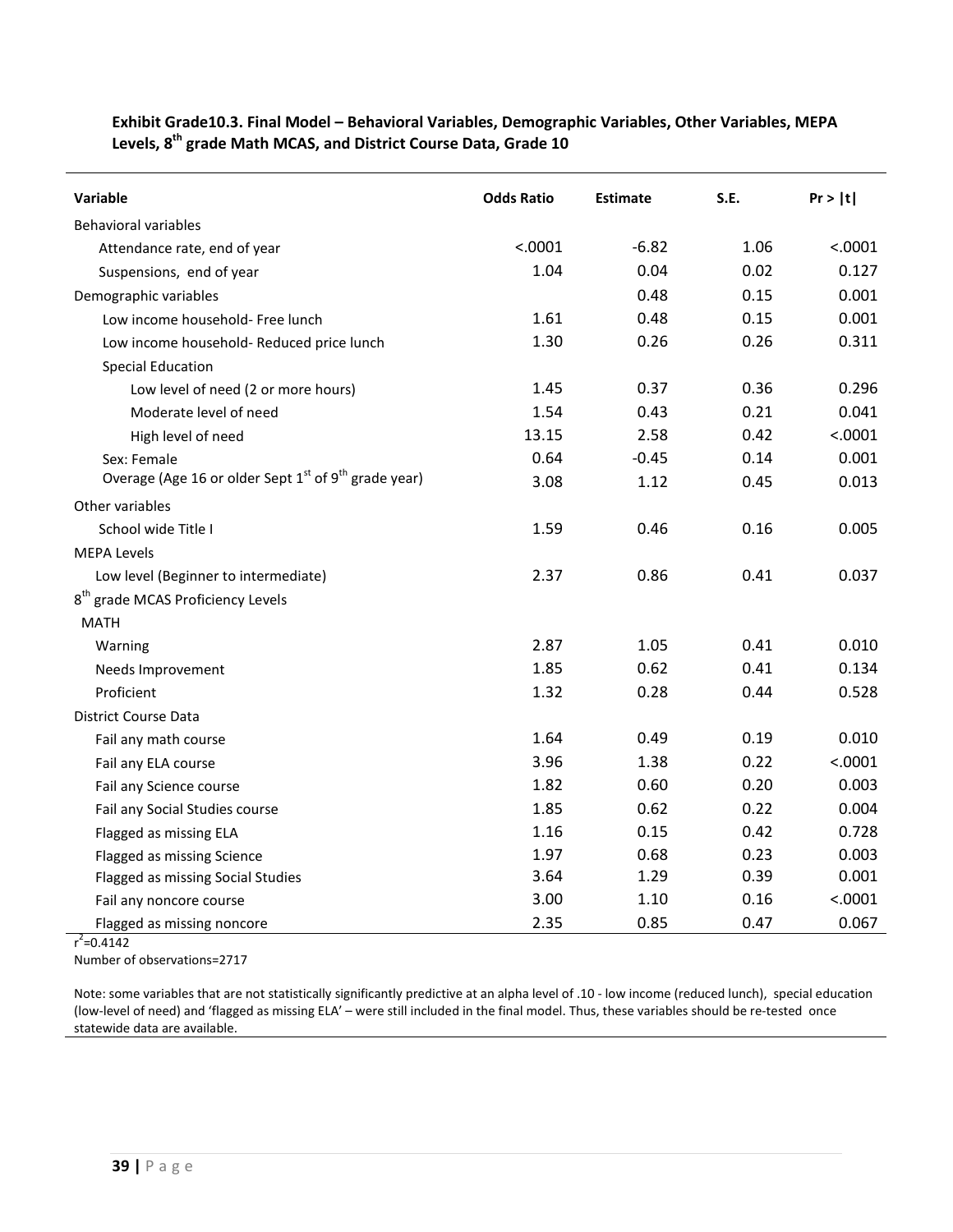### <span id="page-42-0"></span>**Tenth Grade: Illustration of Levels of Risk and Outcome Using the Final Model**

Based on the distributions of scores by increased risk in failing to graduate from High School on time, the levels of risk are defined as follows:

- Low Risk (approximately 75% or more of students meet the outcome variable) : Intervals 1-2;
- Moderate Risk (approximately half or more than half of the students meet the outcome variable) : Intervals 3-5; and
- High Risk (approximately a third or less of the students meet the outcome variable): Intervals 6- 9.

The statistics for the final model's three levels of risk (low risk; moderate risk; and high risk) are shown in Exhibits Grade10.4 and Grade10.5.

| Total numbers of students in sample by risk levels |                                                      |           |                |                |           |
|----------------------------------------------------|------------------------------------------------------|-----------|----------------|----------------|-----------|
| Increased risk<br>level                            | <b>Estimate For</b><br>Probability of<br><b>Risk</b> | Frequency | No to low risk | Moderate risk  | High risk |
| $\mathbf{1}$                                       | $\leq 0.1$                                           | 1,586     | 1,586          | 0              | $\Omega$  |
| $\overline{2}$                                     | $>0.1$ & $\leq 0.2$                                  | 289       | 289            | $\overline{0}$ | $\Omega$  |
| 3                                                  | $>0.2$ & $\leq 0.3$                                  | 141       | $\mathbf{0}$   | 141            | $\Omega$  |
| $\overline{4}$                                     | $>0.38 \le 0.4$                                      | 103       | $\Omega$       | 103            | $\Omega$  |
| 5                                                  | $>0.4$ & $\leq 0.5$                                  | 65        | $\Omega$       | 65             | $\Omega$  |
| 6                                                  | $>0.5$ & $\leq 0.6$                                  | 69        | $\Omega$       | $\mathbf{0}$   | 69        |
| 7                                                  | $>0.6$ & $\leq 0.7$                                  | 62        | $\mathbf 0$    | 0              | 62        |
| 8                                                  | $>0.7$ & $\leq 0.8$                                  | 64        | $\Omega$       | $\overline{0}$ | 64        |
| 9                                                  | >0.8                                                 | 338       | $\mathbf 0$    | 0              | 338       |
| Total                                              |                                                      | 2,717     | 1,875          | 309            | 533       |

### **Exhibit Grade10.4. Final Model – Risk Level Distributions, Grade 10**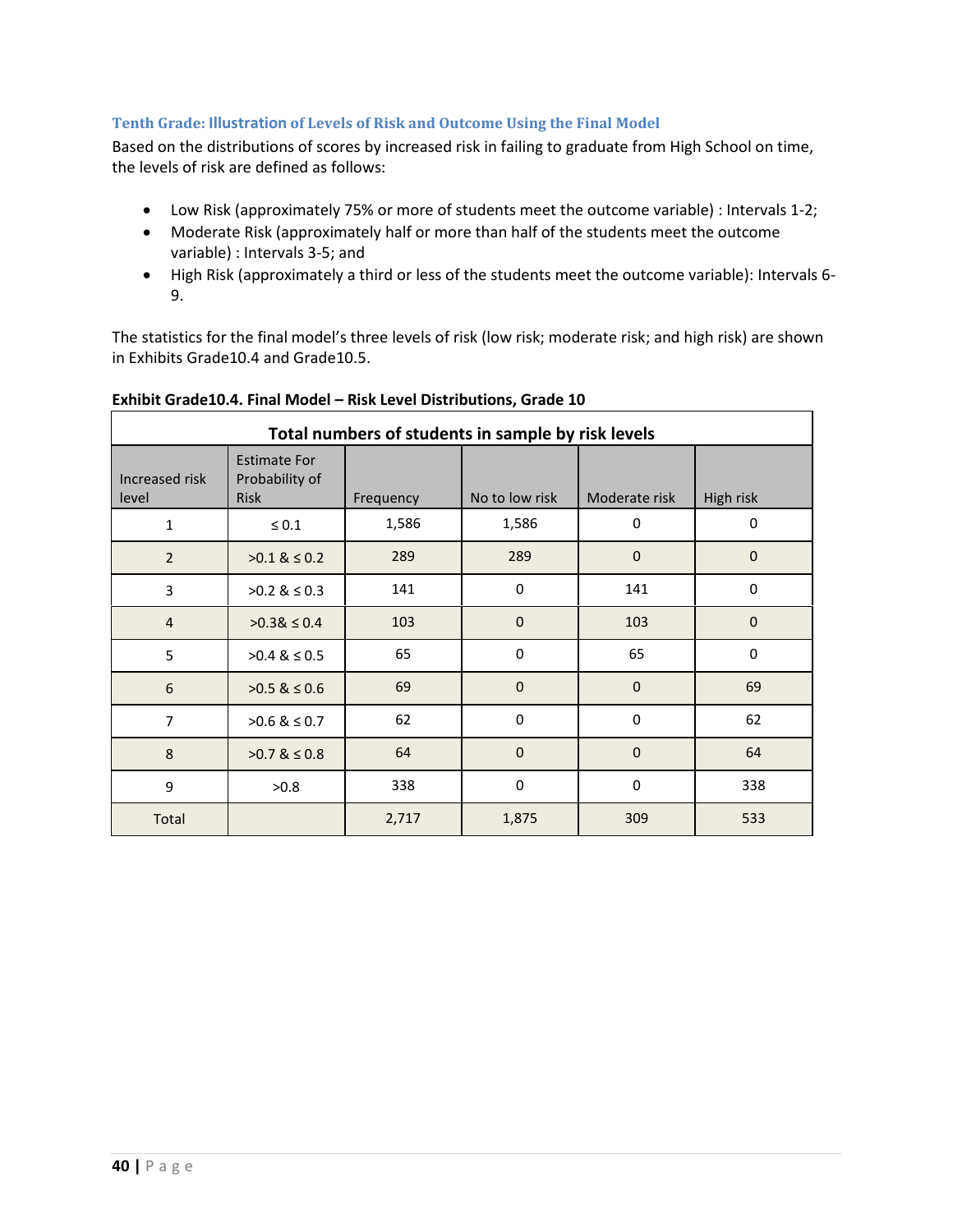**Exhibit Grade10.5. Final Model - Predictive Probability of Graduating in Four Years Based on Risk Level, Grade 10**

| <b>Predictive Probability of Meeting Outcome Based on</b><br><b>Risk Level</b> |                             |                  |              |  |
|--------------------------------------------------------------------------------|-----------------------------|------------------|--------------|--|
|                                                                                | <b>Graduated in 4 Years</b> |                  |              |  |
| <b>Risk Level</b>                                                              | Did not<br>Graduate         | <b>Graduated</b> | <b>Total</b> |  |
| Low                                                                            | 105<br>5.60%                | 1,770<br>94.40%  | 1,875        |  |
| <b>Moderate</b>                                                                | 112<br>36.25%               | 197<br>63.75%    | 309          |  |
| High                                                                           | 437<br>81.99%               | 96<br>18.01%     | 533          |  |
| Total                                                                          | 654<br>24.07%               | 2,063<br>75.97%  | 2,717        |  |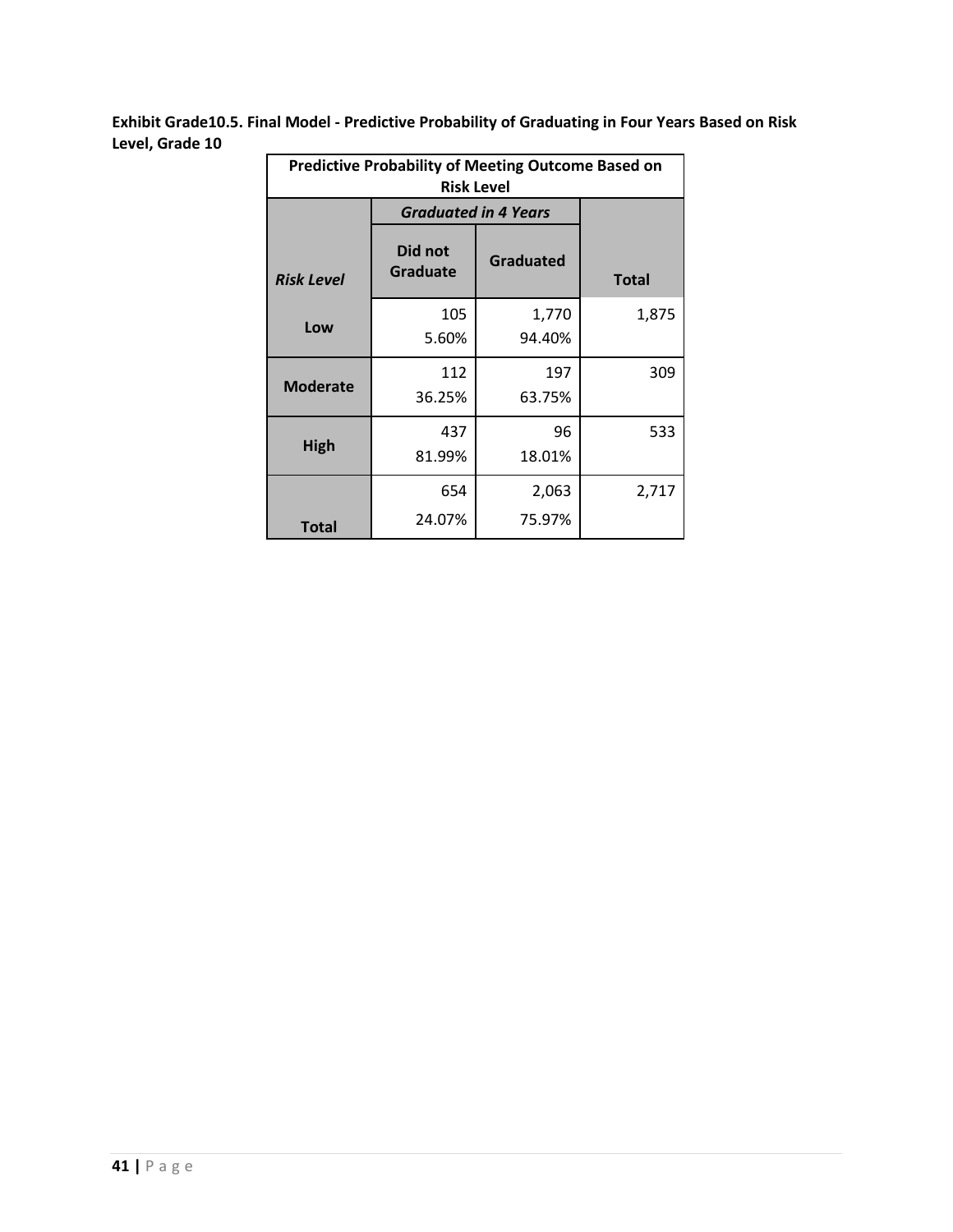# <span id="page-44-0"></span>**Eleventh Grade: Analysis Results and Predicted Risk Levels**

In eleventh grade, several models were tested to: 1) identify individual indicators of risk and 2) identify the risk model that is most predictive of whether a rising eleventh grade student is at risk of not meeting the outcome variable of graduating high school on time

| Grade:                         | 11 (using data from grade 10 students)                                             |  |  |  |  |
|--------------------------------|------------------------------------------------------------------------------------|--|--|--|--|
| <b>Age Grouping:</b>           | High School (10 <sup>th</sup> through 12 <sup>th</sup> grade)                      |  |  |  |  |
| <b>Risk Indicators Tested:</b> | <b>Behavioral variables</b>                                                        |  |  |  |  |
|                                | Suspensions, end of year<br>$\bullet$                                              |  |  |  |  |
|                                | Attendance rate, end of year<br>$\bullet$                                          |  |  |  |  |
|                                | Mobility (more than one school within the school year)<br>$\bullet$                |  |  |  |  |
|                                | Demographic variables                                                              |  |  |  |  |
|                                | Low income household- Free lunch<br>$\bullet$                                      |  |  |  |  |
|                                | Low income household- Reduced price lunch<br>$\bullet$                             |  |  |  |  |
|                                | Special education level variables (4 total)<br>$\bullet$                           |  |  |  |  |
|                                | <b>ELL status</b><br>$\bullet$                                                     |  |  |  |  |
|                                | Immigration status<br>$\bullet$                                                    |  |  |  |  |
|                                | Gender<br>$\bullet$                                                                |  |  |  |  |
|                                | Urban residence                                                                    |  |  |  |  |
|                                | Over age for grade (age 17 or older as of Sept $1st$ of $10th$ grade)<br>$\bullet$ |  |  |  |  |
|                                | Other individual student variables                                                 |  |  |  |  |
|                                | School wide Title I<br>$\bullet$                                                   |  |  |  |  |
|                                | <b>MEPA</b> levels<br>Beginner to intermediate                                     |  |  |  |  |
|                                | 10 <sup>th</sup> Grade MCAS Proficiency Levels                                     |  |  |  |  |
|                                | Math                                                                               |  |  |  |  |
|                                | Warning<br>$\circ$                                                                 |  |  |  |  |
|                                | Needs Improvement<br>$\circ$                                                       |  |  |  |  |
|                                | Proficient<br>$\circ$                                                              |  |  |  |  |
|                                | ELA                                                                                |  |  |  |  |
|                                | Warning<br>$\circ$                                                                 |  |  |  |  |
|                                | Needs Improvement<br>$\circ$                                                       |  |  |  |  |
|                                | Proficient<br>$\circ$                                                              |  |  |  |  |
|                                | District Course Data                                                               |  |  |  |  |
|                                | Failed any Math<br>$\bullet$                                                       |  |  |  |  |
|                                | Failed any ELA<br>$\bullet$                                                        |  |  |  |  |
|                                | Failed any Science<br>$\bullet$                                                    |  |  |  |  |
|                                | <b>Failed any Social Studies</b><br>$\bullet$                                      |  |  |  |  |
|                                | Failed any non-core courses<br>$\bullet$                                           |  |  |  |  |
|                                | <b>Missing Math Course</b><br>$\bullet$                                            |  |  |  |  |
|                                | <b>Missing ELA Course</b><br>$\bullet$                                             |  |  |  |  |
|                                | <b>Missing Science Course</b><br>$\bullet$                                         |  |  |  |  |
|                                | Missing Social Studies Course                                                      |  |  |  |  |
|                                | Missing non-core course                                                            |  |  |  |  |
| <b>Academic Goal/</b>          | On-time graduation                                                                 |  |  |  |  |
| Outcome Variable: 36           |                                                                                    |  |  |  |  |

**Exhibit Grade11.1 Overview of Eleventh Grade Risk Indicators**

<span id="page-44-1"></span><sup>&</sup>lt;sup>36</sup> For running the statistical regression models, the outcome variable was recoded to predict the risk/likelihood of not graduating on time.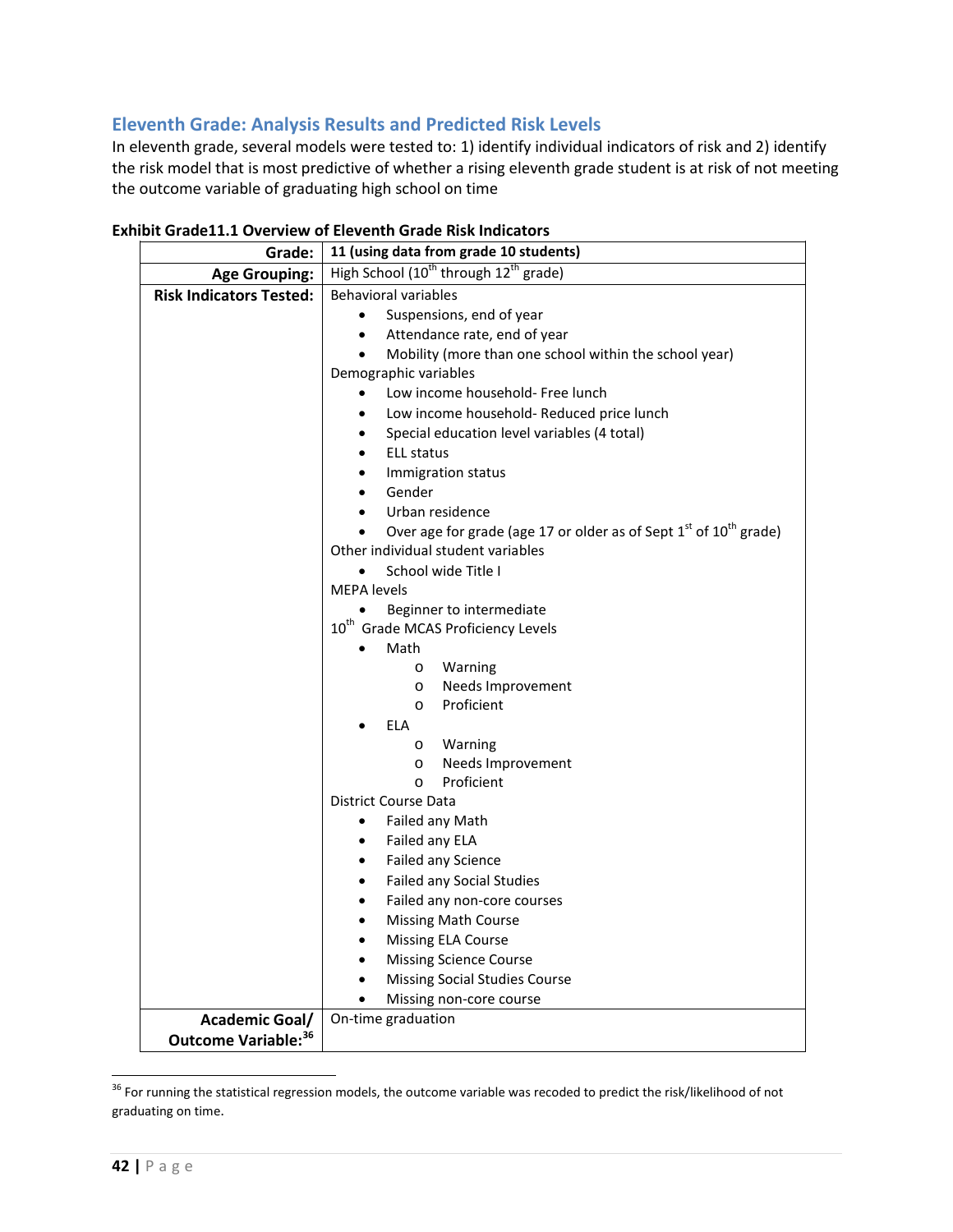NOTE: A total of 2593 observations included this combined outcome variable for the final model. Approximately 86 percent graduated within 4 years, and the remaining 14 percent did not.

### <span id="page-45-0"></span>**Eleventh Grade: Simple Logistics – Analysis of Individual Indicators**

In order to build an efficient and accurate model for the EWIS, we first examined a number of behavioral, demographic, other indicators, MEPA, MCAS, and district course data, tied to individual students that may be considered in the resulting risk model. This analysis relied on simple logistic regressions for each individual indicator. The single indicator analyses allowed us to evaluate the statistical significance and coefficient for each indicator (Exhibit Grade11.2). This analysis was used to inform the construction of the final risk model (Exhibit Grade11.3).

| Simple Logistic regression: Individual indicators (predictor)      |                 |      |            |                 |       |  |
|--------------------------------------------------------------------|-----------------|------|------------|-----------------|-------|--|
| <b>Variable</b>                                                    | <b>Estimate</b> | S.E. | Pr > ChiSq | <b>R-Square</b> | N     |  |
| Demographic variables (Yes/No)                                     |                 |      |            |                 |       |  |
| Low income household- Free lunch                                   | 1.20            | 0.12 | < .0001    |                 |       |  |
| Low income household- Reduced                                      |                 |      |            | 0.0380          | 2,594 |  |
| price lunch                                                        | 0.55            | 0.23 | 0.0181     |                 |       |  |
| <b>Special education</b>                                           |                 |      |            |                 |       |  |
| Low level of need (less than 2 hours) <sup>+</sup>                 | 0.53            | 0.50 | 0.2827     |                 |       |  |
| Low level of need (2 or more hours)                                | 0.40            | 0.39 | 0.3036     | 0.0594          | 2,594 |  |
| Moderate level of need                                             | 1.33            | 0.18 | < .0001    |                 |       |  |
| High level of need                                                 | 3.50            | 0.38 | < .0001    |                 |       |  |
| Immigration status <sup>+</sup>                                    | 0.37            | 0.22 | 0.0979     | 0.0010          | 2,594 |  |
| Sex: Female <sup>+</sup>                                           | $-0.47$         | 0.11 | < .0001    | 0.0067          | 2,594 |  |
| ELL status <sup>+</sup>                                            | 0.79            | 0.19 | < .0001    | 0.0058          | 2,594 |  |
| <b>Overage for grade</b>                                           | 1.85            | 0.24 | < .0001    | 0.0208          | 2,594 |  |
| Urban residence +                                                  | 0.77            | 0.14 | < .0001    | 0.0132          | 2,594 |  |
| <b>Suspension</b>                                                  |                 |      |            |                 |       |  |
| Suspensions, end of year                                           | 0.29            | 0.02 | < .0001    | 0.0749          | 2,594 |  |
| <b>Attendance</b>                                                  |                 |      |            |                 |       |  |
| Attendance rate, end of year                                       | $-15.69$        | 0.93 | < .0001    | 0.1695          | 2,594 |  |
| <b>Mobility - Changed schools during</b><br>school year (Yes/No) + | 1.46            | 0.22 | < .0001    | 0.0066          | 2,594 |  |
| <b>Title I participation (Yes/No)</b>                              |                 |      |            |                 |       |  |
| School-wide                                                        | 0.75            | 0.13 | < .0001    | 0.0129          | 2,594 |  |
| <b>MEPA Levels (Yes/No)</b>                                        |                 |      |            |                 |       |  |
| Low level <sup>+</sup>                                             | 0.98            | 0.22 | < .0001    | 0.0066          | 2,594 |  |
| 10 <sup>th</sup> grade MCAS                                        |                 |      |            |                 |       |  |
| <b>ELA</b>                                                         |                 |      |            |                 |       |  |
| Warning <sup>+</sup>                                               | 4.06            | 0.36 | < .0001    |                 |       |  |
| Needs Improvement <sup>+</sup>                                     | 2.48            | 0.33 | < .0001    | 0.119           | 2,483 |  |
| Proficient <sup>+</sup>                                            | 1.20            | 0.34 | < .0001    |                 |       |  |

#### **Exhibit Grade11.2. Simple Logistic Regression Overview, Grade 11**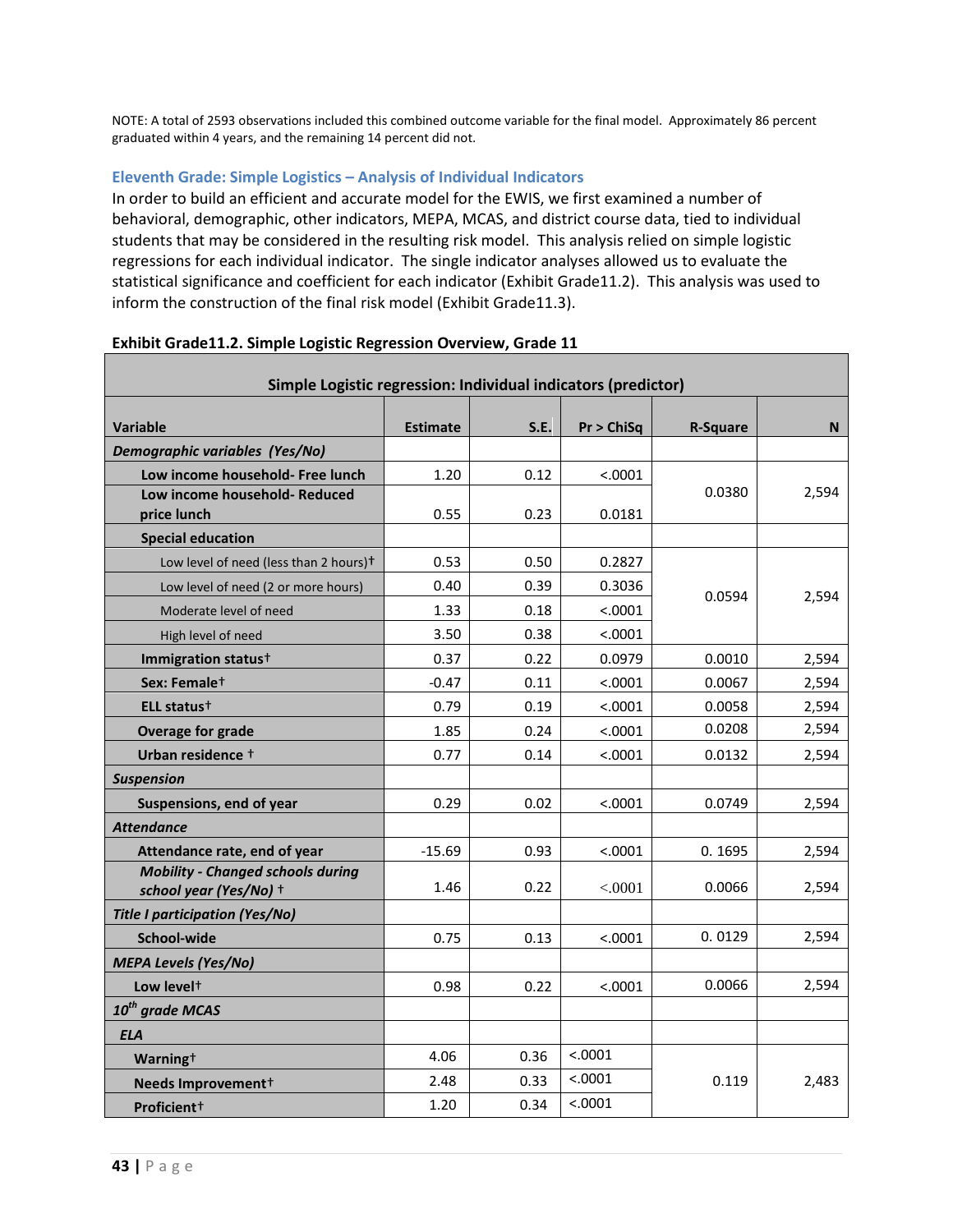| Simple Logistic regression: Individual indicators (predictor) |                 |      |            |                 |          |  |
|---------------------------------------------------------------|-----------------|------|------------|-----------------|----------|--|
| <b>Variable</b>                                               | <b>Estimate</b> | S.E. | Pr > ChiSa | <b>R-Square</b> | <b>N</b> |  |
| <b>MATH</b>                                                   |                 |      |            |                 |          |  |
| Warning <sup>+</sup>                                          | 3.986           | .281 | < .0001    |                 |          |  |
| Needs Improvement <sup>+</sup>                                | 2.356           | .274 | < .0001    | 0.147           | 2,471    |  |
| Proficient <sup>+</sup>                                       | 1.289           | .297 | < .0001    |                 |          |  |
| District Course Data (Yes/No)                                 |                 |      |            |                 |          |  |
| Fail any math course                                          | 1.15            | 0.18 | < .0001    |                 |          |  |
| <b>Fail any ELA course</b>                                    | 1.39            | 0.19 | < .0001    |                 |          |  |
| <b>Flagged as missing ELA</b>                                 | 1.04            | 0.38 | 0.0063     |                 |          |  |
| <b>Fail any Science course</b>                                | 1.24            | 0.21 | < .0001    | 0.2073          | 2,593    |  |
| <b>Flagged as missing Science</b>                             | 1.08            | 0.25 | < .0001    |                 |          |  |
| <b>Fail any Social Studies course</b>                         | 1.39            | 0.20 | < .0001    |                 |          |  |
| <b>Flagged as missing Social Studies</b>                      | 1.78            | 0.26 | < .0001    |                 |          |  |
| <b>Fail any Non-core course</b>                               | 2.43            | 0.13 | < .0001    |                 |          |  |
| <b>Flagged as missing Non-core</b>                            | 1.98            | 0.22 | < .0001    | 0.1294          | 2,593    |  |

Exhibit Reads: students with a high level of need are 3.50 higher in the log-odds of not graduating school on time. †Indicator was removed from final analyses because the direction of the coefficient of the variable was changed adjusting for other variables in the equation, or the estimated coefficient was nearly zero, or the predictive power of the model decreased.

### <span id="page-46-0"></span>**Eleventh Grade: Final Risk Model**

Exhibit Grade11.3 provides the summary statistics for the final model. The estimates in column 2 denote the expected difference in the log-odds of not graduating in four years—on time graduation, holding constant other variables in the model. For example, students that are 17 or older are expected to score 0.40 points higher than other students in the log-odds of not graduating high school on time, holding other variables constant. This implies that they have 1.495 times the risk of not graduating high school on time than other students. With the exception of attendance, low income (reduced price lunch), low level of need, and gender, as well as flagged as missing science all other variables are statistically positively associated with the recoded outcome variable (not gradating in 4 years) at an alpha level of .10. Attendance is statistically negatively associated with the recoded outcome variable<sup>37</sup>.

<span id="page-46-1"></span> $37$  Because the attendance rate ranged from 0 to 1, the average estimated odds ratio for an increase of 0.1 point in the attendance rate is exp(-8.42×0.05)=0.66. This indicates that for every increase of 5% attendance rate, the risk of not graduating on time decreases a third (1-0.66).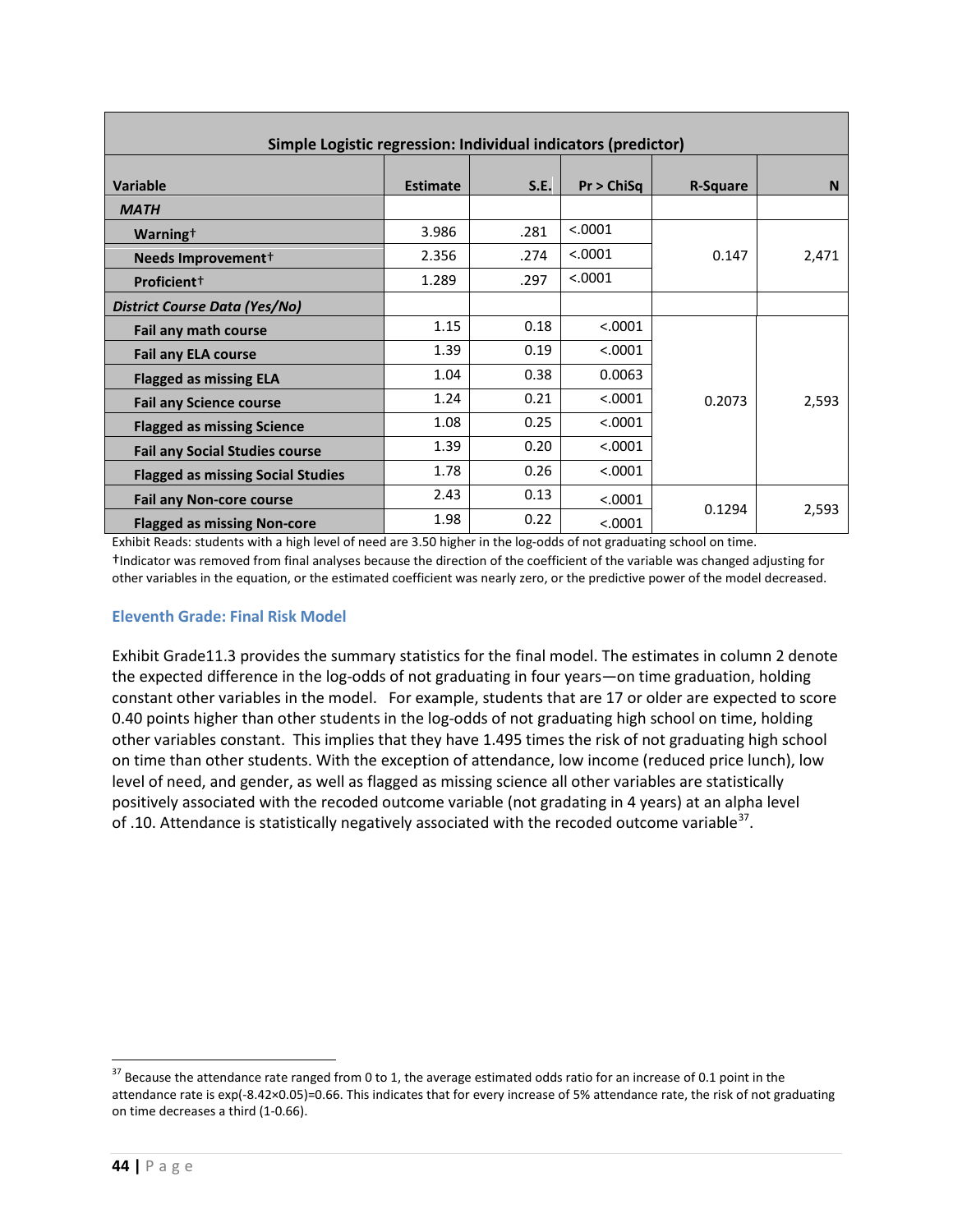| Variable                                  | <b>Odds Ratio</b> | <b>Estimate</b> | S.E. | Pr >  t |
|-------------------------------------------|-------------------|-----------------|------|---------|
| <b>Behavioral variables</b>               |                   |                 |      |         |
| Attendance rate, end of year              | < 0.001           | $-8.42$         | 1.14 | < .0001 |
| Suspensions, end of year                  | 1.05              | 0.05            | 0.03 | 0.09    |
|                                           |                   |                 |      |         |
| Demographic variables                     |                   |                 |      |         |
| Low income household- Free lunch          | 1.49              | 0.40            | 0.17 | 0.02    |
| Low income household- Reduced price lunch | 1.44              | 0.36            | 0.30 | 0.22    |
| <b>Special Education</b>                  |                   |                 |      |         |
| Low level of need (> 2 hours)             | 1.61              | 0.47            | 0.47 | 0.31    |
| Moderate level of need                    | 3.87              | 1.35            | 0.24 | < .0001 |
| High level of need                        | 39.90             | 3.69            | 0.44 | < .0001 |
| Gender                                    | 0.86              | $-0.16$         | 0.16 | 0.33    |
| Overage for Grade                         | 2.37              | 0.86            | 0.35 | 0.01    |
| <b>MEPA Levels</b>                        |                   |                 |      |         |
| Low level (Beginner to intermediate)      | 1.44              | 0.36            | 0.36 | 0.31    |
| Other variables                           |                   |                 |      |         |
| School wide Title I                       | 1.49              | 0.40            | 0.19 | 0.03    |
| <b>District Course Data</b>               |                   |                 |      |         |
| Fail any math course                      | 2.27              | 0.82            | 0.20 | < .0001 |
| Fail any ELA course                       | 2.52              | 0.93            | 0.22 | < .0001 |
| Fail any Science course                   | 2.02              | 0.70            | 0.23 | 0.00    |
| Fail any Social Studies course            | 2.38              | 0.87            | 0.23 | < .0001 |
| Flagged as missing ELA                    | 2.56              | 0.94            | 0.47 | 0.05    |
| Flagged as missing Science                | 1.25              | 0.22            | 0.30 | 0.47    |
| Flagged as missing Social Studies         | 2.06              | 0.72            | 0.34 | 0.03    |
| Fail any noncore course                   | 2.28              | 0.83            | 0.20 | < .0001 |
| Flagged as missing noncore                | 3.13              | 1.14            | 0.34 | 0.00    |

### **Exhibit Grade11.3. Final Model – Behavioral Variables, Demographic Variables, Other Variables, MEPA Levels, and District Course Data, Grade 11**

 $r^2$ =0.2917

Number of observations=2570

<span id="page-47-0"></span>Note: some variables that are not statistically significantly predictive at an alpha level of .10 - low income (reduced lunch), gender, special education (low-level of need) and 'flagged as missing science' – were still included in the final model. Thus, these variables should be retested once statewide data are available. Urban indicator and 'flagged as missing Math' were not included because the coefficient was changed negatively on not graduating on time adjusting for other variables in the model.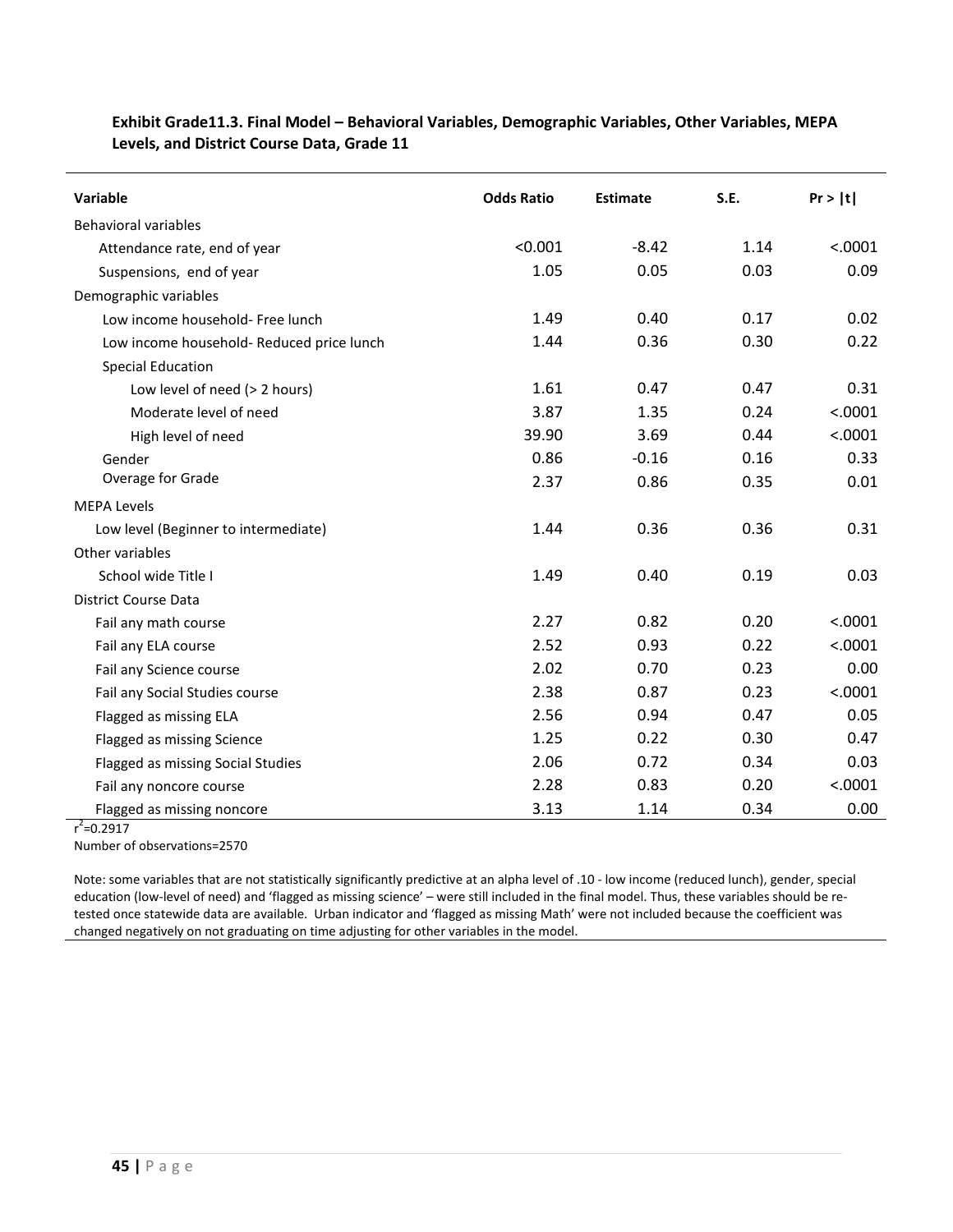### **Eleventh Grade: Illustration of Levels of Risk and Outcome Using the Final Model**

Based on the distributions of scores by increased risk in failing to graduate from High School on time, the levels of risk are defined as follows:

- Low Risk (approximately 75% or more of students meet the outcome variable) : Intervals 1-2;
- Moderate Risk (approximately half or more than half of the students meet the outcome variable) : Intervals 3-5; and
- High Risk (approximately a third or less of the students meet the outcome variable): Intervals 6- 9.

The statistics for the final model's three levels of risk (low risk; moderate risk and high risk) are shown in Exhibits Grade11.4 and Grade11.5. In summary, approximately 95 percent of students who fall into the low risk category graduated on time. Of the students who are categorized in the moderate risk category, 65 percent of the students have met the outcome. Among the high risk students less than 25 percent graduated on time and nearly 75 percent of the students failed graduate in four years.

| Total numbers of students in sample by risk levels |                                                      |           |                |               |             |
|----------------------------------------------------|------------------------------------------------------|-----------|----------------|---------------|-------------|
| Increased risk<br>level                            | <b>Estimate For</b><br>Probability of<br><b>Risk</b> | Frequency | No to low risk | Moderate risk | High risk   |
| $\mathbf{1}$                                       | $\leq 0.1$                                           | 2,079     | 2,079          | 0             | 0           |
| $\overline{2}$                                     | $>0.1$ & $\leq 0.2$                                  | 160       | 160            | $\mathbf 0$   | $\mathbf 0$ |
| 3                                                  | $>0.2$ & $\leq 0.3$                                  | 65        | $\Omega$       | 65            | 0           |
| $\overline{4}$                                     | $>0.38 \le 0.4$                                      | 59        | $\Omega$       | 59            | $\mathbf 0$ |
| 5                                                  | $>0.4$ & $\leq 0.5$                                  | 32        | $\Omega$       | 32            | $\Omega$    |
| 6                                                  | $>0.5$ & $\leq 0.6$                                  | 35        | $\mathbf 0$    | $\mathbf{0}$  | 35          |
| 7                                                  | $>0.6$ & $\leq 0.7$                                  | 30        | 0              | 0             | 30          |
| 8                                                  | $>0.7$ & $\leq 0.8$                                  | 29        | $\Omega$       | $\mathbf 0$   | 29          |
| 9                                                  | >0.8                                                 | 104       | $\Omega$       | $\mathbf 0$   | 104         |
| Total                                              |                                                      | 2,593     | 2,239          | 156           | 198         |

### **Exhibit Grade11.4. Final Model – Risk Level Distributions, Grade 11**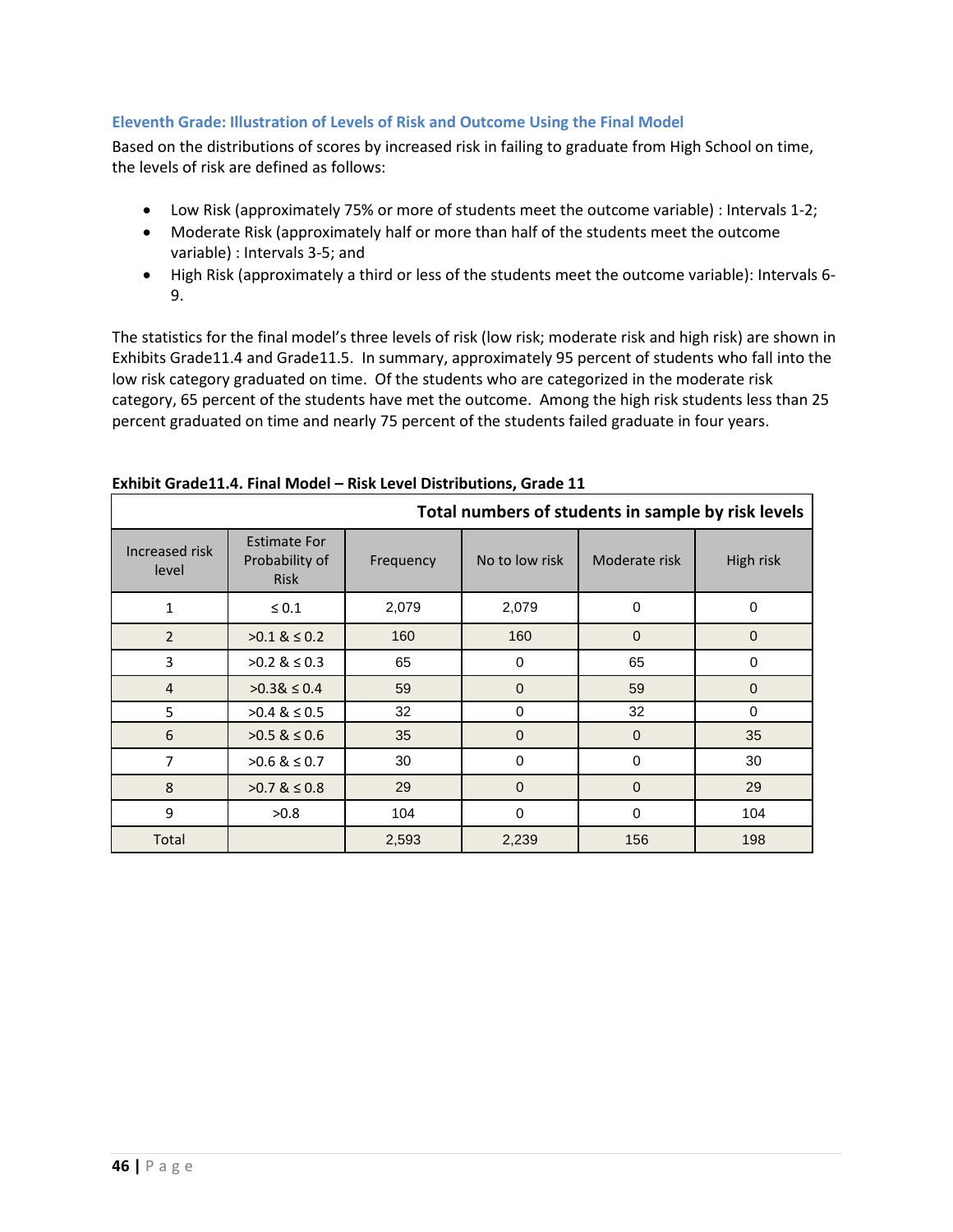**Exhibit Grade11.5 Final Model - Predictive Probability of Graduating in Four Years Based on Risk Level, Grade 11**

| <b>Predictive Probability of Graduating in Four Years</b><br><b>Based on Risk Level</b> |                     |                             |              |  |
|-----------------------------------------------------------------------------------------|---------------------|-----------------------------|--------------|--|
|                                                                                         |                     | <b>Graduated in 4 Years</b> |              |  |
| <b>Risk Level</b>                                                                       | Did not<br>Graduate | <b>Graduated</b>            | <b>Total</b> |  |
| Low                                                                                     | 99<br>4.68%         | 2018<br>95.32%              | 2239         |  |
| <b>Moderate</b>                                                                         | 70<br>35.00%        | 130<br>65.00%               | 156          |  |
| High                                                                                    | 191<br>75.49%       | 62<br>24.51%                | 198          |  |
| Total                                                                                   | 360<br>14.01%       | 2210<br>85.99%              | 2593         |  |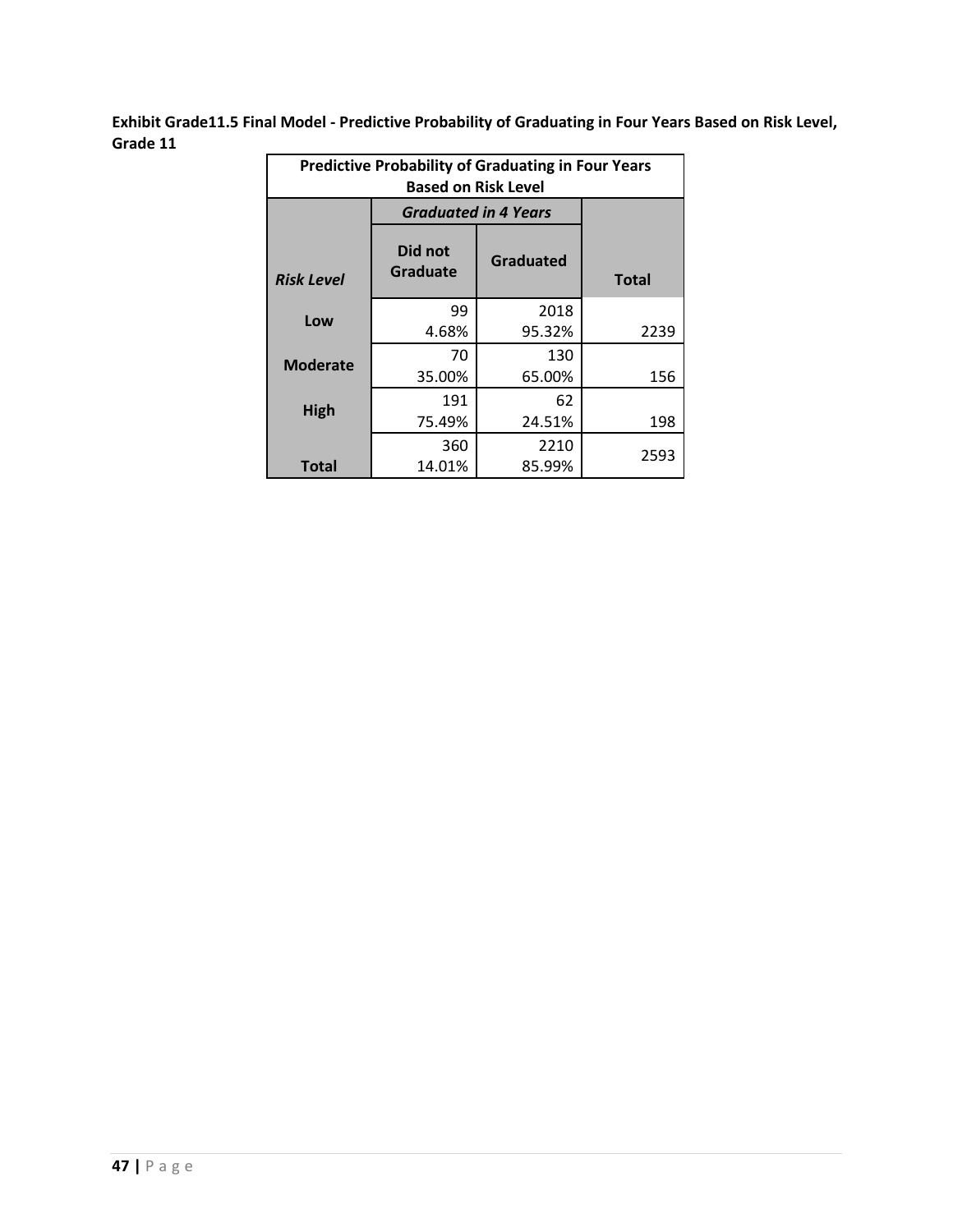# <span id="page-50-0"></span>**Twelfth Grade: Analysis Results and Predicted Risk Levels**

For twelfth grade, several models were tested to: 1) identify individual indicators of risk and 2) identify the risk model that is most predictive of whether a rising twelfth grade student is at risk of not meeting the combined outcome variable of graduating high school on time.

| Grade:                         | 12 (using data from grade 11 students)                                                                                          |  |  |  |  |
|--------------------------------|---------------------------------------------------------------------------------------------------------------------------------|--|--|--|--|
| <b>Age Grouping:</b>           | High School (10 <sup>th</sup> through 12 <sup>th</sup> grade)                                                                   |  |  |  |  |
| <b>Risk Indicators Tested:</b> | <b>Behavioral variables</b>                                                                                                     |  |  |  |  |
|                                | Suspensions, end of year                                                                                                        |  |  |  |  |
|                                | Attendance rate, end of year<br>$\bullet$                                                                                       |  |  |  |  |
|                                | Mobility (more than one school within the school year)<br>$\bullet$                                                             |  |  |  |  |
|                                | Demographic variables                                                                                                           |  |  |  |  |
|                                | Low income household- Free lunch<br>$\bullet$                                                                                   |  |  |  |  |
|                                | Low income household- Reduced price lunch<br>٠                                                                                  |  |  |  |  |
|                                | Special education level variables (4 total)<br>$\bullet$                                                                        |  |  |  |  |
|                                | <b>ELL status</b><br>$\bullet$                                                                                                  |  |  |  |  |
|                                | Immigration status<br>$\bullet$                                                                                                 |  |  |  |  |
|                                | Gender                                                                                                                          |  |  |  |  |
|                                | Urban residence<br>$\bullet$                                                                                                    |  |  |  |  |
|                                | Over age for grade (age 18 or older as of Sept 1 <sup>st</sup> in 11 <sup>th</sup> grade)<br>Other individual student variables |  |  |  |  |
|                                |                                                                                                                                 |  |  |  |  |
|                                | School wide Title I                                                                                                             |  |  |  |  |
|                                | <b>MEPA</b> levels<br>Beginner to intermediate                                                                                  |  |  |  |  |
|                                | 10 <sup>th</sup> Grade MCAS Proficiency Levels                                                                                  |  |  |  |  |
|                                | Math                                                                                                                            |  |  |  |  |
|                                | Warning<br>$\circ$                                                                                                              |  |  |  |  |
|                                | Needs Improvement<br>$\circ$                                                                                                    |  |  |  |  |
|                                | Proficient<br>$\circ$                                                                                                           |  |  |  |  |
|                                | <b>ELA</b>                                                                                                                      |  |  |  |  |
|                                | Warning<br>$\circ$                                                                                                              |  |  |  |  |
|                                | Needs Improvement<br>$\circ$                                                                                                    |  |  |  |  |
|                                | Proficient<br>$\circ$                                                                                                           |  |  |  |  |
|                                | District Course information                                                                                                     |  |  |  |  |
|                                | Failed any Math<br>٠                                                                                                            |  |  |  |  |
|                                | Failed any ELA<br>$\bullet$                                                                                                     |  |  |  |  |
|                                | Failed any Science<br>$\bullet$                                                                                                 |  |  |  |  |
|                                | <b>Failed any Social Studies</b><br>$\bullet$                                                                                   |  |  |  |  |
|                                | Failed any non-core courses<br>$\bullet$                                                                                        |  |  |  |  |
|                                | <b>Missing Math Course</b><br>٠                                                                                                 |  |  |  |  |
|                                | <b>Missing ELA Course</b><br>$\bullet$                                                                                          |  |  |  |  |
|                                | <b>Missing Science Course</b><br>$\bullet$                                                                                      |  |  |  |  |
|                                | Missing Social Studies Course<br>$\bullet$                                                                                      |  |  |  |  |
| Academic Goal/                 | On-time graduation                                                                                                              |  |  |  |  |
| Outcome Variable: 38           |                                                                                                                                 |  |  |  |  |

**Exhibit Grade12.1 Overview of Twelfth Grade Risk Indicators**

<span id="page-50-1"></span> $38$  For running the statistical regression models, the outcome variable was recoded to predict the risk/likelihood of not graduating on time.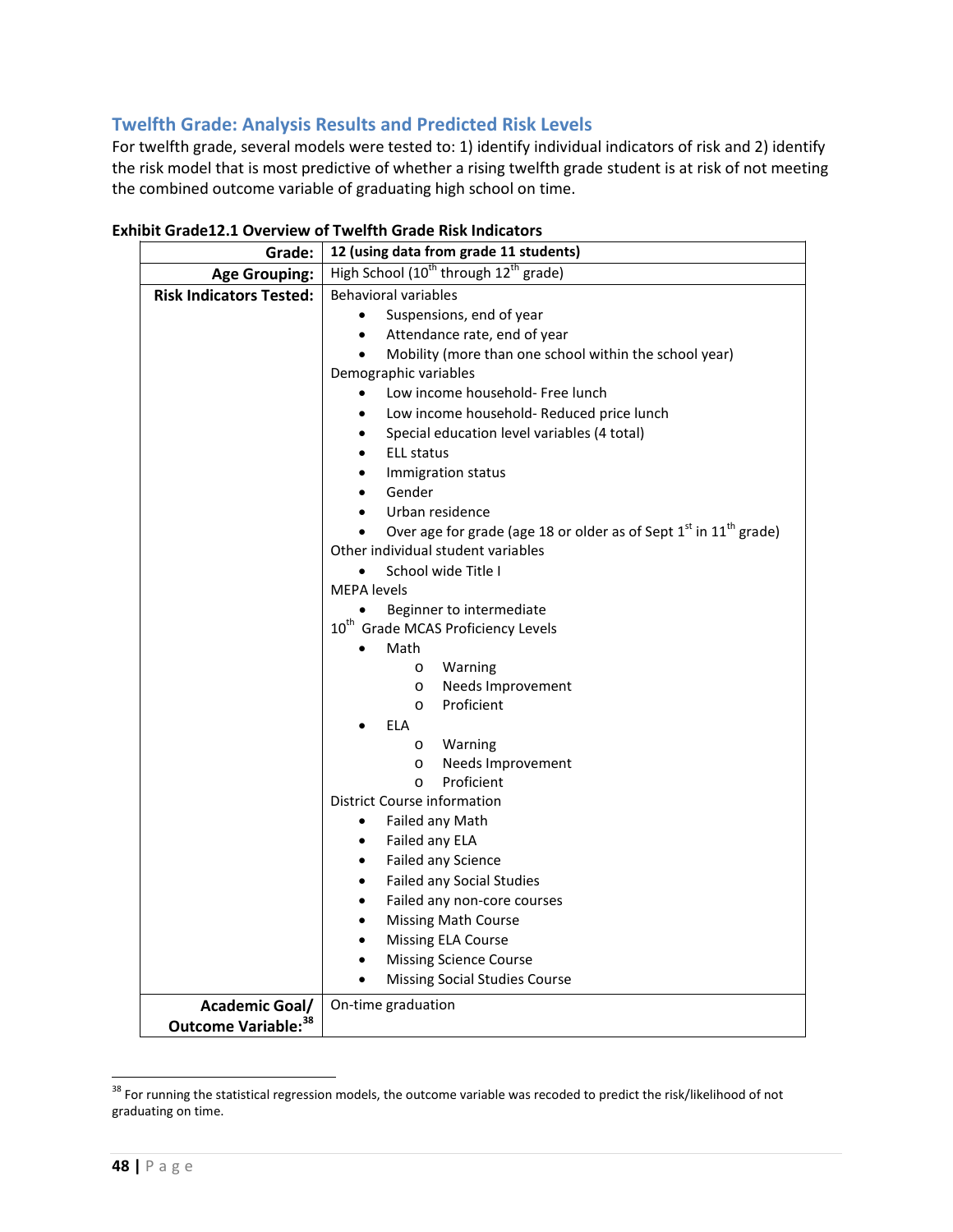NOTE: A total of 2383 observations included this combined outcome variable for the final model. Approximately 89 percent graduated within 4 years, and the remaining 11 percent did not.

### <span id="page-51-0"></span>**Twelfth Grade: Simple Logistics – Analysis of Individual Indicators**

In order to build an efficient and accurate model for the EWIS, we first examined a number of behavioral, demographic, other indicators, MEPA, MCAS, and district course data, tied to individual students that may be considered in the resulting risk model. This analysis relied on simple logistic regressions for each individual indicator. The single indicator analyses allowed us to evaluate the statistical significance and coefficient for each indicator (Exhibit Grade12.2). This analysis was used to inform the construction of the final risk model (Exhibit Grade12.3).

| Simple Logistic regression: Individual indicators (predictor)    |                 |      |            |                 |       |  |
|------------------------------------------------------------------|-----------------|------|------------|-----------------|-------|--|
| <b>Variable</b>                                                  | <b>Estimate</b> | S.E. | Pr > ChiSq | <b>R-Square</b> | N     |  |
| Demographic variables (Yes/No)                                   |                 |      |            |                 |       |  |
| Low income household- Free lunch <sup>+</sup>                    | 1.06            | 0.13 | < .0001    |                 |       |  |
| Low income household- Reduced<br>price lunch <sup>+</sup>        | 0.44            | 0.26 | 0.0895     | 0.0240          | 2,594 |  |
| <b>Special education</b>                                         |                 |      |            |                 |       |  |
| Low level of need (less than 2 hours) <sup>+</sup>               | 0.17            | 0.44 | 0.6887     |                 |       |  |
| Low level of need (2 or more hours)                              | 0.09            | 0.47 | 0.8564     | 0.0597          | 2,594 |  |
| Moderate level of need                                           | 1.89            | 0.20 | < .0001    |                 |       |  |
| High level of need                                               | 3.51            | 0.39 | < .0001    |                 |       |  |
| Immigration status <sup>+</sup>                                  | 0.51            | 0.22 | 0.0212     | 0.0019          | 2,594 |  |
| <b>Sex: Female</b>                                               | $-0.45$         | 0.13 | 0.0004     | 0.0049          | 2,594 |  |
| ELL status <sup>+</sup>                                          | 0.85            | 0.20 | < .0001    | 0.0061          | 2,594 |  |
| Age 18 or above                                                  | 1.51            | 0.23 | < .0001    | 0.0142          | 2,594 |  |
| Urban residence +                                                | 0.93            | 0.17 | < .0001    | 0.0139          | 2,594 |  |
| <b>Suspension</b>                                                |                 |      |            |                 |       |  |
| Suspensions, end of year                                         | 0.25            | 0.02 | < .0001    | 0.0519          | 2,594 |  |
| <b>Attendance</b>                                                |                 |      |            |                 |       |  |
| Attendance rate, end of year                                     | $-12.86$        | 0.76 | < .0001    | 0.1611          | 2,594 |  |
| <b>Mobility-changed schools during school</b><br>$yr$ (Yes/No) + | 1.53            | 0.20 | < .0001    | 0.0190          | 2,594 |  |
| <b>Title I participation (Yes/No)</b>                            |                 |      |            |                 |       |  |
| School-wide                                                      | 1.29            | 0.13 | < .0001    | 0.0333          | 2,594 |  |
| MEPA Levels (Yes/No) +                                           |                 |      |            |                 |       |  |
| Low level                                                        | 1.19            | 0.22 | < .0001    | 0.0091          | 2,594 |  |
| $10^{th}$ grade MCAS                                             |                 |      |            |                 |       |  |
| $ELA+$                                                           |                 |      |            |                 |       |  |
| Warning/Failing+                                                 | 4.15            | 0.41 | < .0001    | 0.0981          | 2,389 |  |
| Needs Improvement <sup>+</sup>                                   | 2.42            | 0.40 | < .0001    |                 |       |  |

### **Exhibit Grade12.2. Simple Logistic Regression Overview, Grade 12**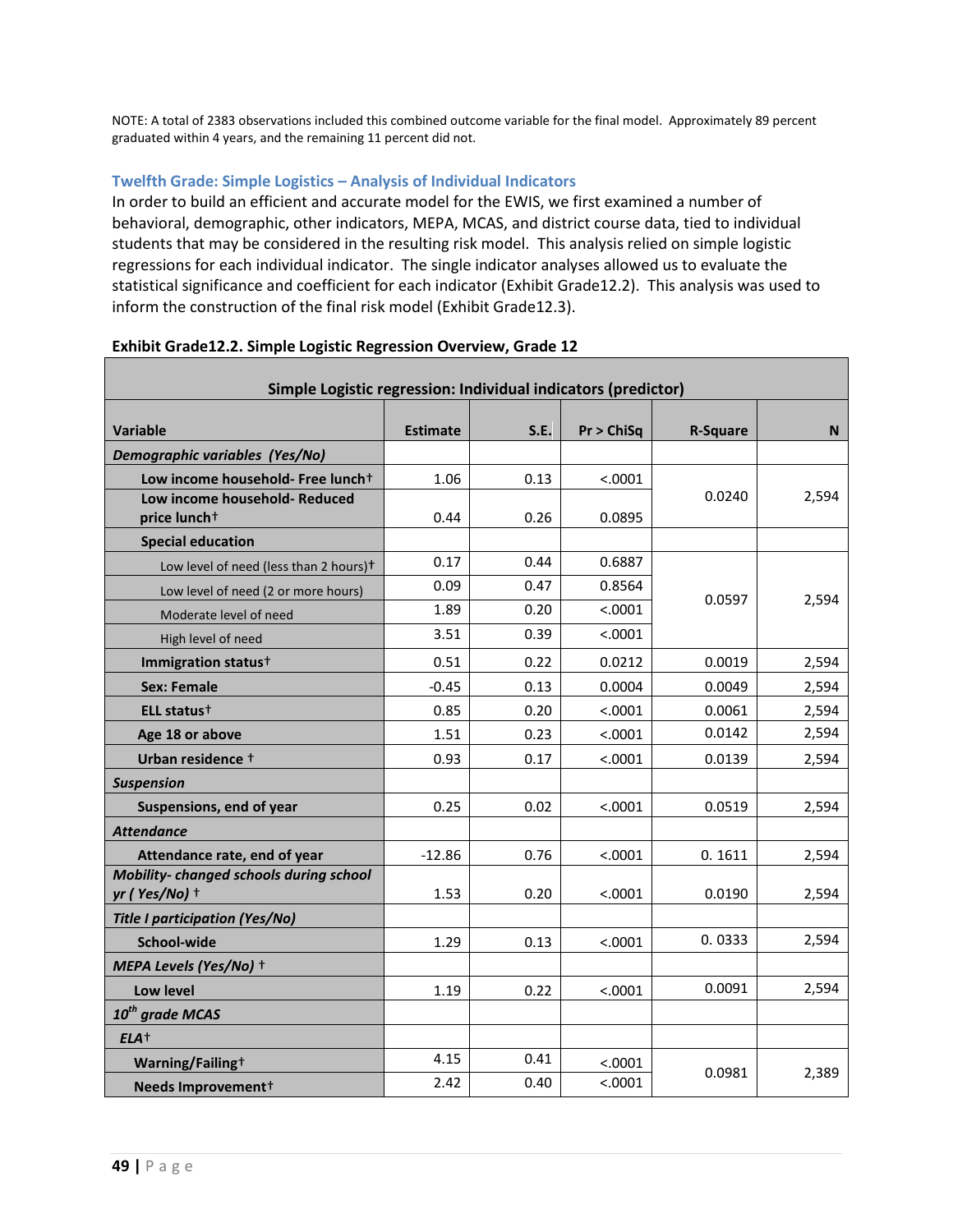| Simple Logistic regression: Individual indicators (predictor) |                 |      |            |                 |       |  |  |
|---------------------------------------------------------------|-----------------|------|------------|-----------------|-------|--|--|
| <b>Variable</b>                                               | <b>Estimate</b> | S.E. | Pr > ChiSq | <b>R-Square</b> | N     |  |  |
| Proficient <sup>+</sup>                                       | 1.29            | 0.40 | 0.0014     |                 |       |  |  |
| <b>MATH</b>                                                   |                 |      |            |                 |       |  |  |
| Warning/Failing <sup>+</sup>                                  | 3.67            | 0.29 | < .0001    |                 |       |  |  |
| Needs Improvement <sup>+</sup>                                | 2.15            | 0.29 | < .0001    | 0.1062          | 2,389 |  |  |
| Proficient <sup>+</sup>                                       | 1.15            | 0.31 | 0.0002     |                 |       |  |  |
| District Course Data (Yes/No)                                 |                 |      |            |                 |       |  |  |
| Fail any math course                                          | 1.48            | 0.19 | < .0001    |                 |       |  |  |
| <b>Fail any ELA course</b>                                    | 1.35            | 0.32 | < 0.0001   |                 |       |  |  |
| <b>Flagged as missing ELA</b>                                 | 1.43            | 0.21 | < 0.0001   |                 |       |  |  |
| <b>Fail any Science course</b>                                | 0.94            | 0.42 | 0.0269     | 0.2156          | 2,593 |  |  |
| <b>Flagged as missing Science</b>                             | 1.29            | 0.22 | < .0001    |                 |       |  |  |
| <b>Fail any Social Studies course</b>                         | 1.92            | 0.22 | < .0001    |                 |       |  |  |
| <b>Flagged as missing Social Studies</b>                      | 1.50            | 0.24 | < 0.0001   |                 |       |  |  |
| <b>Fail any Non-core course</b>                               | 1.79            | 0.25 | < 0.0001   | 0.1068          |       |  |  |
| <b>Flagged as missing Non-core</b>                            | 2.43            | 0.14 | < 0.0001   |                 | 2,593 |  |  |
|                                                               |                 |      |            |                 |       |  |  |

Exhibit Reads: students with a high level of need are 3.51 higher in the log-odds of not graduating school on time. †Indicator was removed from final analyses because the direction of the coefficient of the variable was changed adjusting for other variables in the equation, or the estimated coefficient was nearly zero, or the predictive power of the model decreased.

### <span id="page-52-0"></span>**Twelfth Grade: Final Risk Model**

Exhibit Grade12.3 provides the summary statistics for the final model. The estimates in column 2 denote the expected difference in the log-odds of not graduating in four years—on time graduation, holding constant other variables in the model. For example, students that are overage for their grade are expected to score 1.45 points higher than other students in the log-odds of not graduating high school on time, holding other variables constant. This implies that students that are overage have 4.26 times the risk of not graduating high school on time than other students. With the exception of attendance and gender, as well as low level of need all other variables are statistically positively associated with the recoded outcome variable. Note that attendance is statistically negatively associated with the recoded outcome variable<sup>39</sup>.

<span id="page-52-1"></span> $39$  Because the attendance rate ranged from 0 to 1, the average estimated odds ratio for an increase of 0.1 point in the attendance rate is exp(-7.70×0.05)=0.68. This indicates that for every increase of 5% attendance rate, the risk of not graduating on time decreases approximately a third (1-0.68).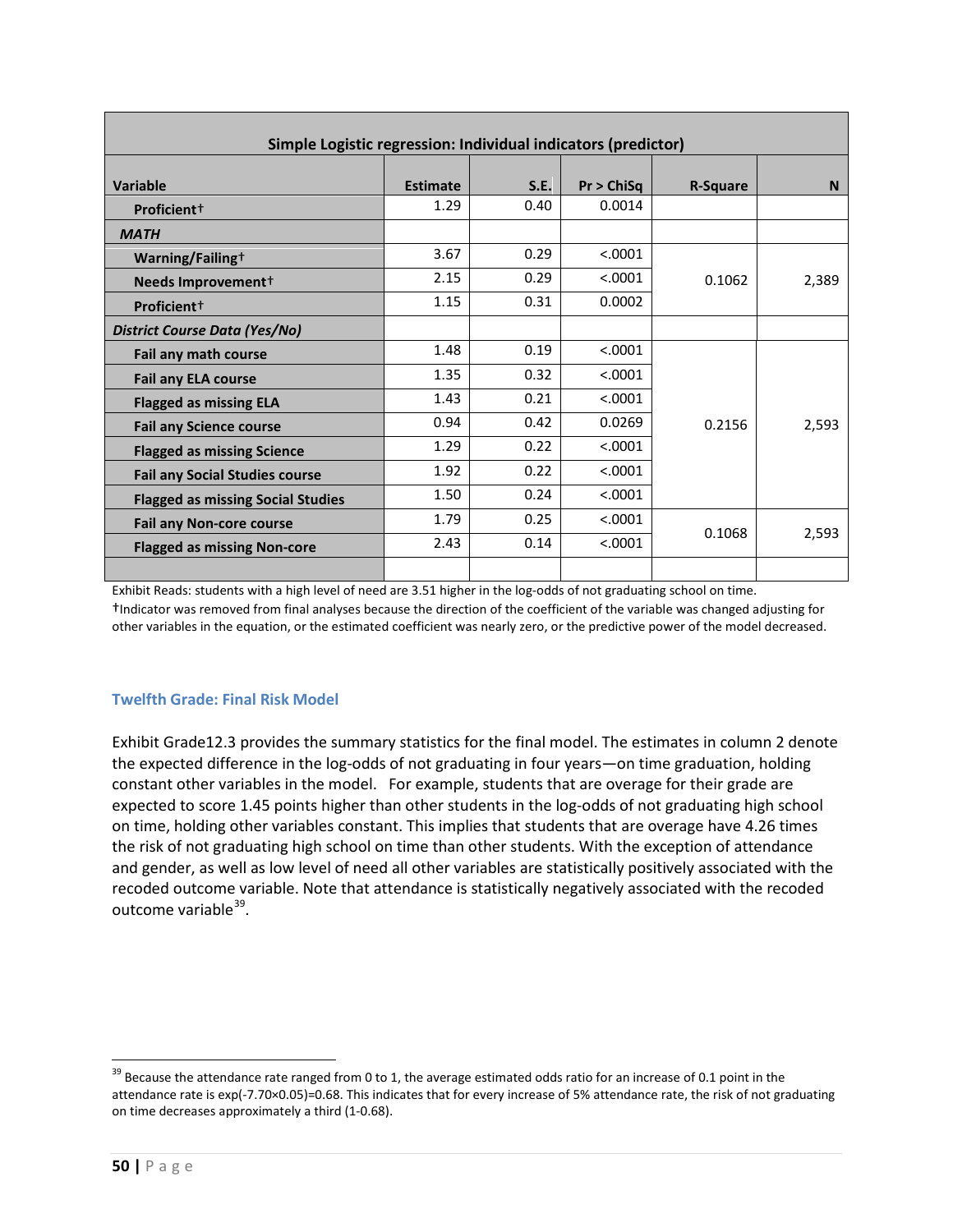| Variable                                                          | <b>Odds Ratio</b> | <b>Estimate</b> | S.E. | Pr >  t |
|-------------------------------------------------------------------|-------------------|-----------------|------|---------|
| <b>Behavioral variables</b>                                       |                   |                 |      |         |
| Attendance rate, end of year                                      | < 0.001           | $-7.70$         | 1.08 | < .0001 |
| Suspension, end of year                                           | 1.04              | 0.04            | 0.03 | 0.19    |
| Demographic variables                                             |                   |                 |      |         |
| <b>Special Education</b>                                          |                   |                 |      |         |
| Low level of need (> 2 hours)                                     | 1.98              | 0.69            | 0.57 | 0.23    |
| Moderate level of need                                            | 7.25              | 1.98            | 0.29 | < .0001 |
| High level of need                                                | 37.76             | 3.63            | 0.48 | < .0001 |
| Overage for grade (Age 18 or older Sept $1^{st}$ of $11^{th}$ gr) | 4.26              | 1.45            | 0.34 | < .0001 |
| Gender                                                            | 0.65              | $-0.43$         | 0.19 | 0.02    |
| Other variables                                                   |                   |                 |      |         |
| School wide Title I                                               | 2.73              | 1.00            | 0.20 | < .0001 |
| <b>District Course Data</b>                                       |                   |                 |      |         |
| Fail any math course                                              | 3.16              | 1.15            | 0.23 | < .0001 |
| Fail any ELA course                                               | 2.76              | 1.02            | 0.24 | < .0001 |
| Fail any Science course                                           | 2.35              | 0.86            | 0.26 | 0.001   |
| Fail any Social Studies course                                    | 3.11              | 1.14            | 0.28 | < .0001 |
| Flagged as missing Math                                           | 1.31              | 0.27            | 0.37 | 0.47    |
| Flagged as missing ELA                                            | 1.56              | 0.44            | 0.51 | 0.38    |
| Flagged as missing Science                                        | 2.96              | 1.08            | 0.27 | < .0001 |
| Flagged as missing Social Studies                                 | 3.54              | 1.26            | 0.29 | < .0001 |
| Fail any noncore course                                           | 1.85              | 0.61            | 0.22 | 0.01    |
| Flagged as missing noncore                                        | 4.75              | 1.56            | 0.42 | < .0001 |

### **Exhibit Grade12.3. Final Model – Behavioral Variables, Demographic Variables, Other Variables, MEPA Levels, and District Course Data, Grade 12**

 $r^2$ =0.2881 Number of observations=2383

<span id="page-53-0"></span>Note: some variables that are not statistically significantly predictive at an alpha level of .10 – suspension, low level of need, flag for English and Math coursetaking– were still included in the final model. These variables will be re-evaluated once statewide data are available.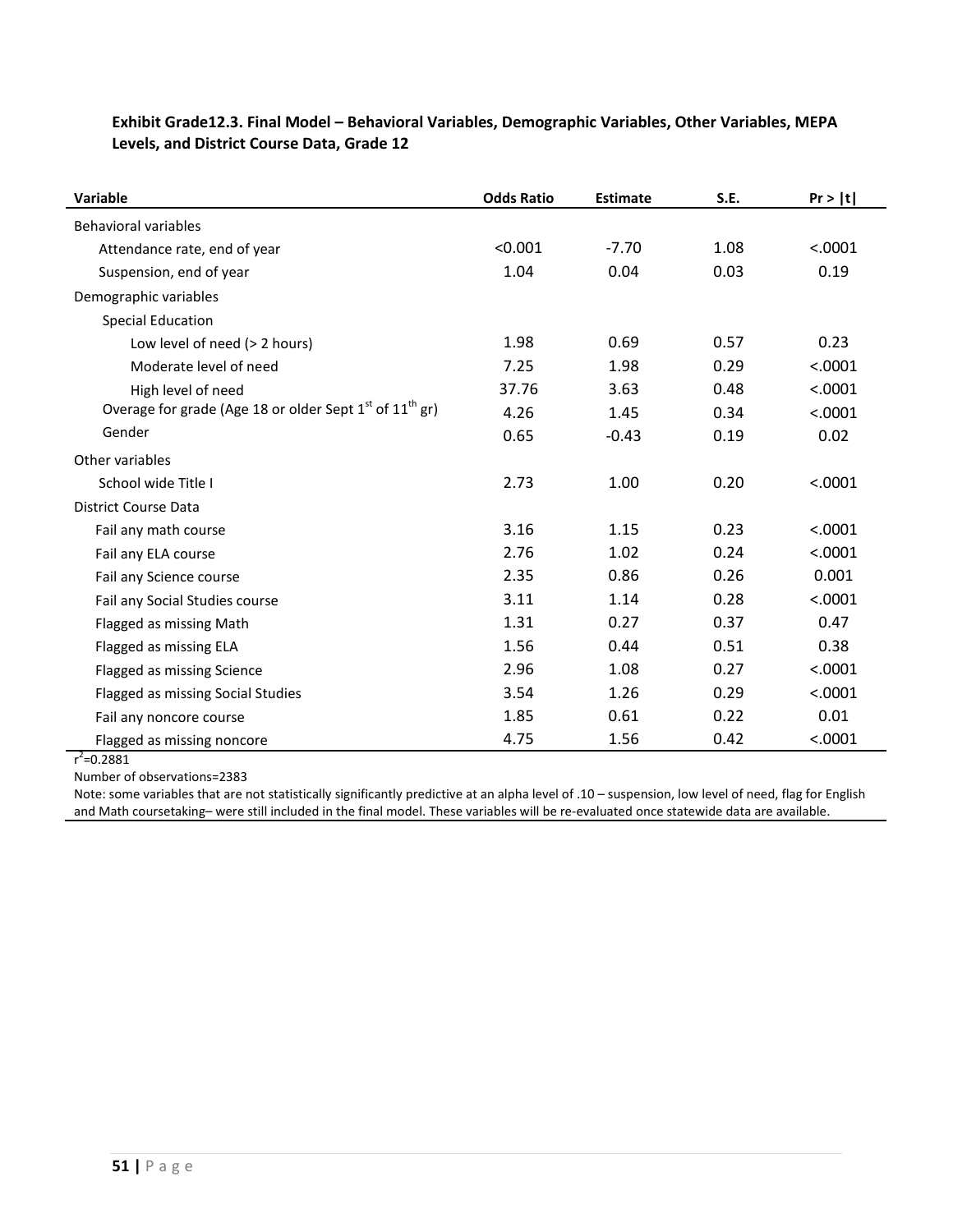### **Twelfth Grade: Illustration of Levels of Risk and Outcome Using the Final Model**

Based on the distributions of scores by increased risk in failing to graduate from high school on time, the levels of risk are defined as follows:

- Low Risk (approximately 75% or more of students meet the outcome variable) : Intervals 1-2;
- Moderate Risk (approximately half or more than half of the students meet the outcome variable) : Intervals 3-5; and
- High Risk (approximately a third or less of the students meet the outcome variable): Intervals 6- 9.

The statistics for the final model's three levels of risk (low risk; moderate risk and high risk) are shown in Exhibits Grade12.4 and Grade12.5. In summary, approximately 97 percent of students who fall into the low risk category graduated on time. Of the students who are categorized in the moderate risk category, approximately 65 percent of the students have met the outcome. Among the high risk students only 23 percent graduated on time and 77 percent of the students failed graduate in four years.

| Total numbers of students in sample by risk levels |                                                      |           |                |                |           |  |  |
|----------------------------------------------------|------------------------------------------------------|-----------|----------------|----------------|-----------|--|--|
| Increased risk<br>level                            | <b>Estimate For</b><br>Probability of<br><b>Risk</b> | Frequency | No to low risk | Moderate risk  | High risk |  |  |
| 1                                                  | $\leq 0.1$                                           | 2079      | 2079           | $\Omega$       | $\Omega$  |  |  |
| $\overline{2}$                                     | $>0.1 \& 0.2$                                        | 160       | 160            | $\overline{0}$ | $\Omega$  |  |  |
| 3                                                  | $>0.2$ & $\leq 0.3$                                  | 65        | 0              | 65             | $\Omega$  |  |  |
| $\overline{4}$                                     | $>0.38 \le 0.4$                                      | 59        | $\Omega$       | 59             | $\Omega$  |  |  |
| 5                                                  | $>0.4 \& 50.5$                                       | 32        | $\Omega$       | 32             | $\Omega$  |  |  |
| 6                                                  | $>0.5$ & $\leq 0.6$                                  | 35        | $\mathbf 0$    | $\overline{0}$ | 35        |  |  |
| 7                                                  | $>0.6$ & $\leq 0.7$                                  | 30        | 0              | $\Omega$       | 30        |  |  |
| 8                                                  | $>0.7 \& 50.8$                                       | 29        | $\Omega$       | $\Omega$       | 29        |  |  |
| 9                                                  | >0.8                                                 | 104       | 0              | $\Omega$       | 104       |  |  |
| Total                                              |                                                      | 2,593     | 2,239          | 156            | 198       |  |  |

### **Exhibit Grade12.4. Final Model – Risk Level Distributions, Grade 12**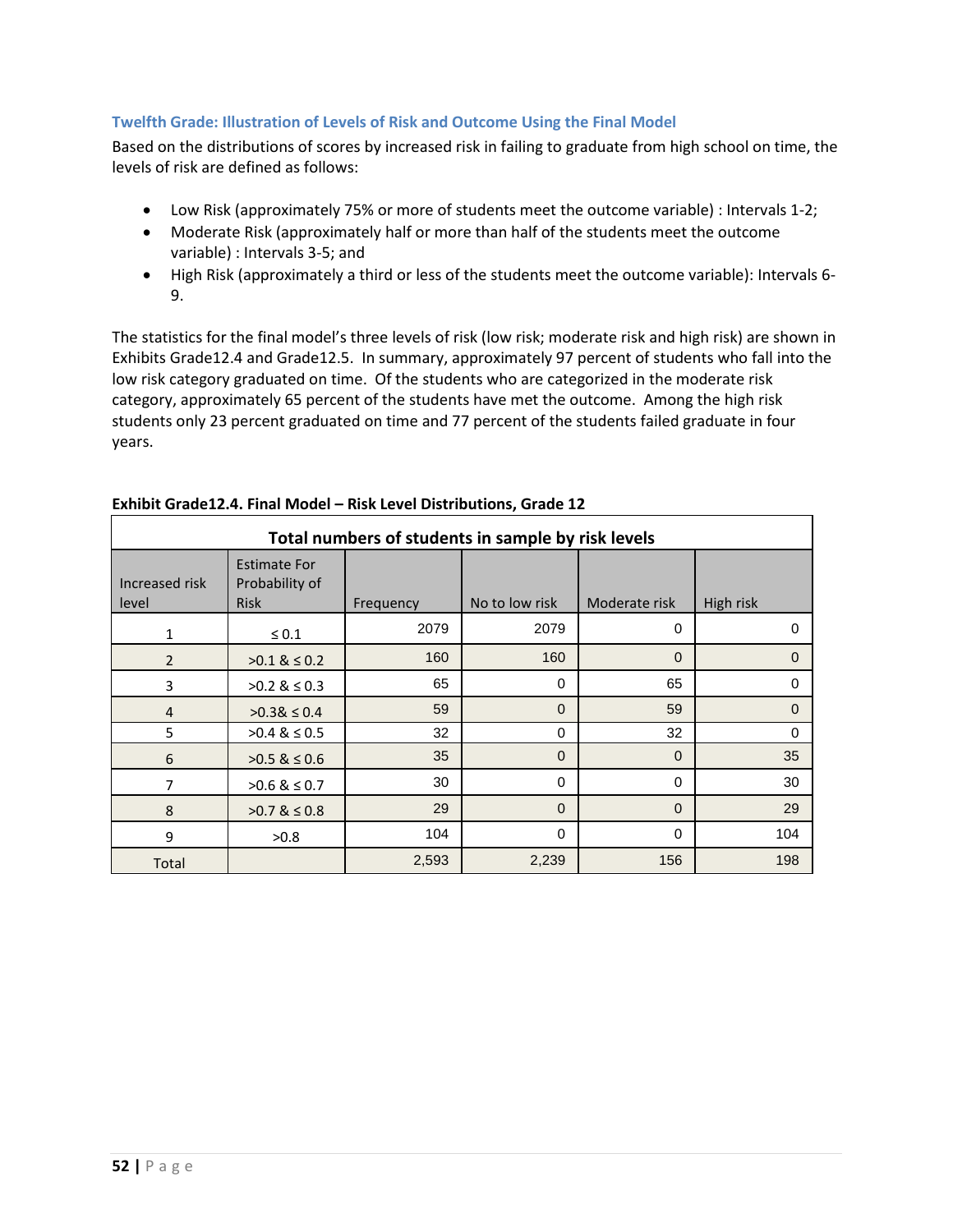**Exhibit Grade12.5. Final Model - Predictive Probability of Graduating in Four Years Based on Risk Level, Grade 12**

| <b>Predictive Probability of Graduating in 4 Years</b><br><b>Based on Risk Level</b> |                     |                             |              |  |
|--------------------------------------------------------------------------------------|---------------------|-----------------------------|--------------|--|
|                                                                                      |                     | <b>Graduated in 4 Years</b> |              |  |
| <b>Risk Level</b>                                                                    | Did not<br>Graduate | Graduated                   | <b>Total</b> |  |
| Low                                                                                  | 68<br>3.04%         | 2171<br>96.94%              | 2239         |  |
| <b>Moderate</b>                                                                      | 55<br>35.26%        | 101<br>64.74%               | 156          |  |
| High                                                                                 | 152<br>76.77%       | 46<br>23.23%                | 198          |  |
| Total                                                                                | 275<br>10.61%       | 2318<br>89.39%              | 2593         |  |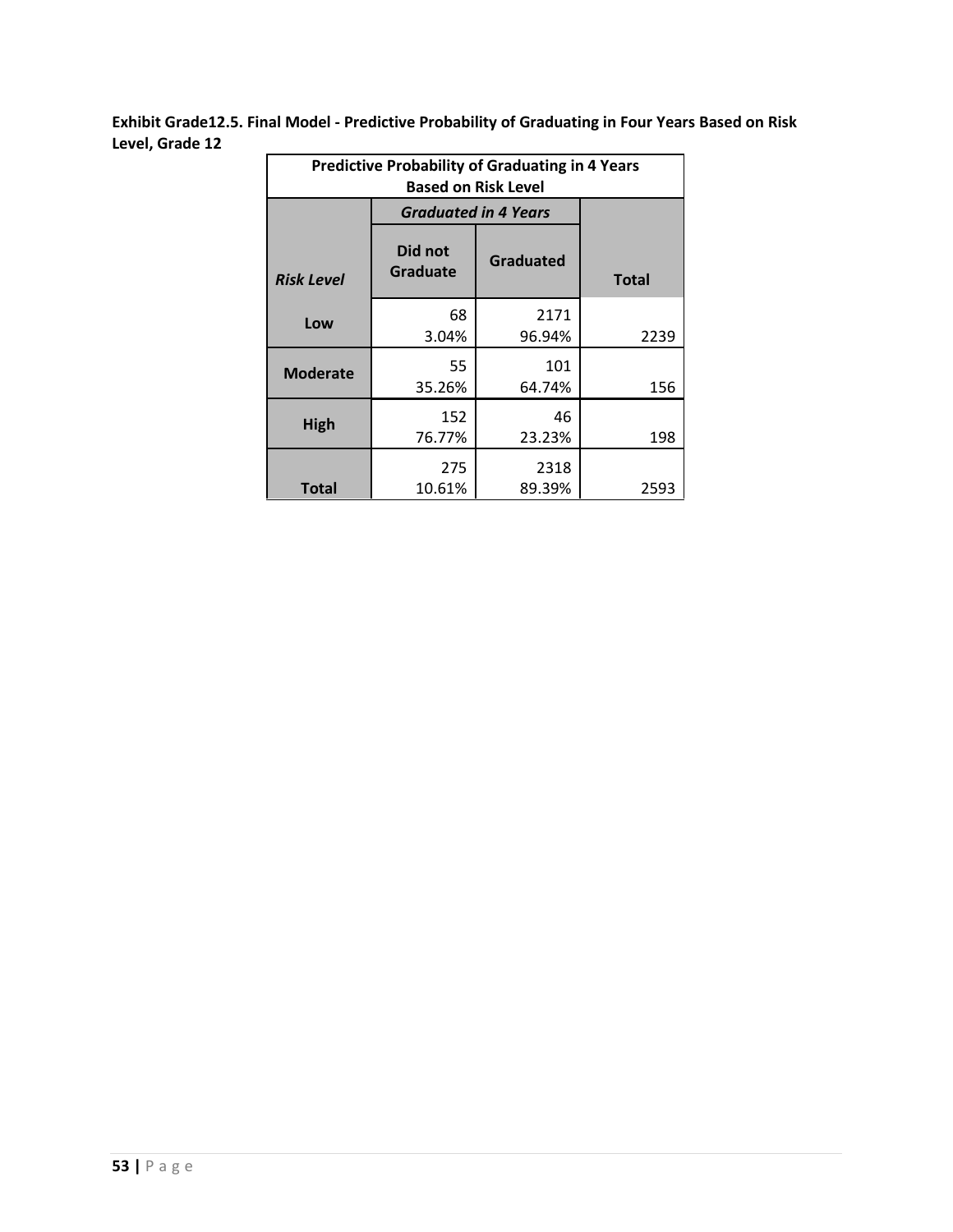# **High School Validation: Comparison of 2008-09 to 2009-10 Cohort**

In order show the strength of the Final model in other cohorts, the following tables examine the extent to which the developed risk model using the original cohort data correctly identified at-risk students in the validation cohort among those who actually met the predefined outcome measure (graduating high school in four years). Exhibit High School Validation.1 shows that overall, the predictive probability of proficiency by risk level is very similar between the original cohort and the validation cohort in grades 10, 11, and 12.

Exhibit High School Validation.2 shows the output from the logistical regression for grade10, 11, and 12 models using the original cohort and the validation cohort. For grade 10, the coefficients are generally similar in magnitude and significance, except for MEPA (0.86 vs. 0.32), Fail any Math (0.49 vs 0.25), Fail any ELA (became statistically significant for Validation year), and Fail any noncore (1.10 vs. 0.59). For Grade 11, the coefficients are generally similar in magnitude and significance, except for gender (became significant in validation cohort) and missing ELA (0.94 vs. 1.88). More variation is seen in 12<sup>th</sup> grade model. In addition, the directions of the coefficients are the same between the models in all grades. Attention will continue to be paid to the magnitude of the variables in the high school model especially for grade 12.

In sum, the validation work suggests that the final models for high school age grouping are strong across cohorts. The general consistency of the coefficients between cohorts implies that the selected indicators are behaving similarly in reference to our outcome variable in different groups.We will continue to test the prediction accuracy and stability of the EWIS models for other cohorts as more recent data sets become available.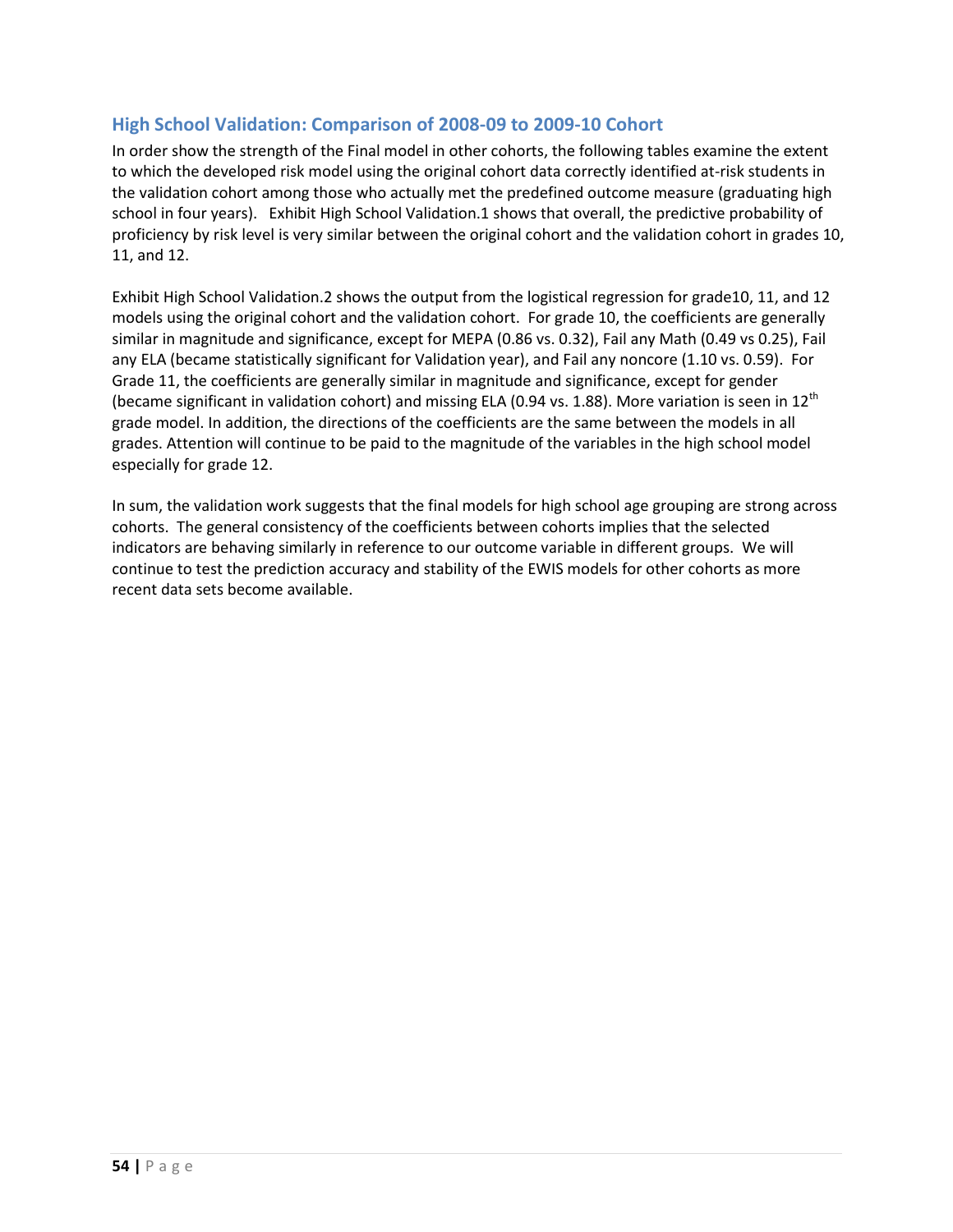**Exhibit High School Validation.1 Predictive Probability of Proficiency Original Cohort vs. Validation Cohort, Grades 10-12**

| Predictive Probability of Meeting Outcome Based on Risk Level<br><b>TENTH GRADE</b>    |                                                               |                      |         |                         |  |  |
|----------------------------------------------------------------------------------------|---------------------------------------------------------------|----------------------|---------|-------------------------|--|--|
|                                                                                        | Did not graduate                                              |                      |         | <b>Graduate on time</b> |  |  |
| <b>Risk Level</b>                                                                      | 2008-09                                                       | 2007-18              | 2008-09 | 2007-08                 |  |  |
|                                                                                        | cohort                                                        | cohort               | cohort  | cohort                  |  |  |
| Low                                                                                    | 105                                                           | 198                  | 1,770   | 1,759                   |  |  |
|                                                                                        | 5.60%                                                         | 5.78%                | 94.40%  | 94.22%                  |  |  |
| <b>Moderate</b>                                                                        | 112                                                           | 99                   | 197     | 208                     |  |  |
|                                                                                        | 36.25%                                                        | 32.24%               | 63.75%  | 67.75%                  |  |  |
| <b>High</b>                                                                            | 437                                                           | 443                  | 96      | 102                     |  |  |
|                                                                                        | 81.99%                                                        | 81.28%               | 18.01%  | 18.78%                  |  |  |
| <b>Total</b>                                                                           | 654                                                           | 650                  | 2,063   | 2,069                   |  |  |
|                                                                                        | 24.07%                                                        | 23.91%               | 75.97%  | 76.09%                  |  |  |
| Predictive Probability of Meeting Outcome Based on Risk Level<br><b>ELEVENTH GRADE</b> |                                                               |                      |         |                         |  |  |
|                                                                                        | Did not graduate                                              |                      |         | <b>Graduate on time</b> |  |  |
| <b>Risk Level</b>                                                                      | 2008-09                                                       | 2009-10              | 2008-09 | 2009-10                 |  |  |
|                                                                                        | cohort                                                        | cohort               | cohort  | cohort                  |  |  |
| Low                                                                                    | 99                                                            | 93                   | 2,018   | 1,994                   |  |  |
|                                                                                        | 4.68%                                                         | 4.45%                | 95.32%  | 95.56%                  |  |  |
| Moderate                                                                               | 70                                                            | 72                   | 130     | 127                     |  |  |
|                                                                                        | 35.00%                                                        | 36.18%               | 65.00%  | 63.81%                  |  |  |
| <b>High</b>                                                                            | 191                                                           | 202                  | 62      | 51                      |  |  |
|                                                                                        | 75.49%                                                        | 79.84%               | 24.51%  | 20.16%                  |  |  |
| <b>Total</b>                                                                           | 360                                                           | 367                  | 2,210   | 2,172                   |  |  |
|                                                                                        | 14.01%                                                        | 14.45%               | 85.99%  | 85.54%                  |  |  |
|                                                                                        | Predictive Probability of Meeting Outcome Based on Risk Level | <b>TWELFTH GRADE</b> |         |                         |  |  |
|                                                                                        | Did not graduate                                              |                      |         | <b>Graduate on time</b> |  |  |
| <b>Risk Level</b>                                                                      | 2008-09                                                       | 2009-10              | 2008-09 | 2009-10                 |  |  |
|                                                                                        | cohort                                                        | cohort               | cohort  | cohort                  |  |  |
| Low                                                                                    | 68                                                            | 131                  | 2,171   | 2,153                   |  |  |
|                                                                                        | 3.04%                                                         | 5.73%                | 96.94%  | 94.26%                  |  |  |
| <b>Moderate</b>                                                                        | 55                                                            | 61                   | 101     | 79                      |  |  |
|                                                                                        | 35.26%                                                        | 43.57%               | 64.74%  | 56.43%                  |  |  |
| <b>High</b>                                                                            | 152                                                           | 175                  | 46      | 33                      |  |  |
|                                                                                        | 76.77%                                                        | 84.13%               | 23.23%  | 15.87%                  |  |  |
| <b>Total</b>                                                                           | 275                                                           | 367                  | 2,318   | 2,265                   |  |  |
|                                                                                        | 10.61%                                                        | 13.94%               | 89.39%  | 86.06%                  |  |  |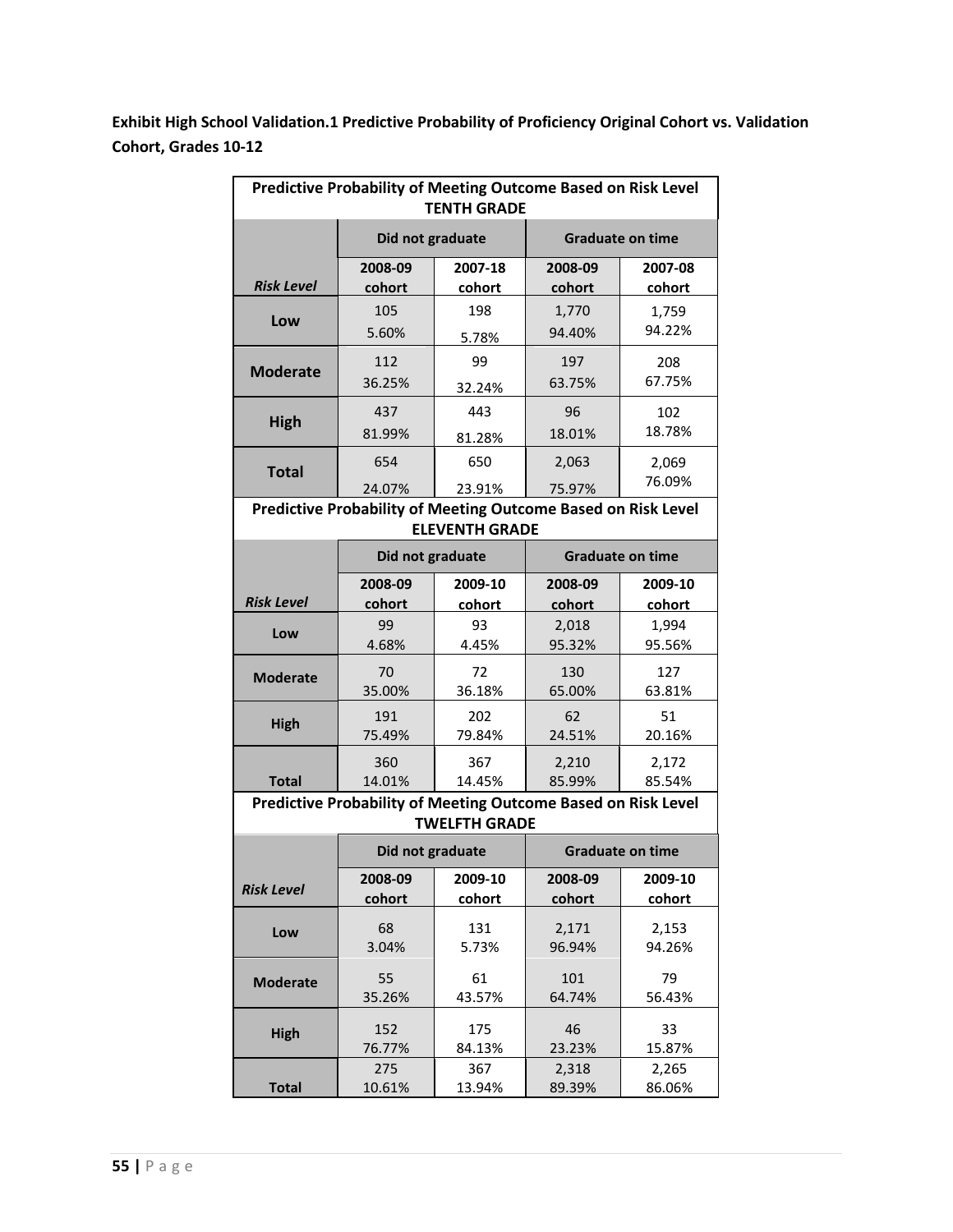|                                      | Grade 10    |             | Grade 11    |             | Grade 12    |             |
|--------------------------------------|-------------|-------------|-------------|-------------|-------------|-------------|
|                                      | Original    | Validation  | Original    | Validation  | Original    | Validation  |
|                                      | Cohort      | Cohort      | Cohort      | Cohort      | Cohort      | Cohort      |
| <b>Variable</b>                      | $(2008-09)$ | $(2007-08)$ | $(2008-09)$ | $(2007-08)$ | $(2008-09)$ | $(2007-08)$ |
| <b>Behavioral variables</b>          |             |             |             |             |             |             |
| Attendance rate, end of year         | $-6.82***$  | $-7.82***$  | $-8.42***$  | $-5.44***$  | $-7.70***$  | $-5.77***$  |
| Suspensions, end of year             | 0.04        | 0.05        | $0.05**$    | $0.06**$    | 0.04        | $0.60**$    |
| Demographic variables                |             |             |             |             |             |             |
| Low income household- Free lunch     | $0.48***$   | $0.60***$   | $0.40***$   | $0.50***$   |             |             |
| Low income household- Reduced price  | 0.26        | 0.20        | 0.36        | 0.25        |             |             |
| Special Education                    |             |             |             |             |             |             |
| Low level of need (2 or more hours)  | 0.37        | $-0.20$     | 0.47        | 0.52        | 0.69        | 0.52        |
| Moderate level of need               | $0.43**$    | $0.43*$     | $1.35***$   | $0.71***$   | 1.98***     | $0.69***$   |
| High level of need                   | $2.58***$   | $1.14***$   | $3.69***$   | $2.35***$   | $3.63***$   | $2.77***$   |
| Sex: Female                          | $-0.45***$  | $-0.42***$  | $-0.16$     | $-0.25***$  | $-0.43**$   | $-0.22$     |
| Overage for grade                    | $1.12***$   | $1.51***$   | $0.86***$   | $1.12***$   | $1.45***$   | $1.22***$   |
| Other variables                      |             |             |             |             |             |             |
| School wide Title I                  | $0.46***$   | $0.72***$   | $0.36***$   | $0.89***$   | $1.00***$   | $0.89***$   |
| <b>MEPA Levels</b>                   |             |             |             |             |             |             |
| Low level (Beginner to intermediate) | $0.86**$    | 0.32        | 0.40        | 0.55        |             |             |
| 8 <sup>th</sup> grade MCAS- Math     |             |             |             |             |             |             |
| Warning                              | $1.05***$   | $1.28***$   |             |             |             |             |
| Needs Improvement                    | $0.62*$     | $0.79*$     |             |             |             |             |
| Proficient                           | 0.28        | 0.25        |             |             |             |             |
| District Course Data                 |             |             |             |             |             |             |
| Fail any math course                 | $0.49***$   | $0.25*$     | $0.82***$   | $1.28***$   | $1.15***$   | $1.30***$   |
| Fail any ELA course                  | 1.38        | $1.19***$   | $0.93***$   | $1.09***$   | $1.02***$   | $1.14***$   |
| Fail any Science course              | 0.60        | $0.76***$   | $0.70***$   | $0.72***$   | $0.86***$   | $0.75***$   |
| Fail any Social Studies course       | $0.60*$     | $0.90***$   | $0.87**$    | $1.29***$   | $1.14***$   | $1.31***$   |
| Flagged as missing Math              |             |             |             |             | 0.27        | $1.30**$    |
| Flagged as missing ELA               | $0.15***$   | $0.68**$    | 0.94        | 1.88***     | 0.44        | $1.15***$   |
| Flagged as missing Science           | $0.68***$   | $0.76***$   | $0.22***$   | $1.1***$    | $1.08***$   | $1.21***$   |
| Flagged as missing Social Studies    | $1.29***$   | $1.18***$   | $0.72***$   | $0.86**$    | $1.26***$   | $0.95*$     |
| Fail any noncore course              | $1.10***$   | 0.59        | $0.83***$   | $0.94***$   | $0.61*$     | $0.95***$   |
| Flagged as missing noncore           | $0.85***$   | $0.82**$    | $1.14***$   | 0.70        | $1.56***$   | $0.72*$     |

# **Exhibit High School Validation.2. Overview of Findings by Cohort Using Final Model**

\* Significant at 10%, \*\*Significant at 5%, \*\*\*Significant at 1

<span id="page-58-0"></span>- variable not included in model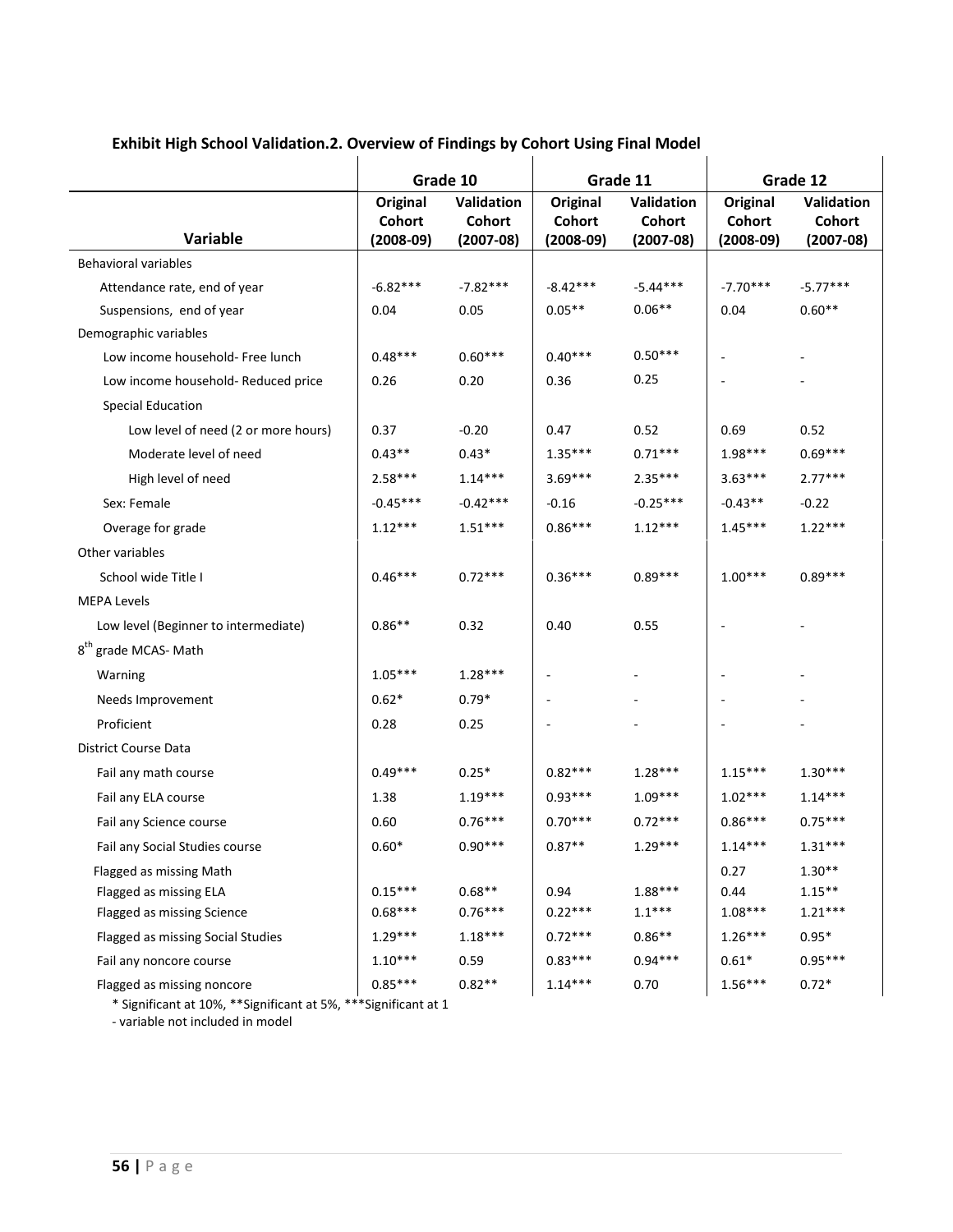# **Appendix**

# <span id="page-59-0"></span>**A.1 Seventh Grade: Alternate Risk Model- No Course Performance Data**

**Behavioral Variables, Demographic Variables, Other Variables, MEPA Levels, MCAS Levels**

| <b>Variable</b>                                                         | <b>Estimate</b> | S.E. | Pr >  t |
|-------------------------------------------------------------------------|-----------------|------|---------|
| Behavioral variables                                                    |                 |      |         |
| Attendance rate, end of year                                            | $-13.85$        | 2.48 | < .0001 |
| Suspensions, end of year                                                | 0.35            | 0.18 | 0.05    |
| Retained                                                                | 0.14            | 0.36 | 0.92    |
| Demographic variables                                                   |                 |      |         |
| Low income household- Free lunch                                        | 0.54            | 0.21 | 0.01    |
| Low income household- Reduced price                                     |                 |      |         |
| lunch                                                                   | 0.68            | 0.29 | 0.02    |
| Special Education (greater than or equal<br>to 2 or more hours of need) |                 |      | 0.09    |
| Urban residence                                                         | 0.08            | 0.02 | 0.29    |
| Sex: Female                                                             | 0.26            | 0.25 |         |
|                                                                         | $-0.44$         | 0.17 | 0.01    |
| Other variables                                                         |                 |      |         |
| School wide Title I                                                     | 0.73            | 0.22 | 0.001   |
| <b>MEPA Levels</b>                                                      |                 |      |         |
| Low level (Beginner to intermediate)                                    | 0.18            | 0.65 | 0.849   |
| Grade 6 MCAS                                                            |                 |      |         |
| <b>ELA</b>                                                              |                 |      |         |
| Warning                                                                 | 1.38            | 0.35 | < .0001 |
| Needs Improvement                                                       | 0.86            | 0.20 | < .0001 |
| Math                                                                    |                 |      | < .0001 |
| Warning                                                                 | 2.34            | 0.51 | < .0001 |
| Needs Improvement                                                       | 1.84            | 0.49 | < .0001 |
| Proficient                                                              | 1.48            | 0.50 | < .0001 |
| $r^2 = 0.30$                                                            |                 |      |         |
| Number of observations: 1,035                                           |                 |      |         |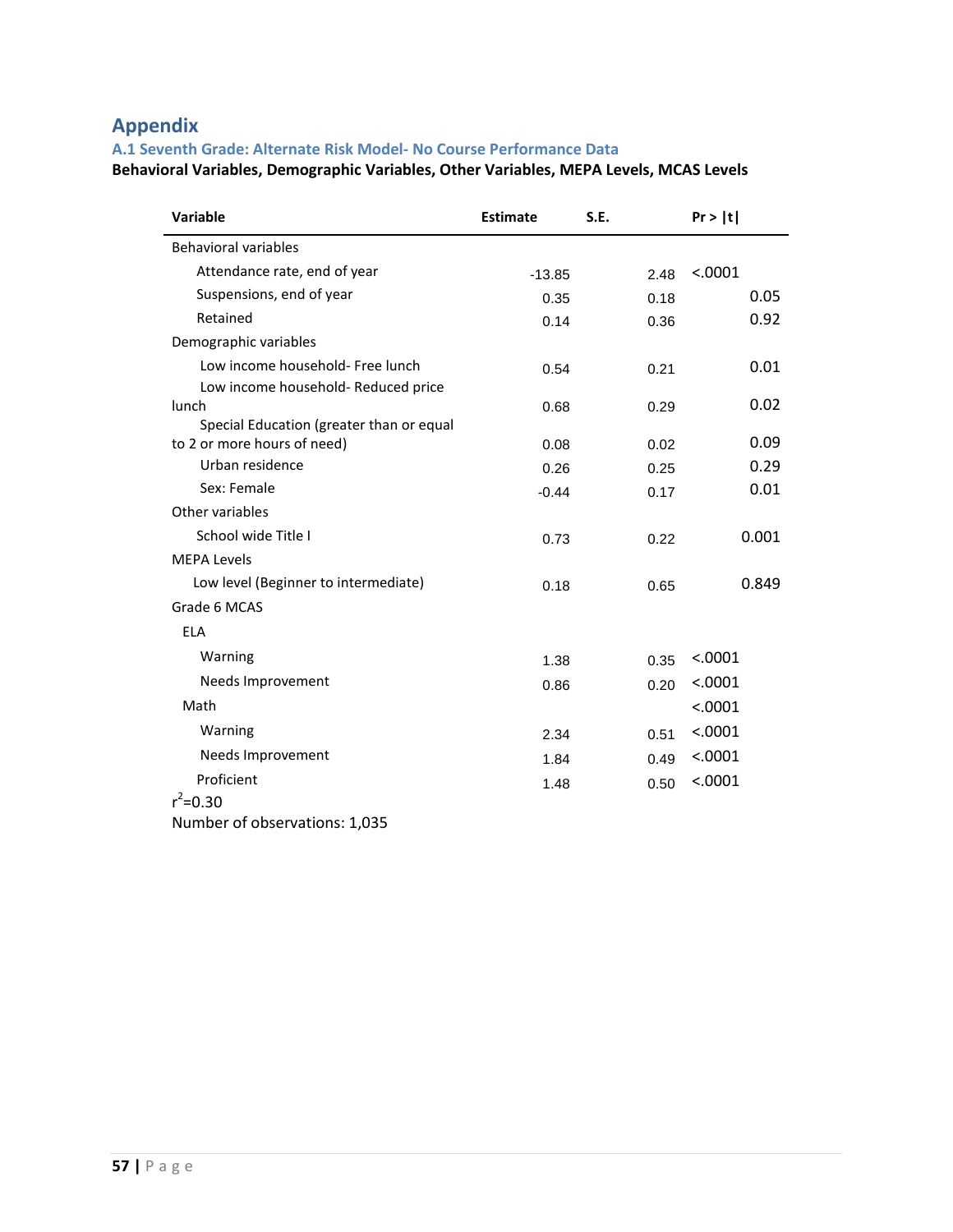# <span id="page-60-0"></span>**A.2 Eighth Grade: Alternate Risk Model – No Course Performance Data**

# **Behavioral Variables, Demographic Variables, Other Variables, MCAS Levels.**

| Variable                                                          | <b>Estimate</b> | S.E. | Pr >  t |
|-------------------------------------------------------------------|-----------------|------|---------|
| <b>Behavioral variables</b>                                       |                 |      |         |
| Attendance rate, end of year                                      | $-10.87$        | 1.36 | < .0001 |
| Suspensions, end of year                                          | 0.47            | 0.09 | < .0001 |
| Demographic variables                                             |                 |      |         |
| Low income household- Free lunch<br>Low income household- Reduced | 0.24            | 0.14 | 0.07    |
| lunch                                                             | 0.25            | 0.20 | 0.20    |
| Special education:<br>Greater than or equal to 2 hours or         |                 |      |         |
| more                                                              | 0.08            | 0.08 | 0.64    |
| Urban residence                                                   | 0.49            | 0.19 | 0.01    |
| Sex: Female                                                       | $-0.62$         | 0.12 | < .0001 |
| Other variables                                                   |                 |      |         |
| School wide Title I                                               | 0.65            | 0.13 | < .0001 |
| <b>MCAS Prior Year</b>                                            |                 |      |         |
| <b>ELA</b>                                                        |                 |      |         |
| Warning                                                           | 0.54            | 0.24 | 0.02    |
| Needs Improvement                                                 | 2.60            | 0.45 | 0.001   |
| Math                                                              |                 |      |         |
| Warning                                                           | 2.60            | 0.45 | < .0001 |
| Needs Improvement                                                 | 1.86            | 0.44 | < .0001 |
| Proficient                                                        | 1.23            | 0.45 | < .0001 |
| $r^2$ =0.30                                                       |                 |      |         |
| Number of observations: 1,958                                     |                 |      |         |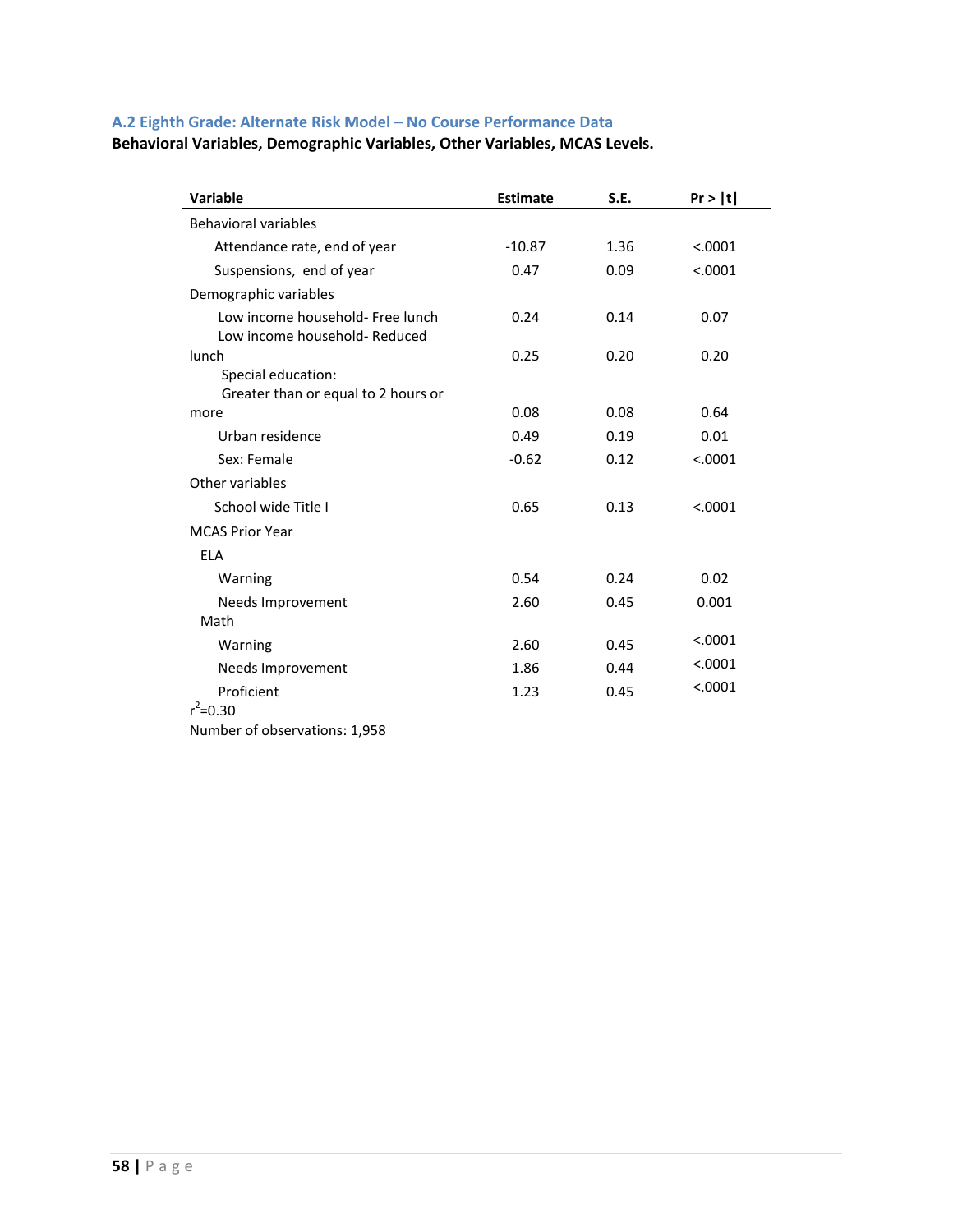# <span id="page-61-0"></span>**A.3 Ninth Grade: Alternate Risk Model- No Course Performance Data**

**Behavioral Variables, Demographic Variables, Other Variables, MCAS Levels.** 

| Variable                             | <b>Estimate</b> | <b>S.E.</b> | Pr >  t |
|--------------------------------------|-----------------|-------------|---------|
| <b>Behavioral variables</b>          |                 |             |         |
| Attendance rate, end of year         | $-11.73$        | 1.27        | < .0001 |
| Suspensions, end of year             | 0.29            | 0.07        | 0.00    |
| Retained                             | 1.27            | 0.69        | 0.06    |
| Demographic variables                |                 |             |         |
| Low income household- Free lunch     | 0.27            | 0.13        | 0.04    |
| Low income household- Reduced lunch  | 0.17            | 0.20        | 0.38    |
| Urban residence                      | 0.79            | 0.23        | .001    |
| Sex: Female                          | $-0.69$         | 0.12        | < .0001 |
| Other variables                      |                 |             |         |
| School wide Title I                  | 0.49            | 0.12        | < .0001 |
| <b>MEPA Levels</b>                   |                 |             |         |
| Low level (Beginner to intermediate) | 0.23            | 0.36        | 0.52    |
| <b>MCAS Prior Year</b>               |                 |             |         |
| <b>ELA</b>                           |                 |             |         |
| Warning                              | 1.12            | 0.43        | 0.01    |
| Needs Improvement                    | 1.48            | 0.40        | 0.00    |
| Proficient                           | 0.86            | 0.38        | 0.02    |
| Math                                 |                 |             |         |
| Warning                              | 2.08            | 0.32        | < .0001 |
| Needs Improvement                    | 1.28            | 0.31        | < .0001 |
| Proficient                           | 0.47            | 0.32        | 0.14    |
| $r^2 = 0.330$                        |                 |             |         |
| Number of observations = $1,958$     |                 |             |         |